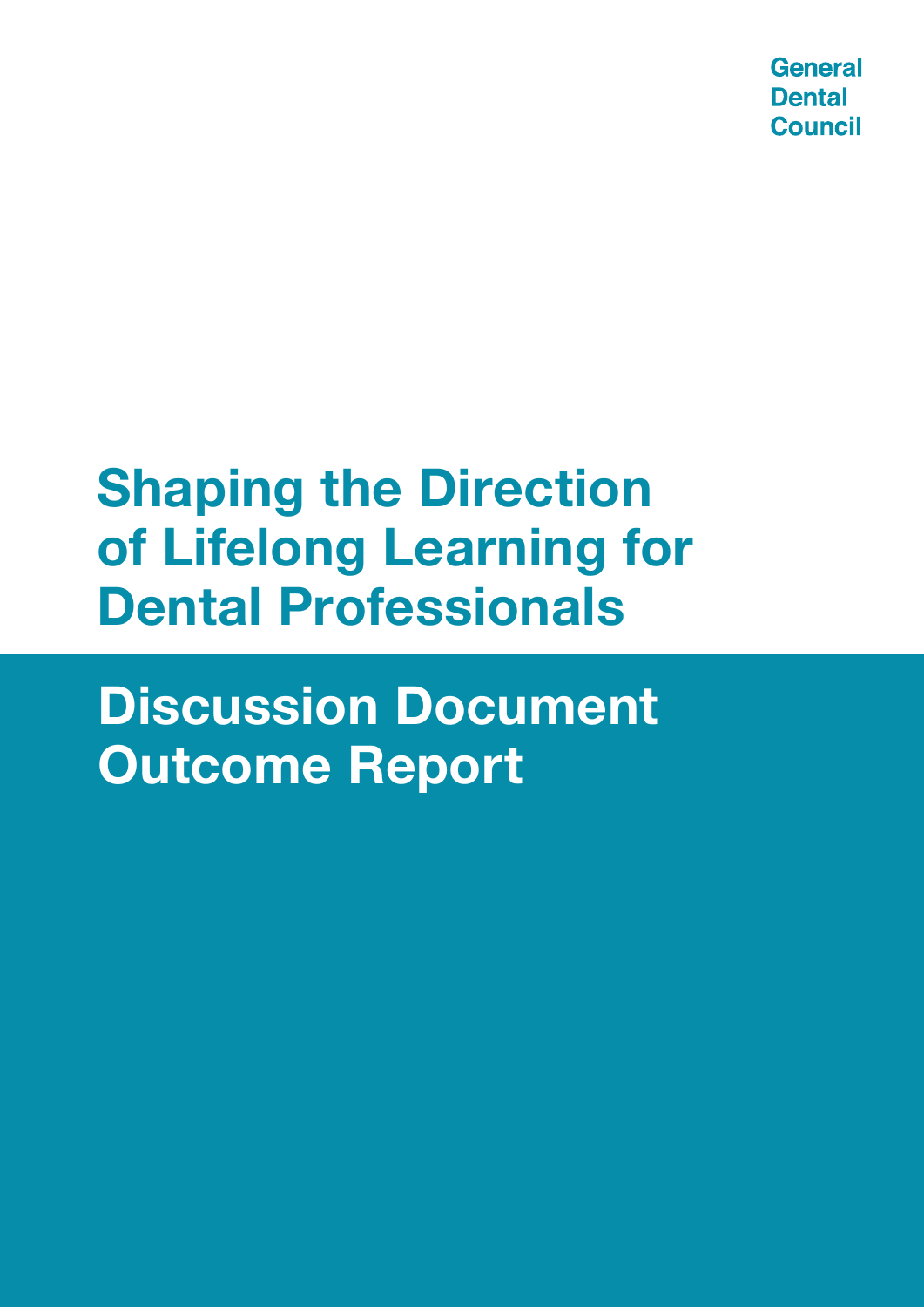# Shaping the Direction of Lifelong Learning for Dental Professionals Discussion Document Outcome Report

Published November 2021 © Copyright General Dental Council 2021 The General Dental Council is a public body created by statute.

This information is licensed under the Open Government Licence v3.0. To view this licence visit: [www.nationalarchives.gov.uk/doc/open-government-licence/version/3/](https://www.nationalarchives.gov.uk/doc/open-government-licence/version/3/)



This publication is available in clear print, large print, or audio formats on request.

This publication is available in Welsh and other languages on request.

All enquiries regarding this publication should be sent to:

General Dental Council 37 Wimpole Street London W1G 8DQ

Phone: 020 7167 6000 Email: information@gdc-uk.org Web: gdc-uk.org

When you use this information under the Open Government Licence, you should include the following attribution: Shaping the Direction of Lifelong Learning for Dental Professionals: Discussion Document Outcome Report, licensed under the Open Government Licence: [www.nationalarchives.gov.uk/doc/open-government-licence/version/3/](https://www.nationalarchives.gov.uk/doc/open-government-licence/version/3/)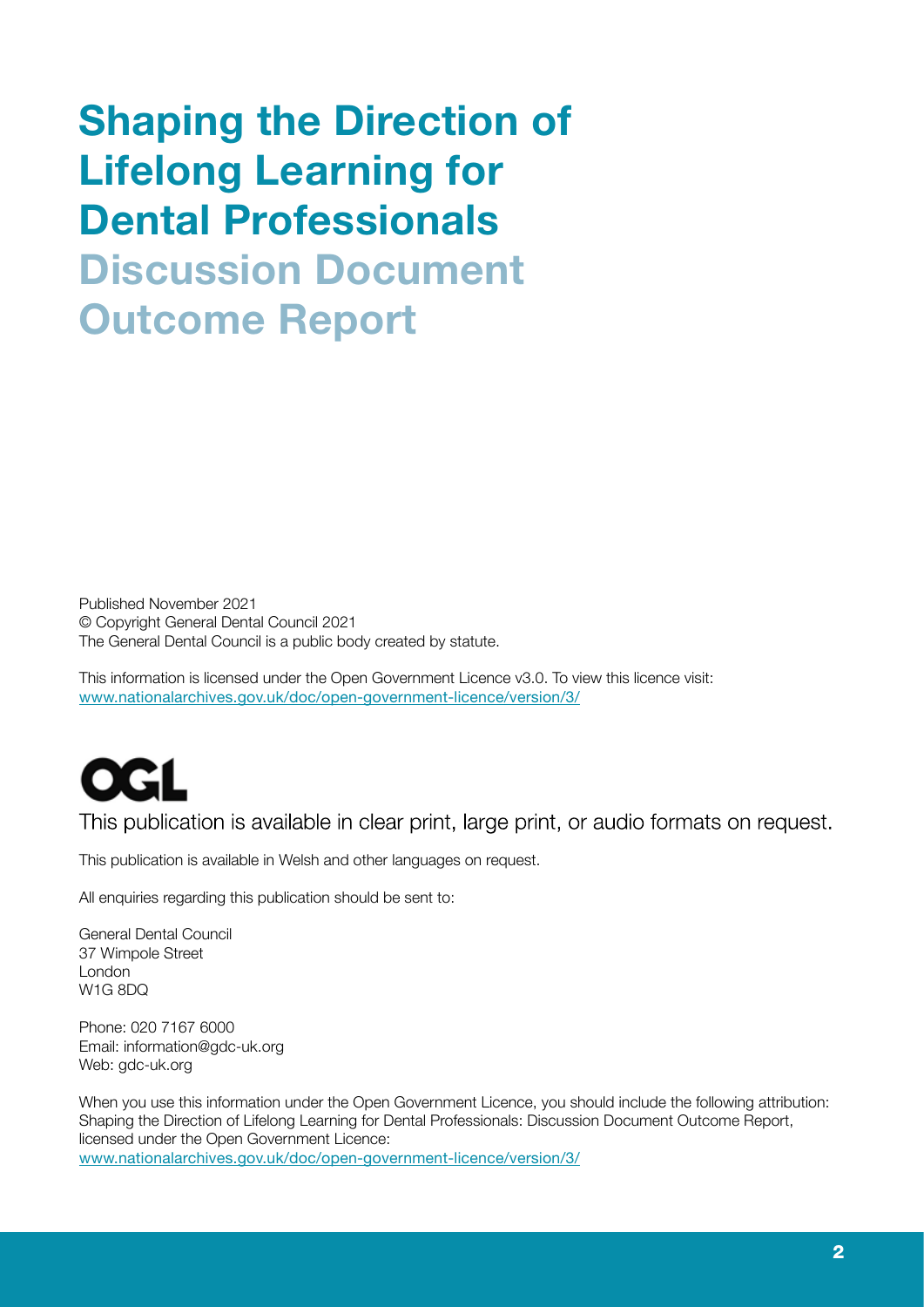# **Contents**

| 1. | <b>Executive summary</b>                     |    |
|----|----------------------------------------------|----|
| 2. | <b>Responses to the discussion document</b>  |    |
|    | Part 1: A future model for lifelong learning | 6  |
|    | <b>Part 2: CPD practices</b>                 | 23 |
|    | <b>Part 3: Informing CPD choices</b>         | 36 |
|    | <b>Next steps</b>                            |    |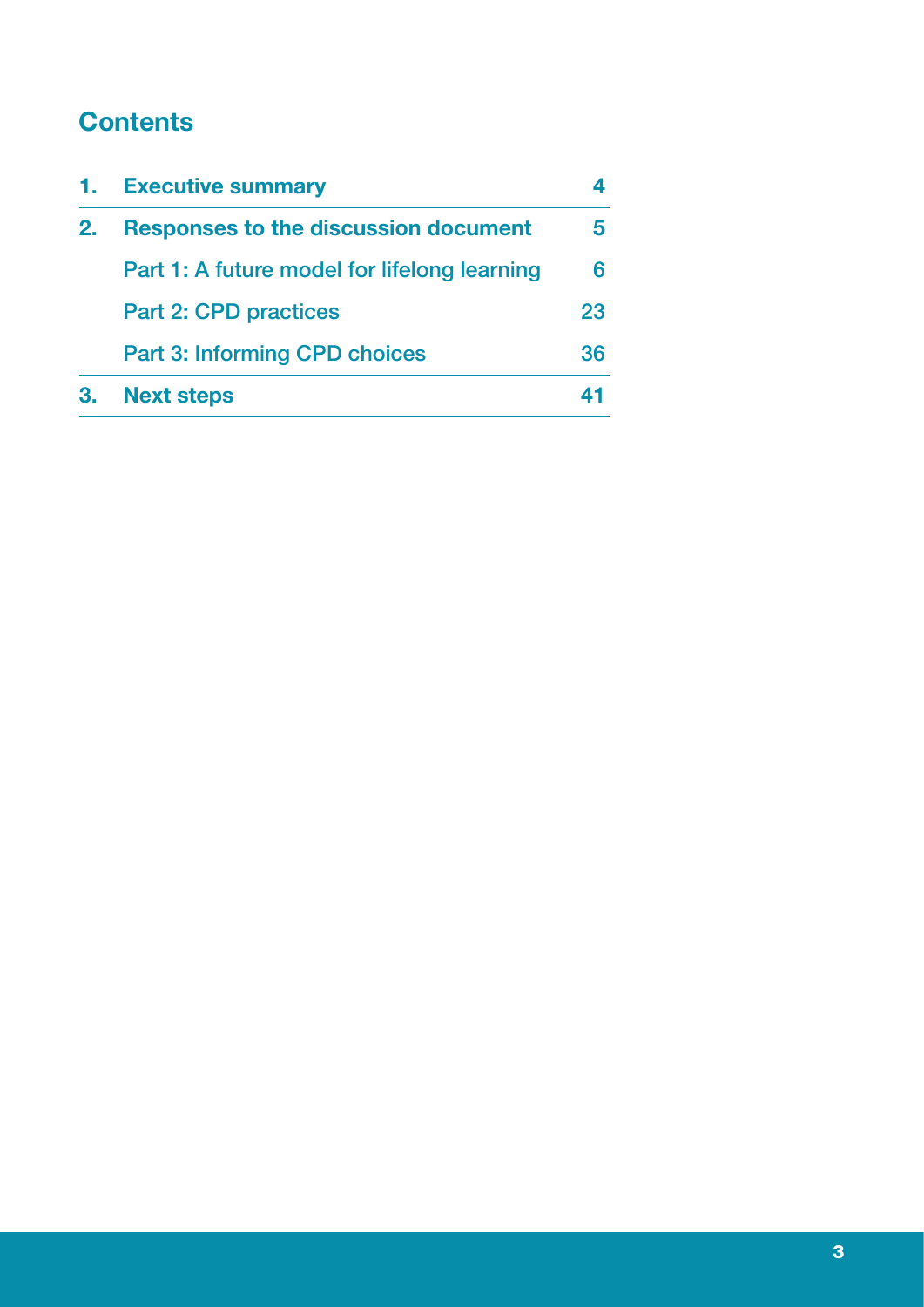# **1. Executive summary**

In 2019, the General Dental Council (GDC) published a [discussion document](http://www.gdc-uk.org/docs/default-source/consultations-and-responses/shaping-the-direction-of-lifelong-learning-for-dental-professionals.pdf?sfvrsn=79c274df_2) to invite ideas, comments and views on the future development of lifelong learning, or continuous professional development (CPD), in dentistry. The purpose was to gather views of dental professionals and other stakeholders on a future model for lifelong learning, on CPD practices and activities that might form part of a future portfolio model, and on how CPD topics are to be chosen. The document was informed by a systematic literature review, our CPD advisory group, two stakeholder workshops, and feedback to the initial CPD proposals set out in [Shifting the balance](http://www.gdc-uk.org/about-us/our-organisation/our-corporate-strategy-and-business-plans/shifting-the-balance) in 2017. This report presents the outcomes of the questions we asked in that discussion document.

We received a total of 117 responses to our discussion document with 102 coming from individuals and 15 from stakeholder organisations. The responses showed that overall, there was strong support for GDC's proposed direction for lifelong learning, particularly the move towards a professionally owned, self-directed model. However, some did raise concerns about practicalities of the proposed model, such as associated costs, access to certain activities, time off work, and how compliance would be achieved. In reference to the proposed portfolio model, there was a general positive consensus on what the components of the model should be. Active learning, one of the proposed components, gained the most support whilst peer and mentor/coach interaction gained the least agreement. Notwithstanding the overall support for the portfolio components, there were concerns raised about how this kind of model would be monitored, with some feeling that more detail from the GDC was required.

There was a divided opinion about the possible impact of removal of the minimum hourly requirements, if such a change were to be adopted in a future system. Some respondents said that removing the requirements could make the system more flexible, meaningful, and better tailored to their needs and field of practice whilst reducing the appeal of lower quality CPD. However, others commented that retaining the minimum hourly requirement was important to ensure that professionals carried out a certain amount of learning. A significant number of respondents raised concerns that a system with more freedom and flexibility might mean that some professionals will inevitably "cheat the system" or only do the bare minimum.

Opinion was also divided on the possible impact of the removal of recommended topics. While most individual respondents agreed that recommended topics had a positive impact on CPD choices, a large majority also agreed that completing recommended topics was a 'tick-box' exercise. When asked where the responsibility lay for driving CPD activities and recommended topics for dental professionals, individuals and stakeholders all suggested that a range of organisations had a role to play in influencing CPD choices and that this should not be solely within the GDC's domain.

Incentives such as time off, free CPD, or a discounted ARF were common responses for how to motivate professionals to adopt positive but non-compulsory changes into their practice. Some stakeholders, however, commented that a cultural shift was needed to change attitudes amongst professionals so that their CPD is appropriately tailored to their field of practice. Additionally, some suggested that having a system which was easy to use, based online and reduced the burden of paperwork for professionals, would help professionals to adopt a portfolio model.

Whatever the changes that are needed to be made, stakeholders stressed the importance of a wideranging outreach programme to inform and engage affected parties prior to changes taking place.

We thank all respondents for their views, comments, and insights. Our next step in developing a new model for lifelong learning is to complete a comprehensive evaluation of the current CPD scheme, which was called for by many of those who responded to the discussion document. This will seek to determine whether and to what extent the enhanced CPD scheme has delivered the outcomes it was designed to deliver.

This evaluation, alongside the feedback received on our discussion document, will form the basis for our proposals for revisions to how the expectations for lifelong learning are reflected by the GDC within a future scheme.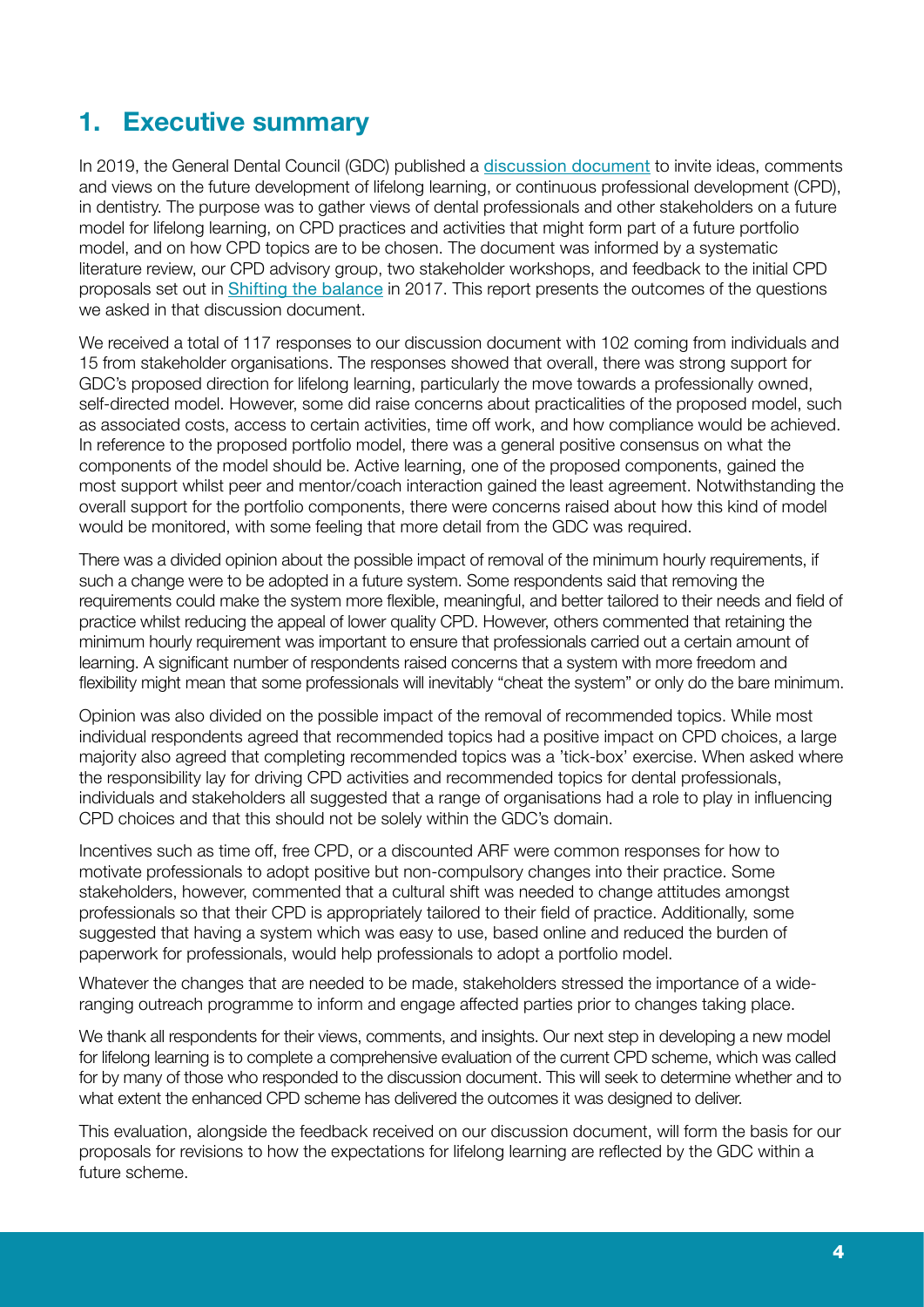# **2. Responses to the discussion document**

The discussion document presented a total of 26 questions with 10 in 'Part 1: A future model for lifelong learning', 11 in 'Part 2: CPD practices', and five in 'Part 3: Informing CPD choices'. In total, we received 117 responses:

- 112 via survey and five via email
- 102 survey responses from individuals
- 15 organisations in total 10 responses via survey and five responded by email

A summary of the responses received from individuals and stakeholder organisations for each of the questions are presented below.

The organisations submitting responses to the discussion document were:

- Association of Dental Groups (ADG)
- British Dental Association (BDA)
- Council of Postgraduate Dental Deans and Directors (COPDEND)
- Dental Technicians Association (DTA)
- Combined response from Dental Professionals Alliance (DPA) and Society of British Dental Nurses (SBDN)
- Health Education England (HEE)
- Medical and Dental Defence Union of Scotland (MDDUS)
- NHS Education for Scotland (NES)
- Orthodontic Technicians Association (OTA)
- Royal College of Physicians and Surgeons Glasgow (RCPSG)
- Rodericks Dental (RD)
- SimplyHealth Professionals (SHP)
- Thames Valley and Wessex Postgraduate Deanery (TVWPGD)
- UCL Eastman Dental Institute (UCLE).

NB: All graphs in this report reflect responses from individuals only. All organisations, whether they completed the survey or provided an email response, have a separate analysis which provides a narrative summary of responses.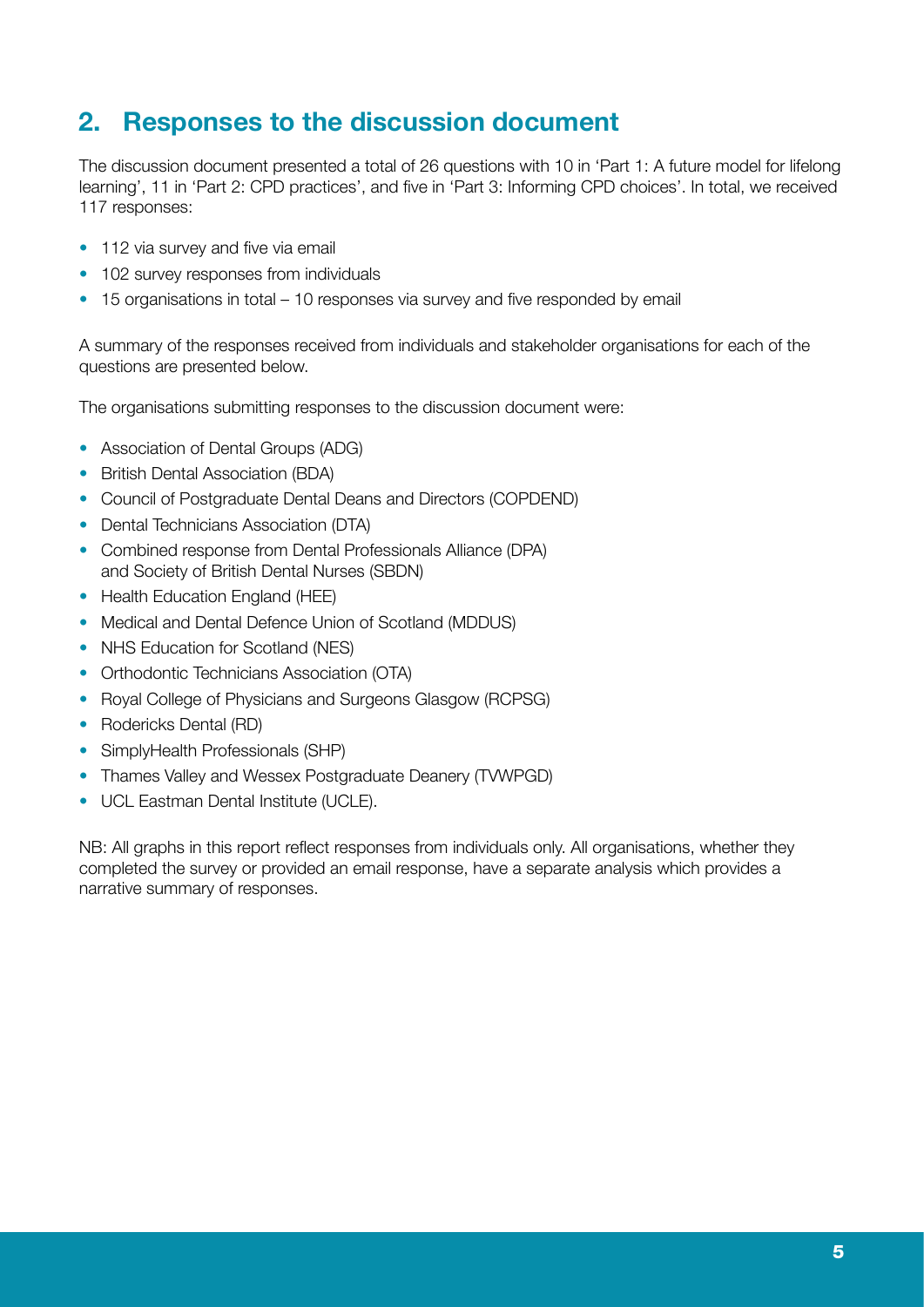# Part 1: A future model for lifelong learning

#### Q1: Do you agree with the statements describing the 'purpose of lifelong learning'? Individuals

Respondents were asked to what extent do they agree or disagree with the following statements describing the 'purpose of lifelong learning':

- 1. To maintain and improve quality of care for patients.
- 2. To provide public assurance that professionals are up to date.
- 3. To keep up to date with guidelines, regulations, best practice and technology.
- 4. To engage and learn with peers, both within professional groups and across teams.
- 5. To reflect and identify weaknesses and areas for improvement.



#### Figure 1: Purpose of lifelong learning

As the graph above shows, most individual respondents have either agreed or strongly agreed with all the statements. The first statement prompted the strongest agreement. The fourth statement, whilst still attracting strong agreement, recorded the largest proportion of undecided respondents. The second statement yielded the highest proportion of those in disagreement or strong disagreement.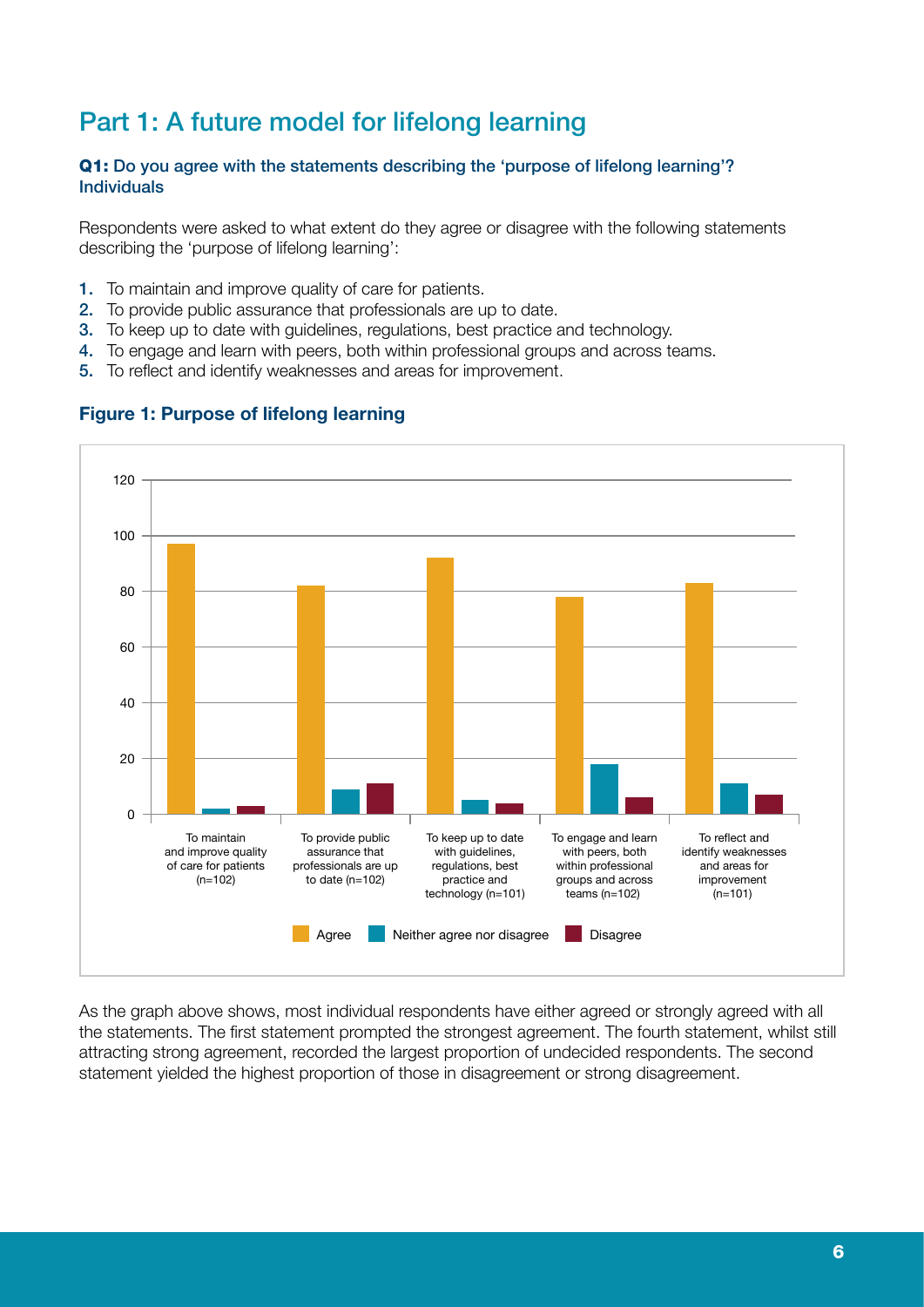#### Q1 (second part): Is there anything you would add?

#### **Individuals**

Of the 102 individual respondents, 65 made no comment on this question and 12 responded to say they had nothing to add. Seven respondents provided wording that broadly represented components of the above list.

There were various suggestions that emerged from the responses, the most popular being that relevance to individual roles must be considered, examples included non-clinical, academic or specialist roles. Other suggestions centred around the idea that lifelong learning should be more aspirational i.e. it should link to career progression, expanding skills and scope, and be used to motivate staff. Two respondents suggested that lifelong learning should be linked to the **[Standards for the Dental Team](https://www.gdc-uk.org/information-standards-guidance/standards-and-guidance/standards-for-the-dental-team)**, and in particular Principle 1 - Put patients' interests first. Another respondent reflected that CPD availability is often driven by business interests rather than the evidence base. One respondent said lifelong learning should encourage learning across the wider healthcare sector, not just dentistry.

# **Organisations**

All 15 organisations agreed or strongly agreed with the list of aims set out in Q1, and of these, three offered no further comments.

The additional comments received were wide-ranging. RD said the Personal Development Plan (PDP) would ultimately drive the aims of lifelong learning. The ADG suggested that lifelong learning should provide a degree of standardisation amongst colleagues. The BDA, DTA, and HEE emphasised the importance of CPD in gaining new skills and aiding career development, with HEE suggesting that the main aim of CPD should be to "further develop skills as a dental professional". UCLE said that there should be a greater emphasis on relevance to field of practice. Both HEE and UCLE suggested that the word 'weaknesses' should be replaced by 'areas for improvement'. NES stated that patient safety was key. MDDUS focussed their comments on the development of new graduates. COPDEND said that it was important for lifelong learning "to encourage sharing and learning from good practice, good outcomes".

#### Our response:

It is helpful to see that there is a strong consensus about the purpose of lifelong learning, which provides a good foundation to explore future developments. The positive and motivational link between CPD and career progression and scope/skills development has been noted and is an area that the GDC can help further enable working with others in the dental sector. The identification of CPD that is best for an individual forms a central component of the portfolio model. Other drivers, such as undertaking CPD for business interests (which can also align with patient interest) will need further exploration as we take this work to the next stage.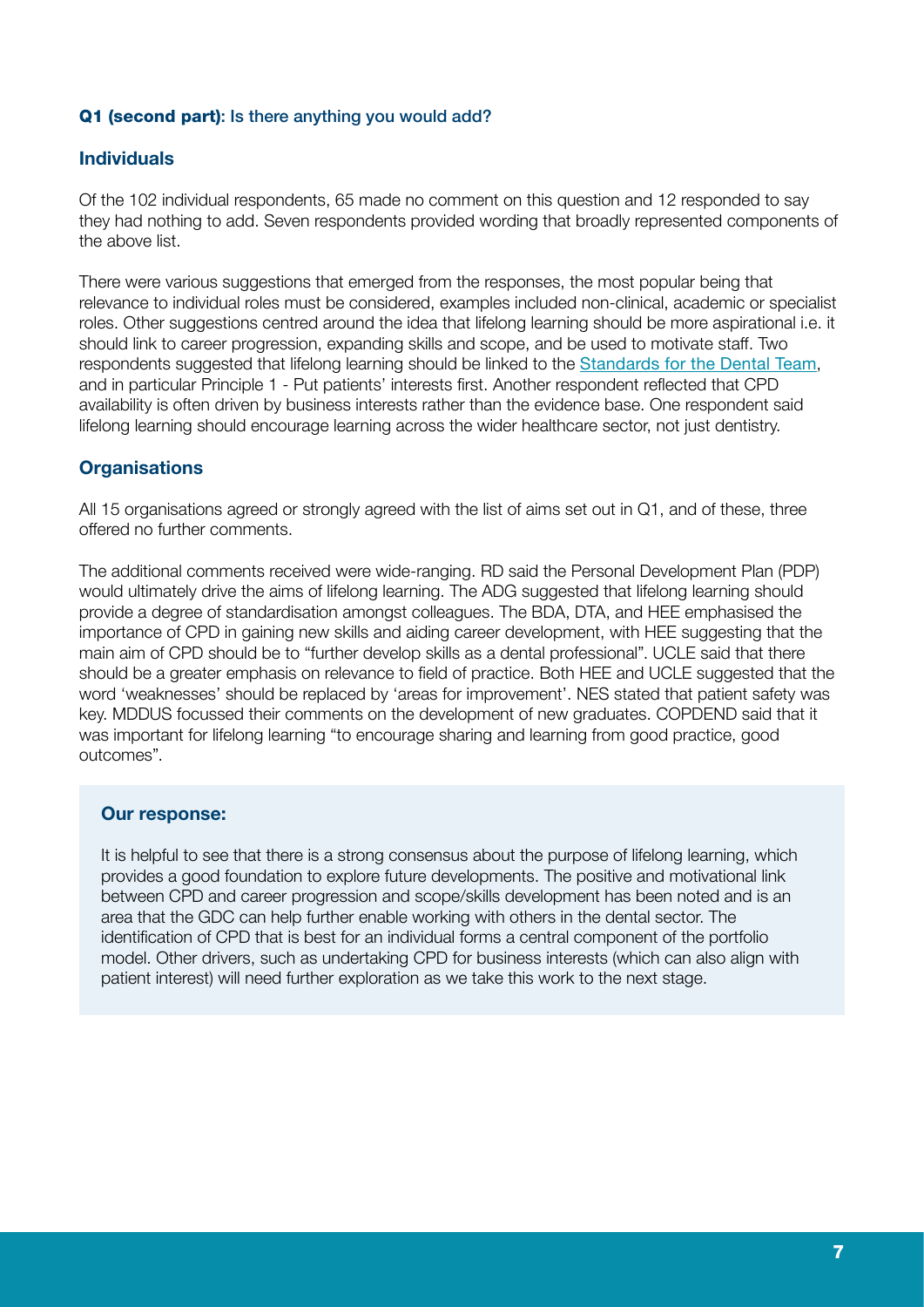#### Q2: What more could be done to encourage professionals to undertake CPD activities that will meet the aims listed at Q1? Who has a role to play in this and why?

# **Individuals**

A total of 81 individuals responded to this question and a variety of themes emerged. Most prominently, over a quarter of respondents reported that there were issues with provision of appropriate CPD. Comments associated with this view included improving access to CPD across the UK, variety and volume of CPD, and its quality. A small number of respondents told us that the CPD provided should be more rigorously evidence-based and quality-assured. For others, greater variety in the kind of activity available was desired, with various respondents referencing peer learning activities as important. Some comments suggested that professionals could select better or more appropriate CPD if it was linked with appraisal or supported by mentors.

Respondents said that in addition to the GDC, others with a role to play in improving CPD selection were CPD providers, deaneries, education and training providers, and employers.

An equally prominent theme was financial incentives and funding for CPD. Some argued that free CPD would encourage professionals, as the high costs involved for some activities were prohibitive. Others suggested that protected time from work was key, enabled by both the NHS contract and employers, and that in addition to the GDC, others with a role to play in securing this were HEE, NES and health boards.

The number of respondents who called for a more rigid system was only slightly lower than the number who called for a less strict or more flexible system. An individual who thought a more rigid system was needed suggested that the GDC could go as far as introducing compulsory CPD topics annually, while others called for a more stringent audit system. Conversely, those who commented that the system needed to be more flexible argued that the verifiable criteria were too strict, that the recommended topics (referenced by many respondents as 'compulsory' or 'core' topics) forced professionals into specific and narrow choices, and that there was sufficient regulation already in place.

Minor themes identified by respondents included the need for a cultural change amongst the professions, with several respondents stating that there was a divide in the profession, where "some always do the right thing", and others "look for a shortcut". Some suggested that education and training programmes should embed positive behaviours, and that employers had a role in encouraging their employees to adopt a professional approach. A small number of respondents called for the introduction of revalidation, similar to medical doctors, nurses and midwives<sup>1</sup>.

# **Organisations**

The 14 organisations that answered this question addressed similar themes to those received from individuals. The SBDN/DPA, UCLE, OTA and MDDUS shared common sentiments around the need for a cultural shift, where professionals were enabled to engage in lifelong learning, and where the focus moved away from a "punitive tick box approach".

<sup>1.</sup> Revalidation is a process by which professional regulators confirm the skills and abilities of a healthcare professional and continuation of their license to practise.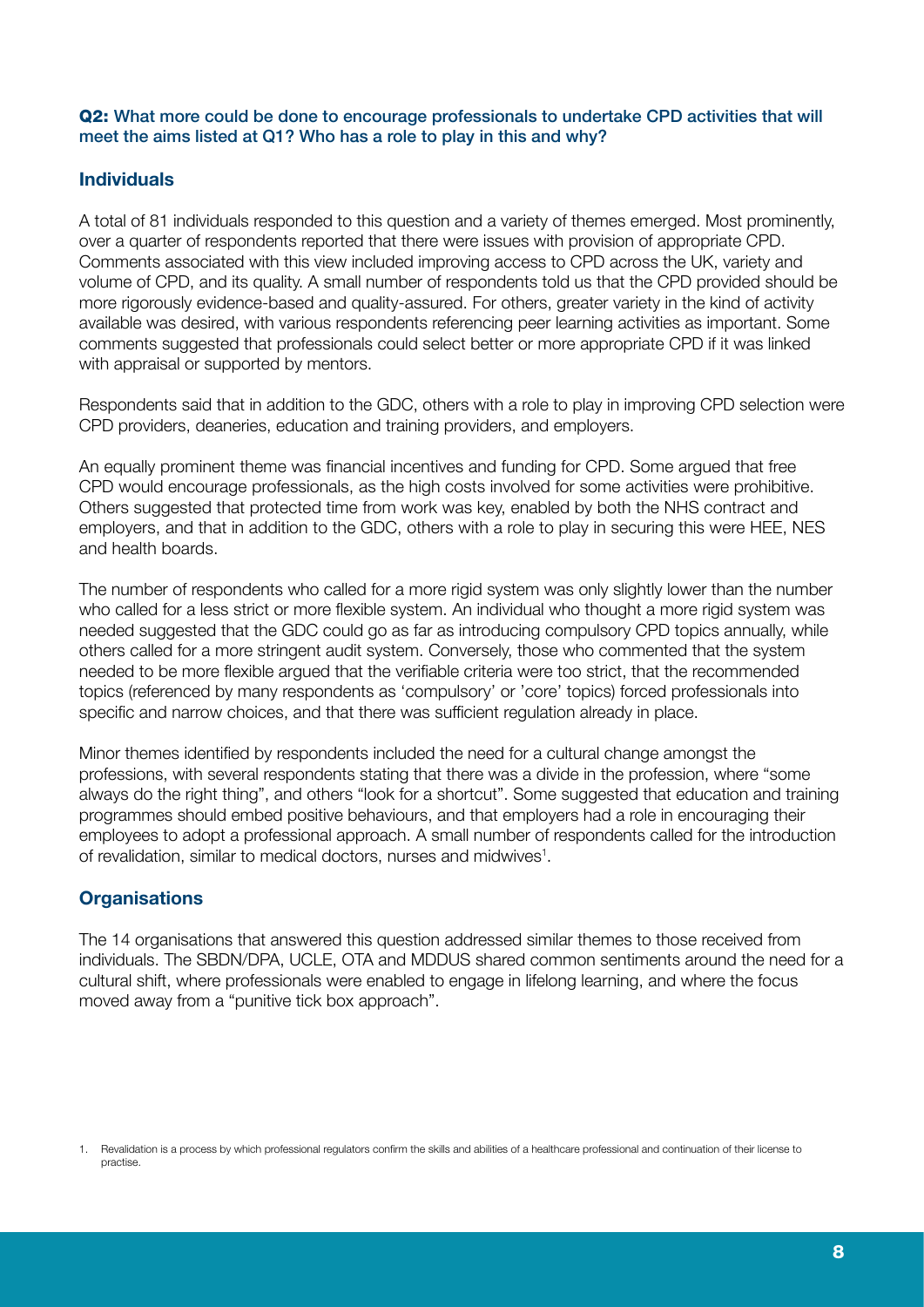As with the individual responses, the issue of protected time and incentivisation was mentioned by ADG, COPDEND, NES, RCPSG and the BDA. The OTA and UCLE said that more could be done about the quality of CPD, whilst COPDEND stressed the importance of linking CPD with an appraisal system. The DTA commented that training pathways would encourage DCPs to undertake more quality CPD. HEE suggested that peer review process should be made a requirement in the development of a PDP. SHP and the ADG argued that employers had a role to play within the system. The SBDN/DPA expressed the view that some aspects of the current CPD scheme were too restrictive.

The DTA and the BDA identified that, as professional bodies, they had a role to play in encouraging professionals to undertake high quality CPD relevant to their field of practice. As was heard from individual respondents, organisations suggested that in addition to the GDC, others with a role to play in this were deaneries, HEE, Public Health England, dental schools and Royal Colleges.

#### Our response:

The question of whether the GDC should provide stricter and tighter rules around CPD activity and policing compliance or whether greater trust should be placed in professionals to do the right and best thing for themselves ran throughout the responses received. From these responses, it is apparent that finding a future model that satisfies a large majority of professionals will be challenging.

We have heard that moving to a system that places greater emphasis on the quality of activity and professional autonomy than on counting the hours spent would require a cultural shift. This is repeated in feedback given in response Question 4, below.

Our proposal is that professionals identify and undertake activities that are going to provide the best development for them and better care for their patients. The feedback indicated that using appraisal and support systems could play a greater role in this area, by identifying the right CPD for individuals to undertake.

We have heard that the barriers of availability, quality and cost of CDP can get in the way of accessing the right development. While these may be out of the direct control of the GDC, we will consider how we can work with other organisations to better address these. This could include some allowance for CPD that is more informal in nature, such as a peer review and reflective learning.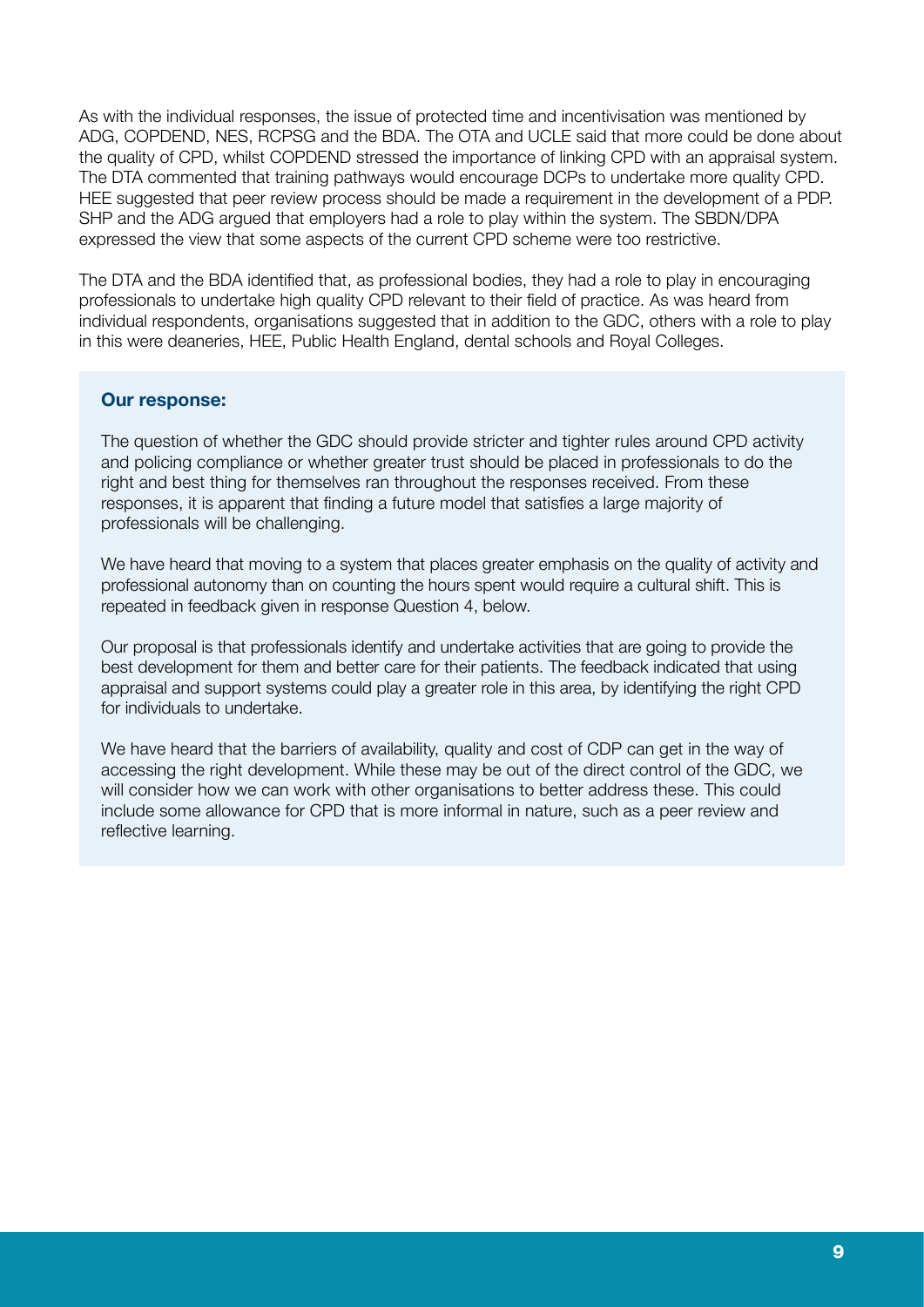#### Q3 (first part): To what extent do you agree that the components listed below are right for a future portfolio model?

# Individuals

Respondents were asked to what extent they agreed or disagreed with the following components being included in a portfolio model:

- Professionals maintain a 'portfolio' which is centred in a Personal Development Plan (PDP), owned and driven by the individual, who selects activities that best match their learning needs and field(s) of practice.
- Reflection and reflective practice.
- Active learning.
- Peer and mentor or coach interaction and feedback.
- Integrated team-based learning
- Assurance for the regulator that professionals are meeting the requirements.



# Figure 2: Components of a future portfolio model

Figure 2 shows that all components produced over 50% agreement for inclusion in a portfolio model. Active learning produced the most agreement, with reflection and reflective practice, and peer and mentor or coach interaction gaining the least agreement, with the latter component also having the largest proportion not recording a view either way.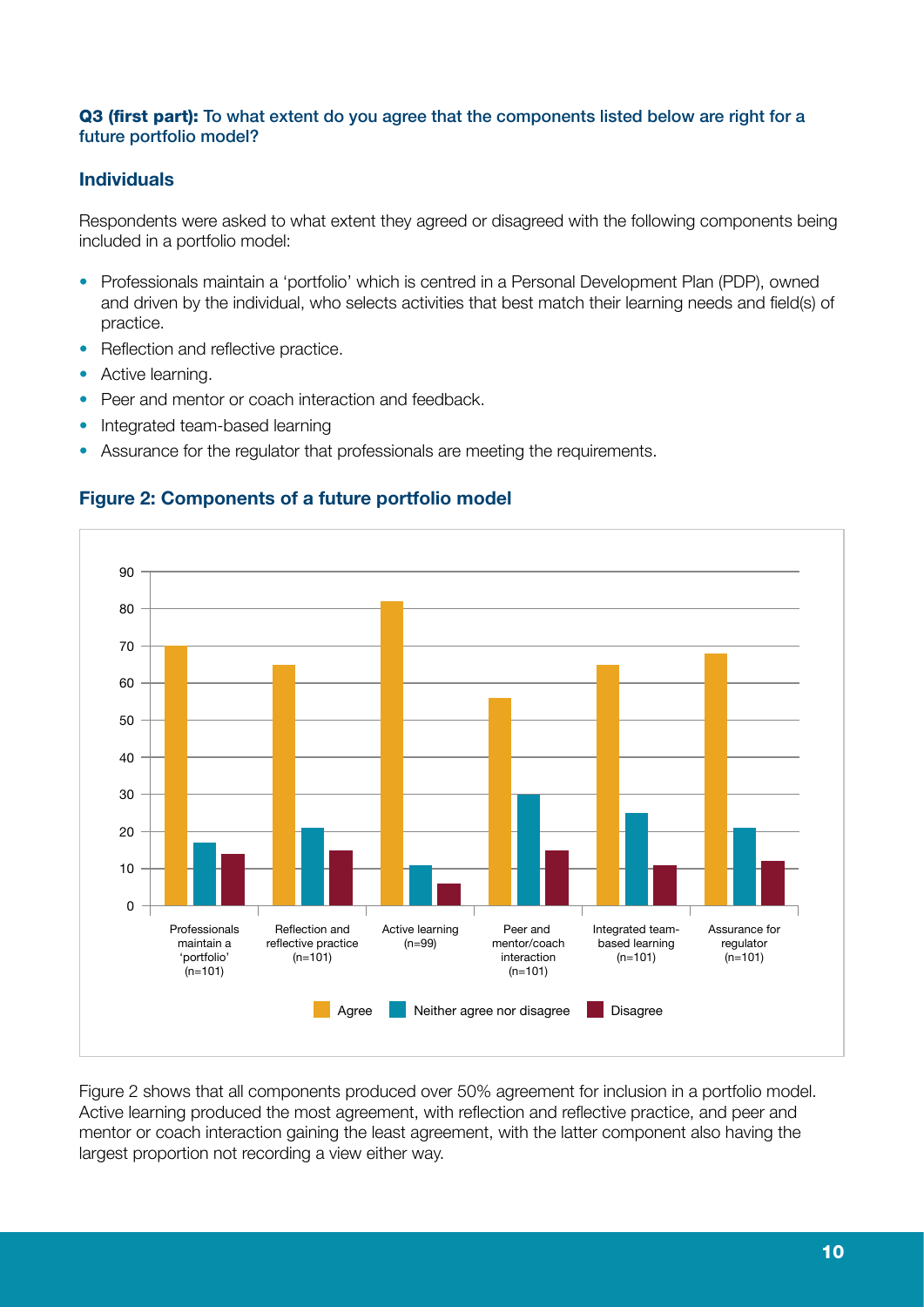#### Q3 (second part): Is there anything you would add or remove from the list above?

#### **Individuals**

A total of 58 individuals responded to this question, 15 of whom responded "no" without commentary. Of those who provided a narrative response, approximately half commented on a specific component, whilst the other half provided more general commentary.

Those commenting on the requirement to maintain a portfolio argued that this may not be achievable in isolation, with professionals needing support and guidance to meet this. One individual raised a concern about the time this would require, which may affect willingness, and another proposed that mandatory training should be incorporated. Another individual stressed the importance of a portfolio designed to fit with learning-needs rather than to fit with the learning available.

On reflective practice, several comments suggested that this was most effective when kept informal, carried out in groups, and with record keeping minimised.

The 'peer and mentor/coach interaction and feedback' component yielded the most comments, with respondents reflecting on the demise of some peer review schemes, possibly as an unintended consequence of the GDC removing the regulatory requirement to report non-verifiable CPD. Some said that funding was needed to reintroduce it, with others commenting that to gain benefit from peer learning there was a need for training and/or to involve experienced facilitators. Some argued that barriers such as accessibility, availability and geography prevented access to peer learning.

Team-based learning raised comments from a small number of individuals, notably that it is not a suitable activity for all professionals, given the variety of clinical and non-clinical roles, and the range of workplace settings.

Regarding the last component, 'assurance for the regulator that professionals are meeting requirements', one individual questioned the practicality of this and argued that more detail was needed. Another stated it would be a "meaningless exercise" without an assessment. Another individual proposed that a formalised appraisal would provide assurance to the GDC that learning was occurring in a way that was positive and supportive to the professional.

Those who provided general comments mostly focussed on concerns about the potential cost, time and bureaucratic implications of the portfolio model. Two Dental Technicians raised concerns over the relevance to their role, particularly given their limited contact with patients, whilst a Dental Hygienist stated that support from the wider dental team and employers was crucial to the success of the portfolio model. One individual suggested that self-directed learning was also an important component of a portfolio model.

A small number of individuals raised concerns about these CPD activities becoming mandatory and argued that professionals could find themselves with an increased burden. Conversely, a further small number of respondents said that for these components to be successful, mandatory requirements would be needed.

# **Organisations**

Two organisations, SHP and the DTA, said there was nothing to add or remove from the list of components that could make up a portfolio model. NES and MDDUS agreed with a portfolio approach, whilst the RCPSG said the components were appropriate but noted that some salaried dental professionals already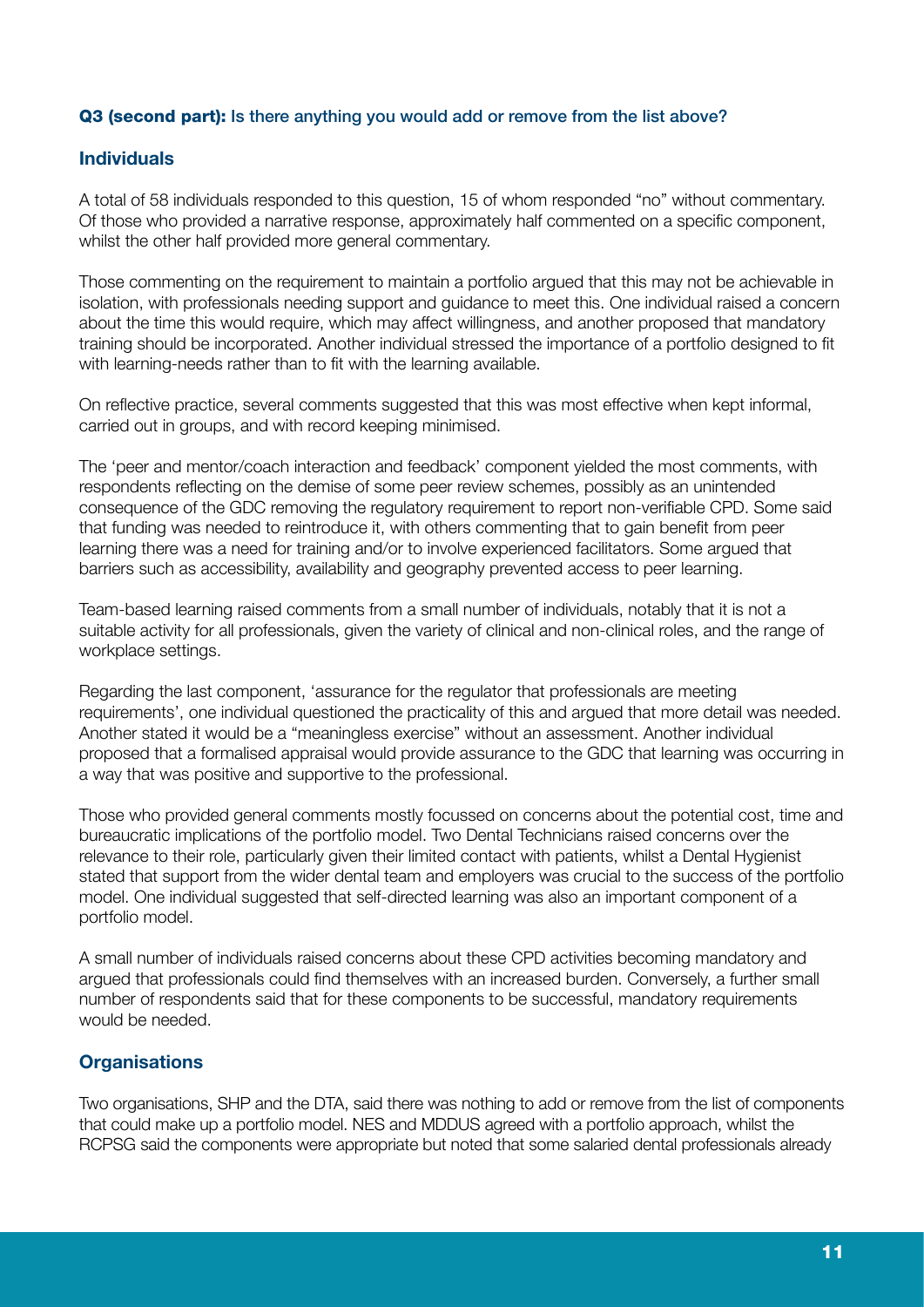had a portfolio, and repetition should be avoided. The SBDN/DPA reported a mixed response from their members, who were unable to reach consensus about a portfolio approach. However, they stressed the need for significant guidance and support if such a model was introduced. The OTA disagreed with a portfolio model, expressing concerns about the potentially formal nature of a portfolio model, which could reduce flexibility and increase bureaucracy. The OTA stressed the benefits of professionals having the freedom to choose their own CPD, based on their individual learning and development needs.

Other organisations were undecided about whether they supported a portfolio model, raising concerns about some components. RD stated that reference to career pathways should be included, and HEE argued that the emphasis should go beyond clinical development to include communication, leadership, and management skills. COPDEND raised appraisals as the means of a portfolio being used effectively.

UCLE commented that the portfolio model may not suit the needs of every member of the dental team, and the DTA cautioned against adopting a hierarchical approach for different members of the team. The BDA queried the terminology around peer learning, mentoring, and coaching, and suggested these needed clear definition with more detail within the proposals including how they would be enforced.

Six of the 15 organisations provided comments about how the regulator could be assured that CPD had been completed. The ADG and the BDA argued that a portfolio, along with a PDP, should be private documents. The BDA along with the RCPSG cautioned against 'policing' reflection elements. NES said it was unsure how elements of the portfolio such as 'active learning' could be evidenced and suggested that a "facilitated learning needs analysis" should form part of the portfolio. MDDUS queried how assurance from the regulator would be balanced against any personal responsibility placed on individuals.

#### Our response:

It is helpful to receive responses that signalled broad agreement of what a CPD model based on a portfolio might look like, and this provides foundation for further work.

The feedback received about mandatory topics may not fit well with such a model, though it would not be incompatible. With such diverse roles in the dental team, identifying topics that apply to all would be challenging and may run against the ethos of giving professionals responsibility and ownership of their development.

As identified under Question 2, the feedback received supports the need to consider how appraisal systems could better support individuals and what the regulator's role would be in this area.

The decline in undertaking peer review activity was unexpected and it was certainly not the GDC's intention to direct professionals away from this with the removal of the requirement to undertake a set number of non-verifiable hours.

The COVID-19 pandemic has shown that there is a greater comfort and ability for many to communicate with colleagues and peers remotely. This may help address some of the barriers to peer review.

We will also consider how we would be assured that reflection and activities such as peer review are undertaken. It is important that they are as meaningful as possible for the individual, without the value being diminished by a worry of potential scrutiny by the GDC or others.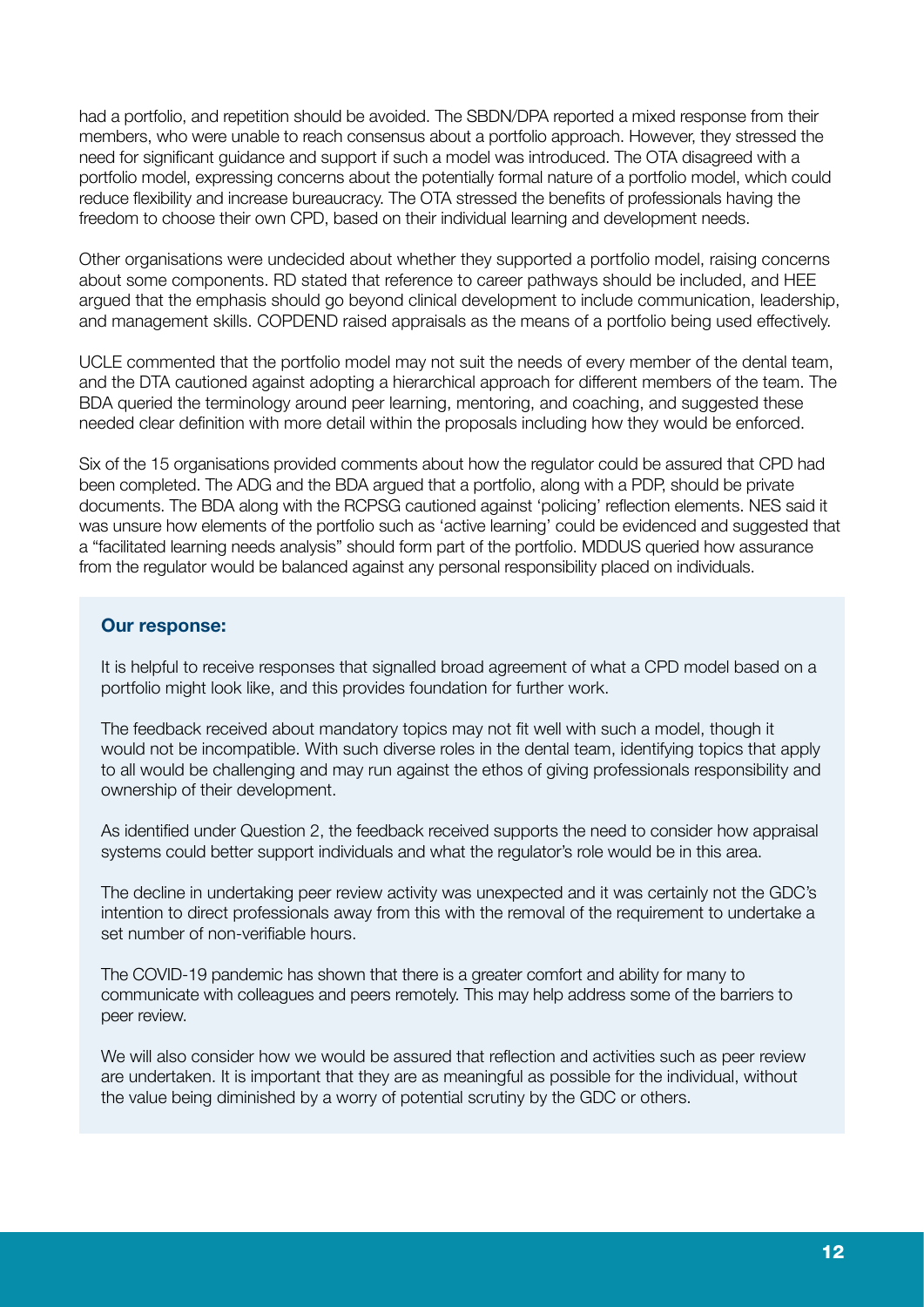#### Q4. How might professionals be motivated to adopt a portfolio approach now, without changes to the Enhanced CPD scheme requirements?

# **Individuals**

Of the 75 individuals who responded to this question, approximately half focussed their response on how to make a portfolio model practical, with suggestions around guidance and examples, including an online portfolio system hosted by the GDC, in which professionals could retain their evidence and documentation. Many respondents stressed the importance of any approach being simple and easy to follow. Approximately one fifth of respondents said that an incentive of some sort should be considered. Suggested incentives included a reduction in the annual retention fee (ARF), payment or protected time for the activity, and free CPD. A slightly less frequent theme in the responses was the need for cultural change and for widespread communications to professionals to highlight the benefits of a portfolio model, and how any new approach would work. A small number of individuals told us that they believed a portfolio model would need to be mandated for many professionals to take it up. Other feedback related to the importance of support from employers for the portfolio approach to be successfully adopted.

About one fifth of respondents expressed concern over the potential introduction of a portfolio model. Some reiterated the barriers that the GDC had set out in the discussion document, such as not having protected time off and the cost of CPD activities. Several responded that DCPs could find it difficult to adopt a portfolio approach in their current employment because they did not receive protected time to develop a portfolio or the support to do it.

There were calls for clearer evidence of the benefits of a portfolio model.

# **Organisations**

All but one organisation made suggestions about how professionals might be motivated to adopt a portfolio approach. The OTA did not support the portfolio model and stated that any form of forward planning for CPD should not be a requirement of a future CPD model.

Some stakeholders argued that a cultural shift was needed to change attitudes amongst professionals for a portfolio approach to be adopted. COPDEND stated that the benefits of learning and sharing amongst colleagues needed promotion. SHP acknowledged that although some professionals were already planning their CPD, many expected or preferred to be told what they needed to do rather than planning their own development. MDDUS responded that the cultural change, which they said was required, should include a focus on helping professionals to appropriately tailor their CPD to their field of practice.

Both the DTA and RD suggested that there could be a greater take up of the portfolio model if its benefits were linked to developing a career pathway and new career opportunities. The DTA raised concerns about the associated costs and time as barriers to success. The RCPSG said the use of 'financial' penalties and a deadline could help to motivate professionals. The BDA responded that experienced professionals could be motivated to use the portfolio model if they could see its value but pointed out that newly graduated registrants, including those in foundation training, were already using the portfolio model which could make embedding its ongoing use easier. The BDA also referenced their own role in helping dentists to transition to a portfolio model or a PDP.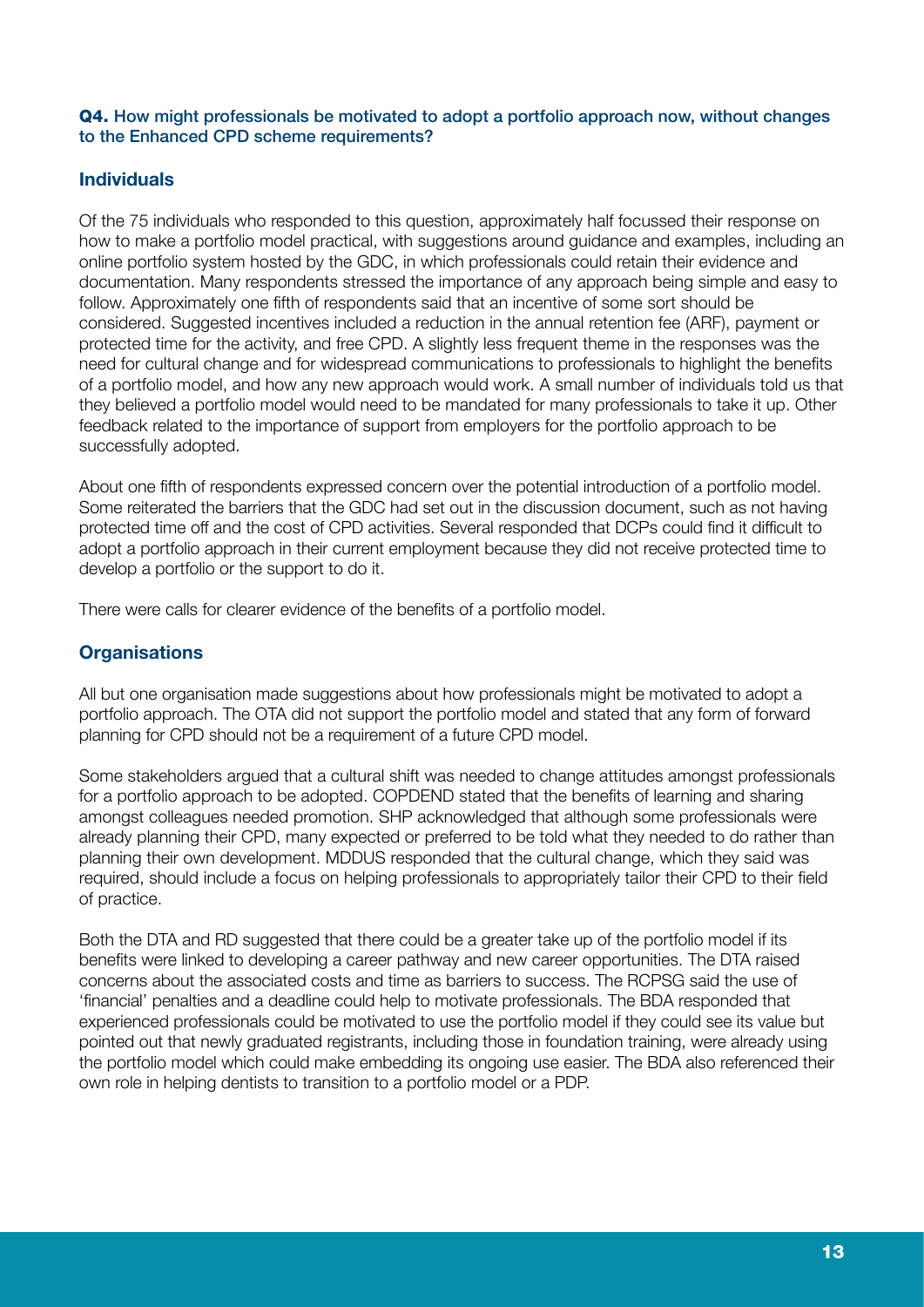HEE, the ADG, and UCLE suggested that having a system which is easy to use, based online and reduces the burden of paperwork for professionals, would encourage professionals to adopt a portfolio model. While some of these groups suggested that the GDC should take the lead in this area, NES were explicit in stating that the GDC should not host online platforms. The benefits of having a central repository for the collation of evidence and documentation was also pointed out by the SBDN/DPA and the BDA. UCLE raised the issue of duplication, noting that some models already existed, for example an online platform SARD used within the NHS. They suggested that it would be sensible to ensure it was easy to transfer information from one system to another.

#### Our response:

We heard again that a cultural shift is needed to realise a portfolio-focussed model in dentistry, and we recognise that this will take time to achieve. The importance of explaining the benefits of a portfolio model, or any other model, would form part of such a shift and should not be underestimated.

Additionally, the barriers of cost, access, and time in undertaking the right CPD have been clearly heard, and the success of a future CPD model will greatly depend on how well it addresses these significant challenges.

While we recognise that a positive impact on cost would be attractive to many, this would be difficult to achieve as a direct benefit. However, there may be indirect financial benefits to professionals such as recognition of some activities such as peer review that have no cost attached, other than time, or by taking greater control of career pathways.

Until the current rules in which the CPD scheme must operate are reviewed, there is limited opportunity to mandate a portfolio model, however, we will explore how it can be trialled or encouraged before seeking a change in the rules.

#### Q5. Who has a role to play in making this happen? What are the roles of the professions and employers in the case of dental care professionals (DCPs)?

# **Individuals**

A total of 73 individuals responded to this question. Approximately one third of them named organisations that could play a role, and a similar number named the GDC as having a role to play in motivating professionals to take up a portfolio model.

The organisations most frequently identified as having a role to play in decreasing order were deaneries, followed by professional associations, the NHS, other regulators, Royal Colleges, HEE and its equivalents, and indemnifiers.

More than one third of respondents addressed the role of employers directly, and most expressed a view that employers had a role to play in supporting DCPs. Several respondents argued that employers should provide DCPs with protected time, with others proposing that employers should provide additional support. Several respondents said that employers could provide more team learning activities to help employees gain benefits from peer learning, and to encourage participation and engagement across the whole team. A small number of people responded that employers did not have a role, and that it was the responsibility of individual registrants.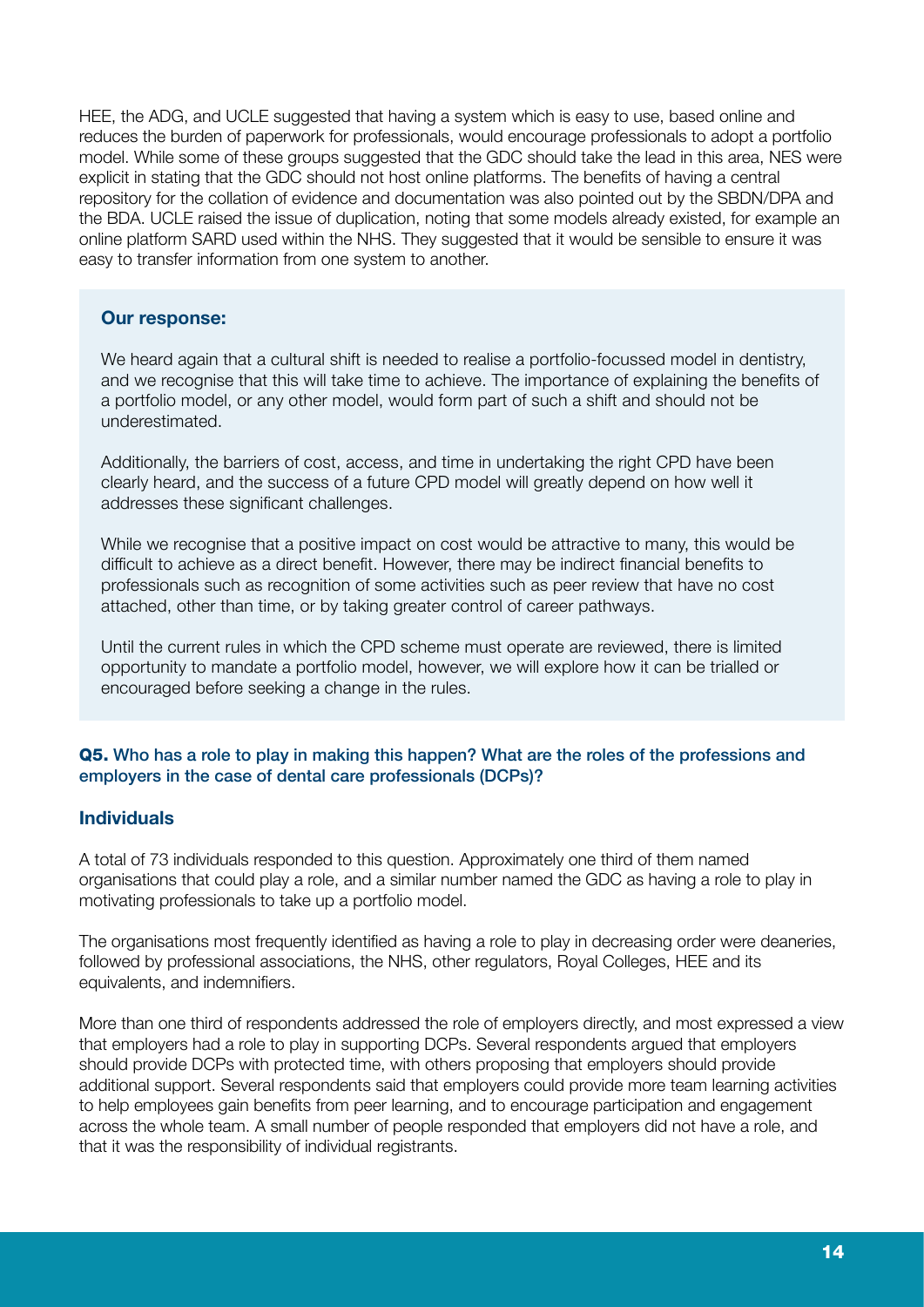# **Organisations**

Most organisations acknowledged that they, and other organisations, had a role to play. Specific references to other bodies included deaneries, employers, CPD providers, indemnity providers, education commissioners and professional associations. The GDC was referenced by the ADG and SHP as the organisation with the most appropriate remit and a corresponding duty to provide the guidance in this area.

Various organisations made comments about the role of employers. The HEE response suggested that employers could make compliance with CPD requirements part of employment contracts and that it could become part of the new NHS contract. COPDEND suggested commissioners could introduce an appraisal as a requirement for contract holders/NHS performers. SHP indicated that in-house training for all dental team members was beneficial, and COPDEND highlighted that DCPs needed more support and encouragement to make better use of their skills. The ADG suggested that employers could be encouraged to motivate DCPs by providing examples of good practice and ensuring access to online materials in the workplace. The SBDN/DPA and the OTA were of the view that employers should support team members to carry out CPD, with the OTA stressing the importance of peer interaction, particularly for lone workers. The BDA and MDDUS recognised that employers had a role to play but maintained that it was ultimately the individual's responsibility. The BDA warned that conflicts could arise between employer/owner and employee, in terms of planning their learning needs and priorities.

Some organisations made other suggestions. The DTA said that case studies for how DCPs might fulfil the requirements of a portfolio would be helpful. NES wanted to see a national appraisal system established, adapting the model already in place for vocational/foundation training. The RCPSG raised concerns about the additional pressure on professionals' time in completing CPD reflection and suggested a use of a simple flow chart or a tick-box form and noted that employers would struggle to give employees protected time off for completing forms.

#### Our response:

We recognise that without a change to the CPD rules, the GDC's role would be to communicate the benefits of a portfolio model, provide guidance on how to adopt such a model, and to encourage and enable dental professionals and others to put systems in place.

In order to achieve a culture shift, others in the sector would have to play a role. The GDC could encourage and support others through existing products, such as our [Supporting the dental](https://www.gdc-uk.org/information-standards-guidance/supporting-the-dental-team)  [team - a guide for managers and employers](https://www.gdc-uk.org/information-standards-guidance/supporting-the-dental-team).

It is helpful to understand that there are mixed views on the role of employers in supporting DCP members of the team. The GDC and other organisations can facilitate and encourage, but without support from employers it may be very difficult for some dental professionals to embrace this model.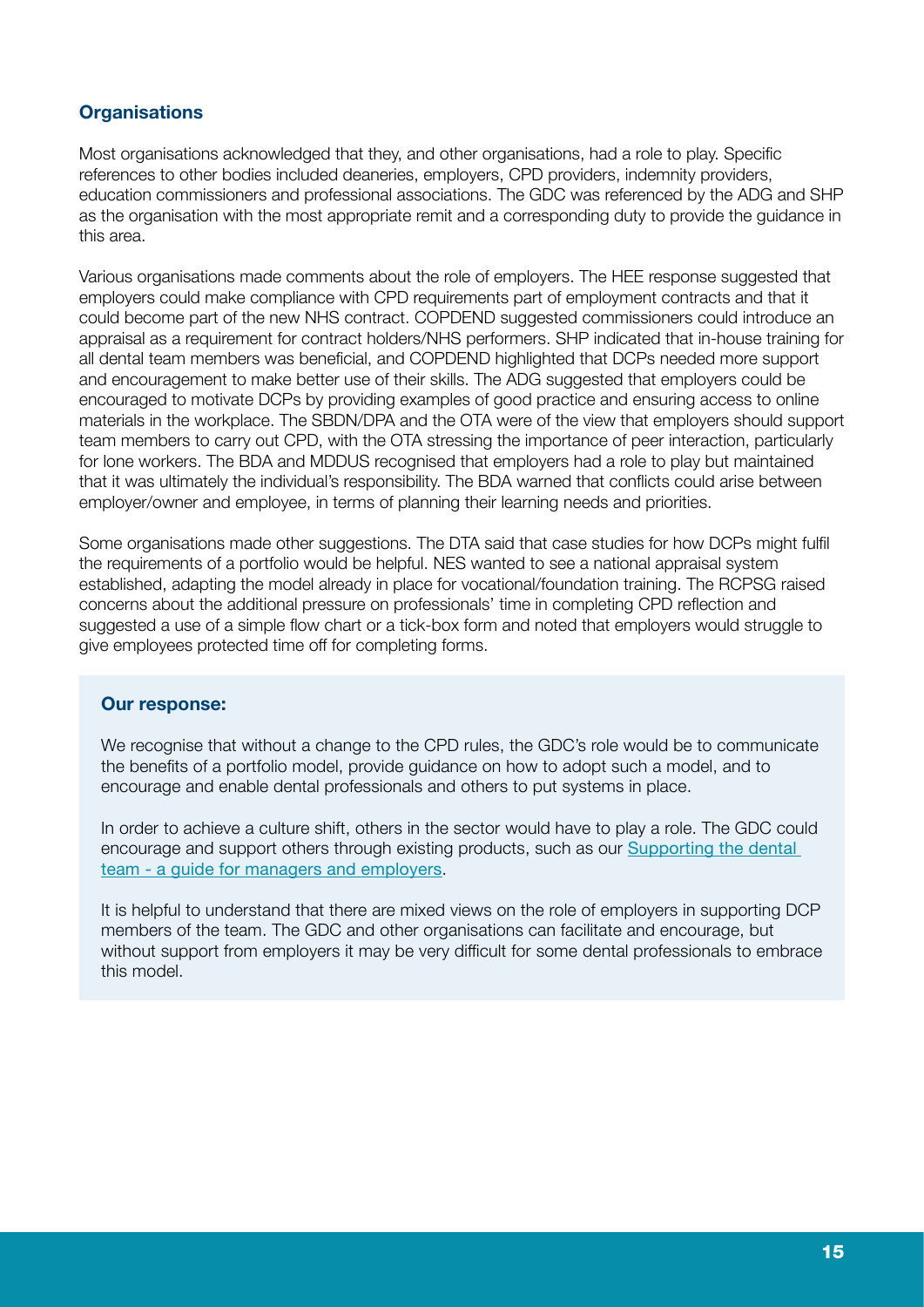Q6. To what extent do you agree that the system should be flexible, and trust professionals to take responsibility for planning their own lifelong learning, according to their individual field of practice and needs?

# Figure 3: Design of a future portfolio model

Respondents were asked to what extent they agreed or disagreed with the following statements:

- The system should be flexible and trust professionals to take responsibility for planning their own lifelong learning, according to their individual field(s) of practice and needs.
- If the portfolio model described in Question 7 (paragraph 20 of the discussion document) was working effectively, the GDC could remove the minimum CPD hours requirement for dental professionals.



# Individuals

Figure 3 demonstrates a clear consensus that the CPD system should be flexible and individual professionals should be trusted to plan their learning. However, for the second statement, there was a relatively equal split of responses that agreed, disagreed, and were neutral or did not express an opinion about a potential removal of a minimum hours requirement.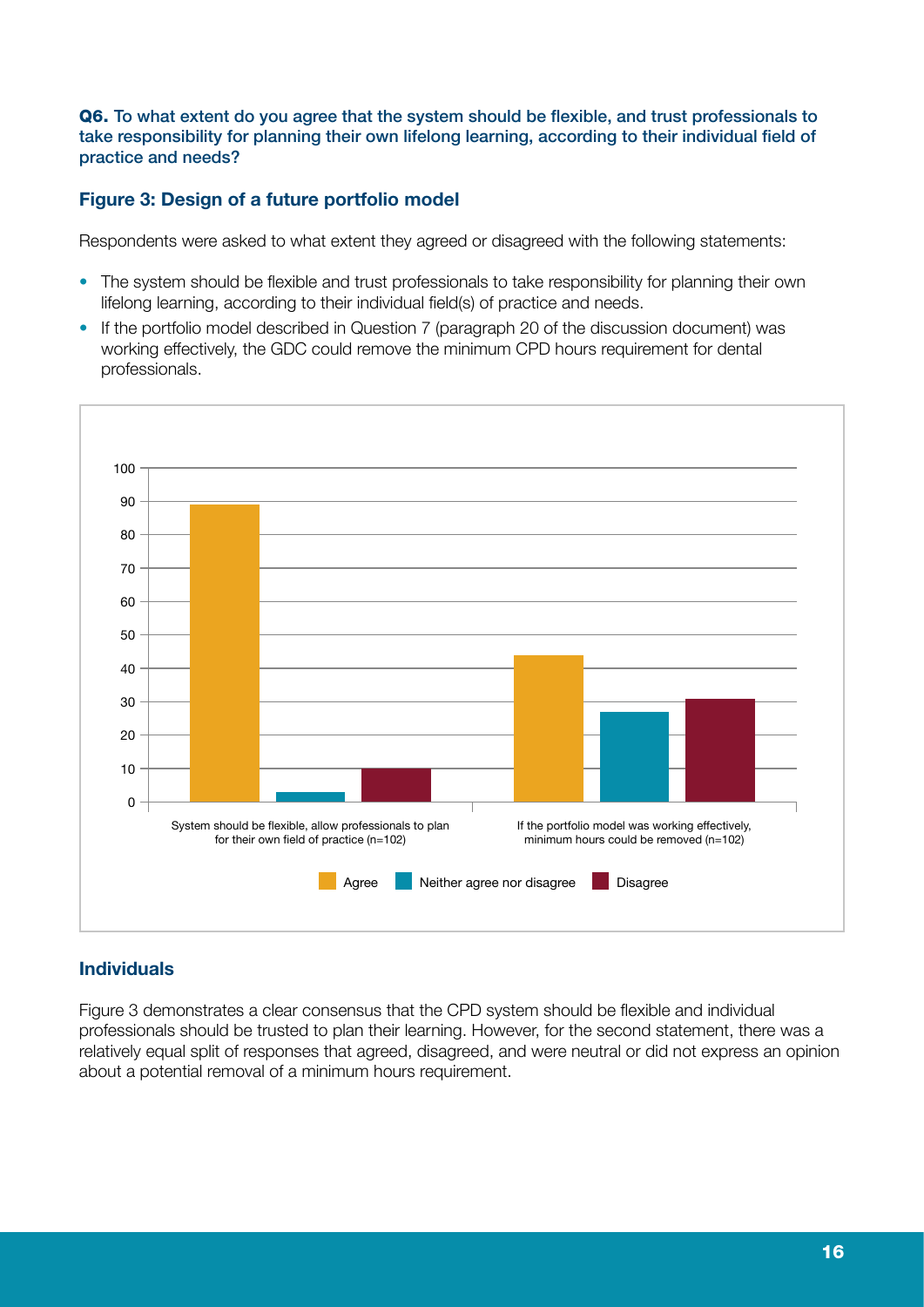# **Organisations**

Almost all organisations agreed that a system should be flexible and allow professionals to plan for their own field of practice.

Several organisations wrote to us to provide additional comments. The BDA said that given the longstanding requirement to count hours, a significant culture change would be required if this was to be removed. They reflected that the 'culture change' needed to start in dental schools and foundation years, with further support throughout dental careers. MDDUS commented that any scheme needed to "allow for complete autonomy and responsibility for risk". NES agreed in principle but suggested a robust monitoring system, with a clear structure, was needed. In addition, they predicted that some professionals would embrace this approach, but others would need significantly more support and guidance. While the ADG also agreed, they added that there should be standardisation across fields and types of practice and stressed that professionals needed guidance for identifying the key areas to focus on.

Regarding the second question, the opinion among organisations who responded was split: five agreed that the hours could be removed and five disagreed. Two neither agreed nor disagreed.

The BDA, the DTA and NES commented further on this issue. The BDA and NES stressed the importance of sufficient guidance and support to ensure a successful cultural change, and NES emphasised the need for monitoring by the GDC. The DTA noted that the balance of qualitative (PDP) and quantitative (hours) elements to the current scheme provided technicians with clarity on how to achieve compliance.

#### Q7. How might professionals be motivated to take personal responsibility for their own lifelong learning?

# **Individuals**

78 individuals provided a wide range of responses to this question. Approximately one quarter of respondents commented on a strong link between the question and being a professional, including: that it was the individual's professional duty to maintain their own learning; that this was already happening; and/or that professionals should be trusted to "get on with it". An equal number acknowledged that while some professionals would already be doing this, ultimately, any change would need to be mandated for all professionals, as many would do the 'bare minimum'. This included suggestions for more regular 'checking' and/or increased scrutiny from the GDC. Several professionals acknowledged that this would be difficult to achieve, and cultural changes would be needed. The importance of embedding this approach at the undergraduate level by educators was highlighted by some, with other comments indicating that this was already happening.

Another common theme was opportunities for career progression for DCPs to help people feel valued and gain recognition from their employers. More generally, employment support and adjustments for time out from clinic, as well as financial incentives were commonly mentioned. Several respondents suggested that discussions of CPD and CPD portfolios could be introduced into annual appraisals. There were additional practical suggestions given, such as providing case studies, and incorporating activities already undertaken into the model, such as audits, practice meetings and patient-based discussions.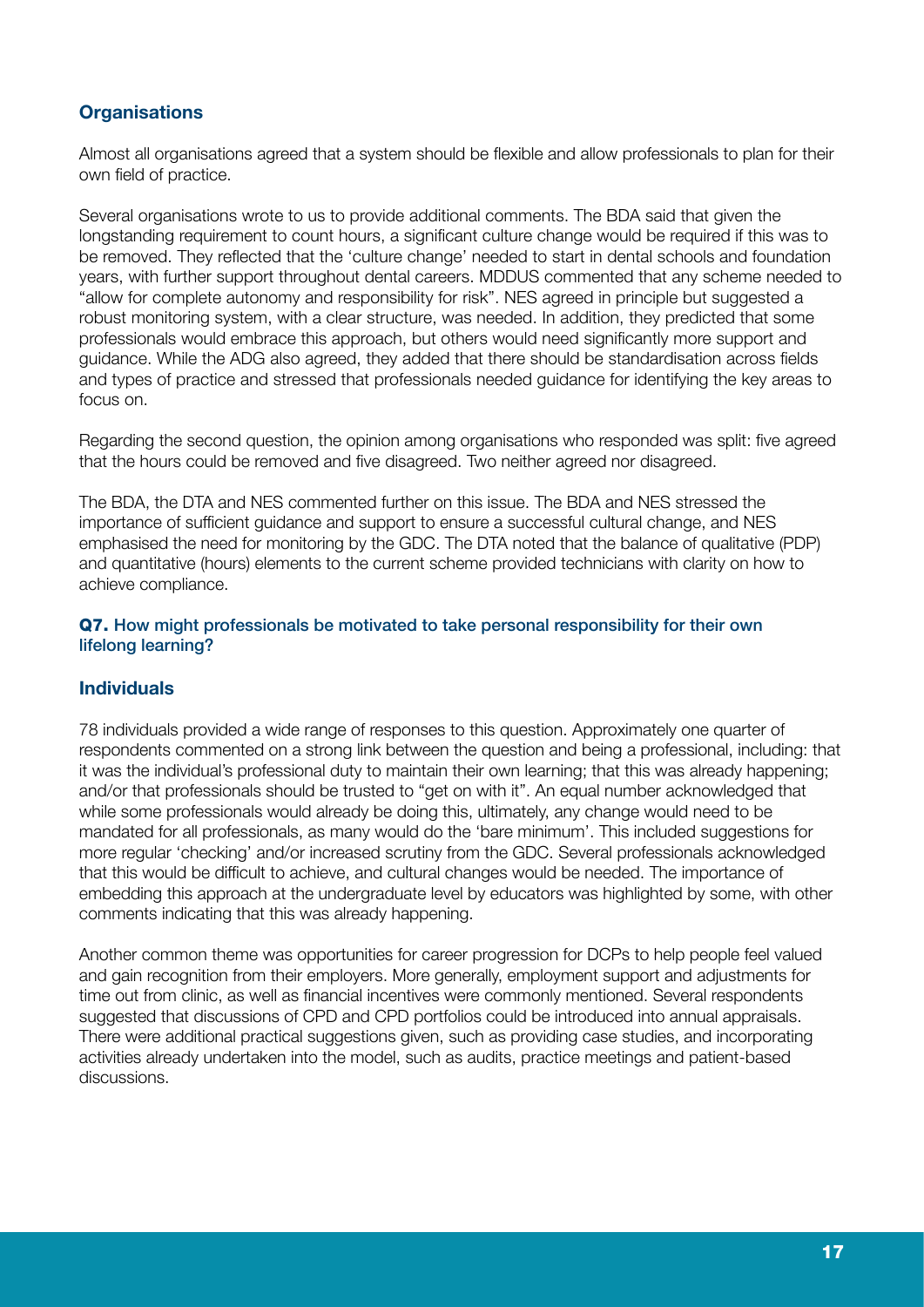# **Organisations**

Organisations provided a wide range of responses to this question, although there were areas of commonality in their suggestions and feedback. SHP reiterated the need for a "culture shift" away from what could be described as a tick-box exercise, towards an increased understanding of the value of lifelong learning. The DTA suggested that DCPs would take on more personal responsibility for learning if this was centred on additional responsibilities and development of new skills. COPDEND and the BDA argued that registrants needed to be 'sold' on the benefits and advantages of introducing a new system, and that such benefits included greater job satisfaction, more rewarding outcomes and much more satisfied patients. The OTA said that higher quality and more affordable CPD would motivate registrants and reduce the need for compulsion. MDDUS also indicated that affordability was a factor.

HEE highlighted the push for peer support activities, arising from the NHS Long Term Plan, to improve information sharing and best practice. This, in turn, would help motivate professionals to seek training opportunities throughout their careers. The ADG also mentioned the importance of some form of peer learning activity to enable discussions on best practice, alongside a suggestion to accredit learning activities.

The SBDN/DPA made a general comment about giving dental professionals greater ownership and responsibility for CPD, but also raised an issue of the value of real-time learning. The SBDN/DPA, NES and the RCPSG all stated that this needed to be embedded in undergraduate and primary training for future professionals and reinforced after qualification. The SBDN/DPA, MDDUS and NES also mentioned the role of employers in encouraging CPD activity during working hours, with NES acknowledging that there would be funding implications.

The BDA raised concerns about how such a scheme would be 'policed', particularly for those taking time out from work. They also suggested that given that the existing scheme was relatively new, that time should be given to allow it to embed, and its impact and effectiveness assessed before any changes were made.

#### Our response:

We heard in the feedback that the responsibility for the learning undertaken sits with the individual professional. There were a range of views on the need for GDC oversight to allowing individuals to self-regulate their activities.

A prediction that some will tend towards doing as little as they can to get away with appeared to be a concern for a sizeable number of respondents. This is something that we will be conscious of as the proposals and auditing and assurance mechanisms are developed. It isn't just the threat of being checked that we need to focus on, but also on the explanation of the system and the support put in place to help people comply with and get the most from the scheme.

Q8. Thinking longer term, if the portfolio model described was working effectively, do you agree that the GDC could remove the minimum CPD hour requirements for dental professionals? Q9. What are the advantages and disadvantages of removing set CPD hour requirements?

#### Individuals

Of the 84 people who provided a response to this question, the majority identified that there may be both advantages and disadvantages in removing set CPD hour requirements.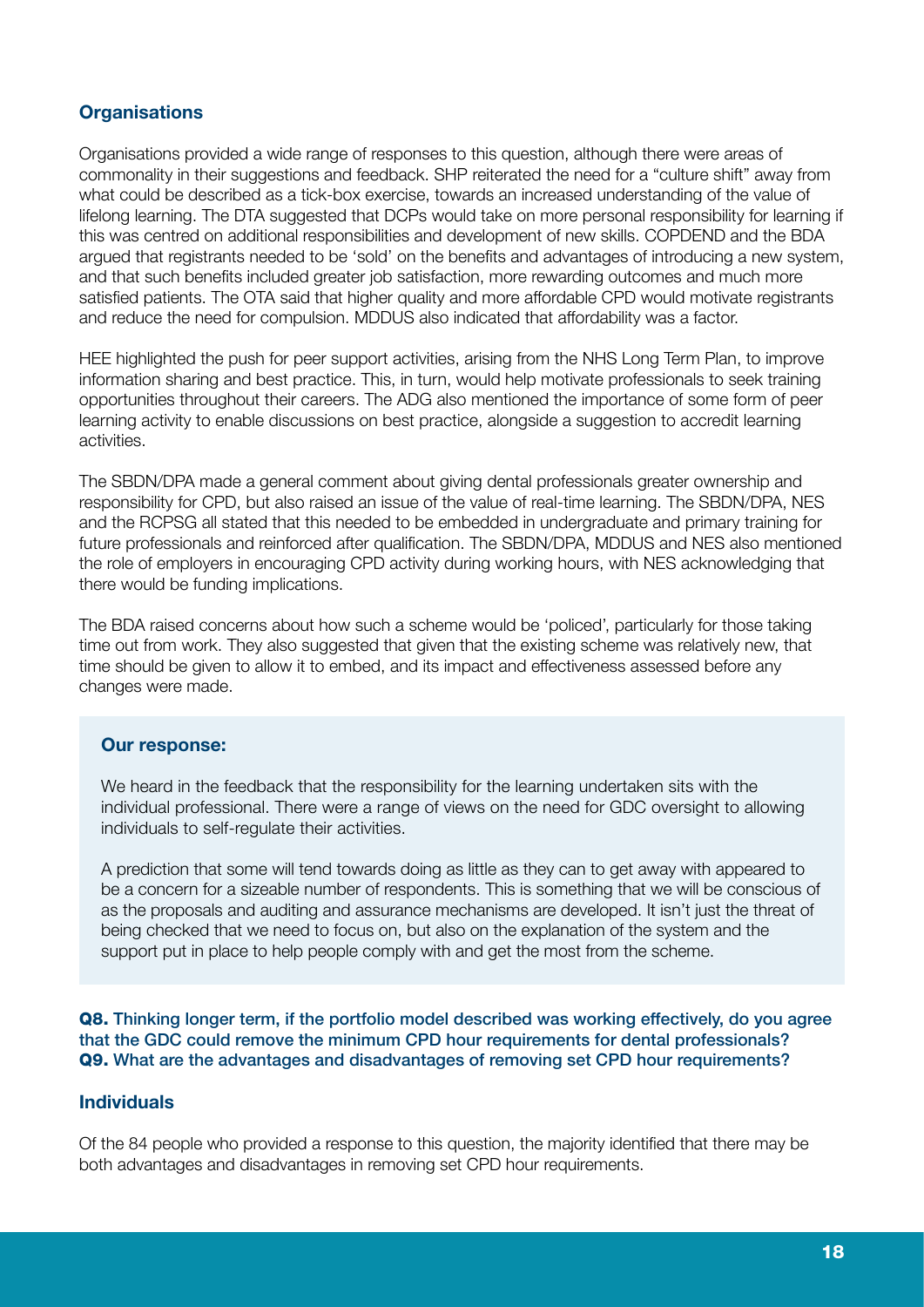The most frequent advantage identified was that removing these requirements would make CPD less of a 'tick-box exercise' driven by a need to comply with regulatory requirements. It would encourage professionals to seek out more meaningful and better quality CPD, better tailored to individual needs and field of practice.

A small number of respondents cited the possible advantages of an increase in trust in professionals and a reduction in the financial burden for DCPs.

Regarding disadvantages, half of all respondents said the amount of CPD done would go down as a result of removing a minimum hours requirement, arguing that some professionals would do very little or no CPD as a result.

There were also concerns about how compliance would be verified. Some individuals told us that they were not clear about how meeting the requirements of a system without a minimum hours requirement would be checked. Others posed questions about the clarity and amount of guidance, and whether there would be a measurement system in place.

Interestingly, the recommended topics came up frequently in the response to this question were often referred to as 'core', 'compulsory', or 'mandatory'. Their removal was seen by many as undesirable, with some respondents commenting that if the topics were removed, some topical CPD would no longer be completed. However, others cited their removal as an advantage, in that it would enable professionals to better tailor learning to their individual needs.

A minority of respondents did not provide specific advantages or disadvantages but responded that in principle they strongly disagreed with removing the minimum hours requirement. They said the current minimum hours were not difficult to achieve, were easy to measure, and maintained consistency.

# **Organisations**

Approximately half of the organisations outlined some advantages and/or disadvantages, while others made general comments about removing the minimum hours requirement. Of those providing general comments, RD, the DTA, the RCPSG and UCLE stated that they were not in favour of their removal. RD argued that the requirement kept the system transparent and fair while the DTA highlighted that a minimum hours requirement is easily measurable and works well in combination with keeping a portfolio. UCLE acknowledged that although time spent did not necessarily equate to improved knowledge and skills, a minimum requirement was still helpful when it was combined with reflection.

SHP stated that even without the minimum hours requirement they considered some form of verification of CPD must be carried out. COPDEND emphasised the need for cultural change before the minimum hours requirement was removed, suggesting that without it the scheme could become "open to abuse". HEE highlighted the necessity of robust testing before such a model could be implemented, with careful consideration needed to be given to the potential impact on personal development and career pathways. The SBDN/DPA commented that while they thought that some CPD was currently undertaken to meet the minimum hours requirement, without necessarily improving skills, the requirement nonetheless acted as a guide for how much time should be dedicated to CPD.

With reference to advantages, both HEE and MDDUS suggested that a scheme with no time requirements would mean CPD could be better tailored to roles and field of practice. MDDUS stated that the removal of the minimum hours requirement would also encourage self-directed learning. The BDA supported the move away from counting hours but called for the removal to be supplemented by a "clear guidance on what is required instead" and urged the GDC to work closely with professional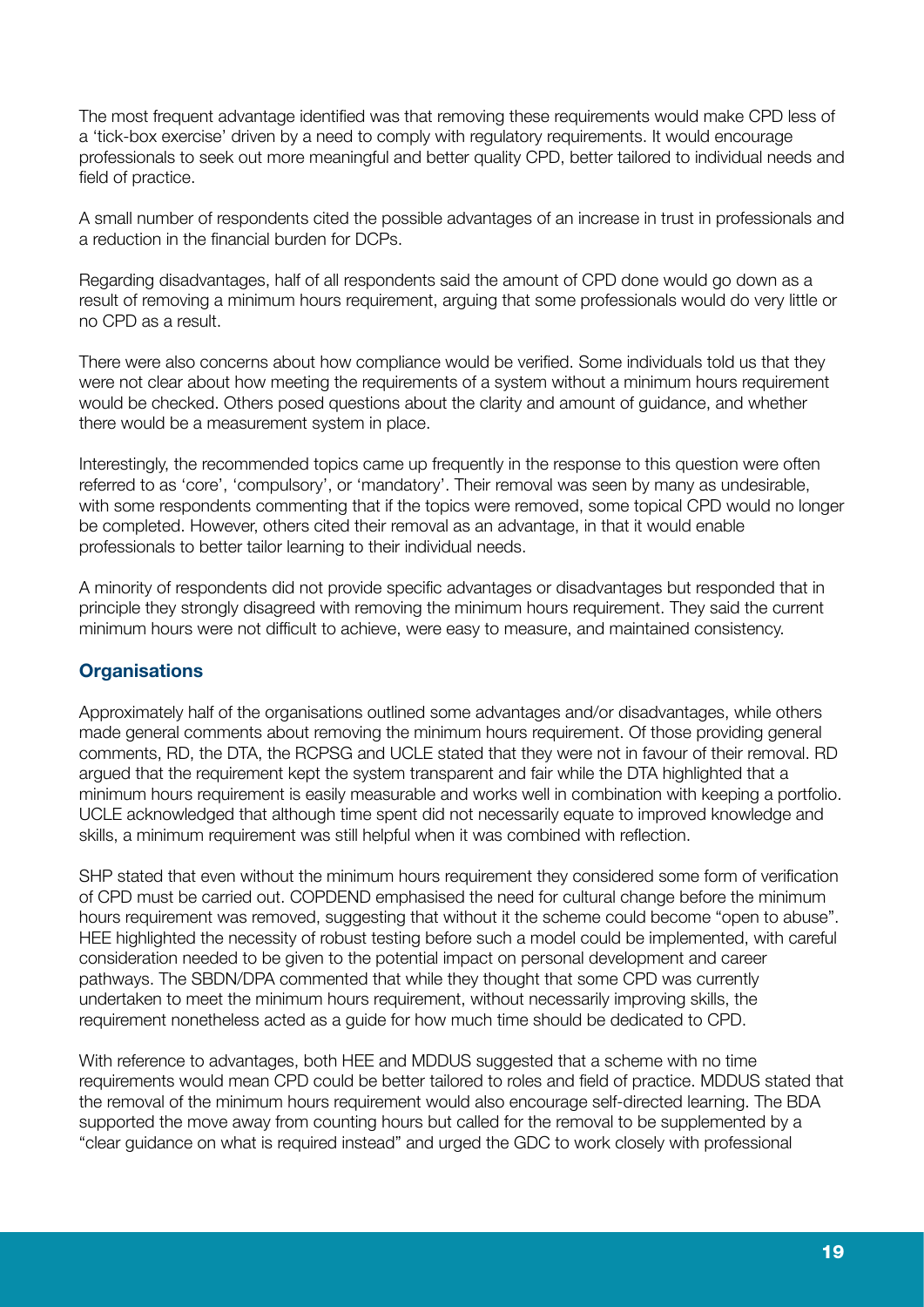bodies to support the transition away from the minimum hours in what they described as a 'culture change'. The ADG responded that this would reduce the administrative burden and the pressure to 'hit' a certain number of hours, while allowing professionals to make better use of peer interaction and peer learning that was already taking place.

HEE, like many individual respondents, noted that some individuals may not carry out sufficient CPD without the hours requirement, while MDDUS suggested that professionals might reduce the variety of CPD undertaken. The OTA reflected that the current requirement acted as an encouragement for those who needed a set minimum to motivate them, and that without it some professionals might not complete as much CPD as they currently do. They also suggested that removing the minimum hours may affect employers' attitudes to giving time off work for CPD. The BDA suggested that a removal of the minimum requirement may be initially confusing, and that dental professionals could fail to comply with CPD rules without realising it. They stressed the importance of a wide-ranging outreach programme prior to any planning for a new system. The ADG responded that the minimum requirement made auditing and evidencing easy, and that without it, it would be difficult to quantify professionals' efforts.

#### Our response:

Respondents were split on the idea of removing the minimum CPD hours requirements, even with a working portfolio model in place. Recommended topics are seen by many as mandatory, which they are currently not.

If the hours requirement is removed in a future scheme, we would need a way to check compliance, and this will clearly not be as simple as counting hours. Although this may be challenging to develop, we don't think that this difficulty should be the single determining factor of whether a scheme should be adopted.

It can be argued that any scheme can be open to abuse or gaming. Even within the current scheme where hours are counted, the time spent participating at an event or reading an online document and answering questions may not equate to the time on the certificate. Giving greater trust to professionals may be part of the culture change that the respondents had identified was required to make a different system work.

There are barriers, and time is a significant one. Some may be willing to seek development in their personal time, but this will not work for everyone, and much will depend on an employer's attitude to their staff development. The GDC can seek to influence, through mechanisms such as our Supporting the dental team - a guide for managers and employers, but we do not have authority to mandate employers to give staff time off for learning and development.

A new system will require careful thought, development, impact assessment, testing and communication before it can be introduced, and after introduction further work will be required to embed it into practice, including by providing clear guidance. While the GDC may lead on some of this, we will require the help and support of other organisations and individuals.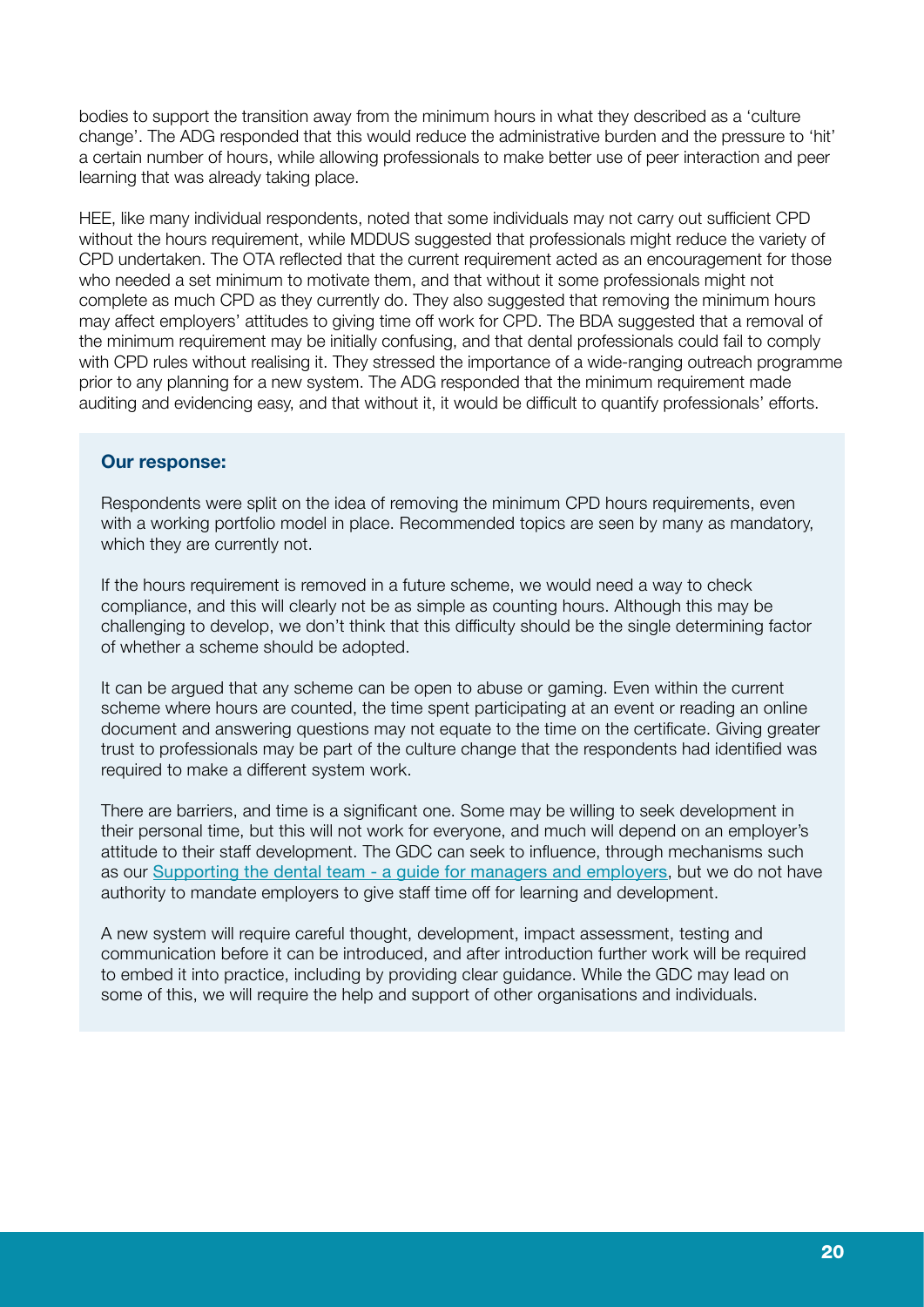#### Q10. How might assurance be gained, and provided, to demonstrate to the GDC that professionals are undertaking their lifelong learning effectively?

# **Individuals**

81 individuals responded to this question with a range of suggestions as to how assurance of effective lifelong learning might be achieved. Randomised audits or 'spot checks' were commonly mentioned, as was a declaration or statement, like the one in place under the current eCPD rules. Linking assurance to the maintenance of a portfolio was a popular response, either in isolation or alongside audits and, less commonly, in combination with appraisals or peer review. Others suggested maintaining forms of evidence, for example, certificates. Others went further and suggested an online system in which evidence could be submitted directly to the GDC.

Some respondents commented that assurance could not be gained effectively as it would be vastly expensive and impossible to achieve. Others said that the current system of assurance was effective and should be retained, while a few individuals responded that no assurance was needed because professionals could and should be trusted to complete CPD.

A small number of respondents talked about a potential role for employers in gaining assurance of effective lifelong learning. Some also commented that the answer depended on what the GDC was trying to achieve and which methods it considered effective.

# **Organisations**

Some organisations made similar suggestions to those from individuals. The RCPSG, the BDA and RD suggested that a self-declaration, which forms part of the current system, could be used for assurance purposes. The ADG, the RCPSG and the OTA suggested sampling random selection of records to check compliance, with the RCPSG adding that this would remind professionals of the requirements and keep them on track. The BDA also said that sampling a small group of dental professionals for an audit, which is part of the current system, would be suitable but they would not support a system of routine disclosure of all record to the GDC.

SHP suggested some form of annual monitoring, such as submission of PDPs, whilst the ADG said that the portfolio itself would provide sufficient evidence of effective lifelong learning. SHP also suggested that external agencies could play a role in carrying out assurance of compliance. The DTA suggested that accreditation of CPD providers could offer the assurance sought. The SBDN/DPA queried what the GDC meant by 'effectively' in practice , and how effectiveness of lifelong learning could be measured, adding that a framework of GDC expectations could provide a vehicle for developing a system of assurances.

HEE suggested that peer learning groups, working locally, could provide assurance and take responsibility for members' needs. Of a similar view were MDDUS, who suggested that such assurance could be provided by a mentor or a representative of a deanery. The BDA was not supportive of engagement of assessors or similar, raising issues such as additional costs that might be involved in this and any "legal responsibilities this placed on assessors and increased paperwork for the registrants".

UCLE suggested that the GDC website [eGDC] could be used better to help determine whether dental professionals kept up-to-date with their CPD. The RCPSG suggested the development of an app, linked to the GDC's system, which would facilitate the transfer of records.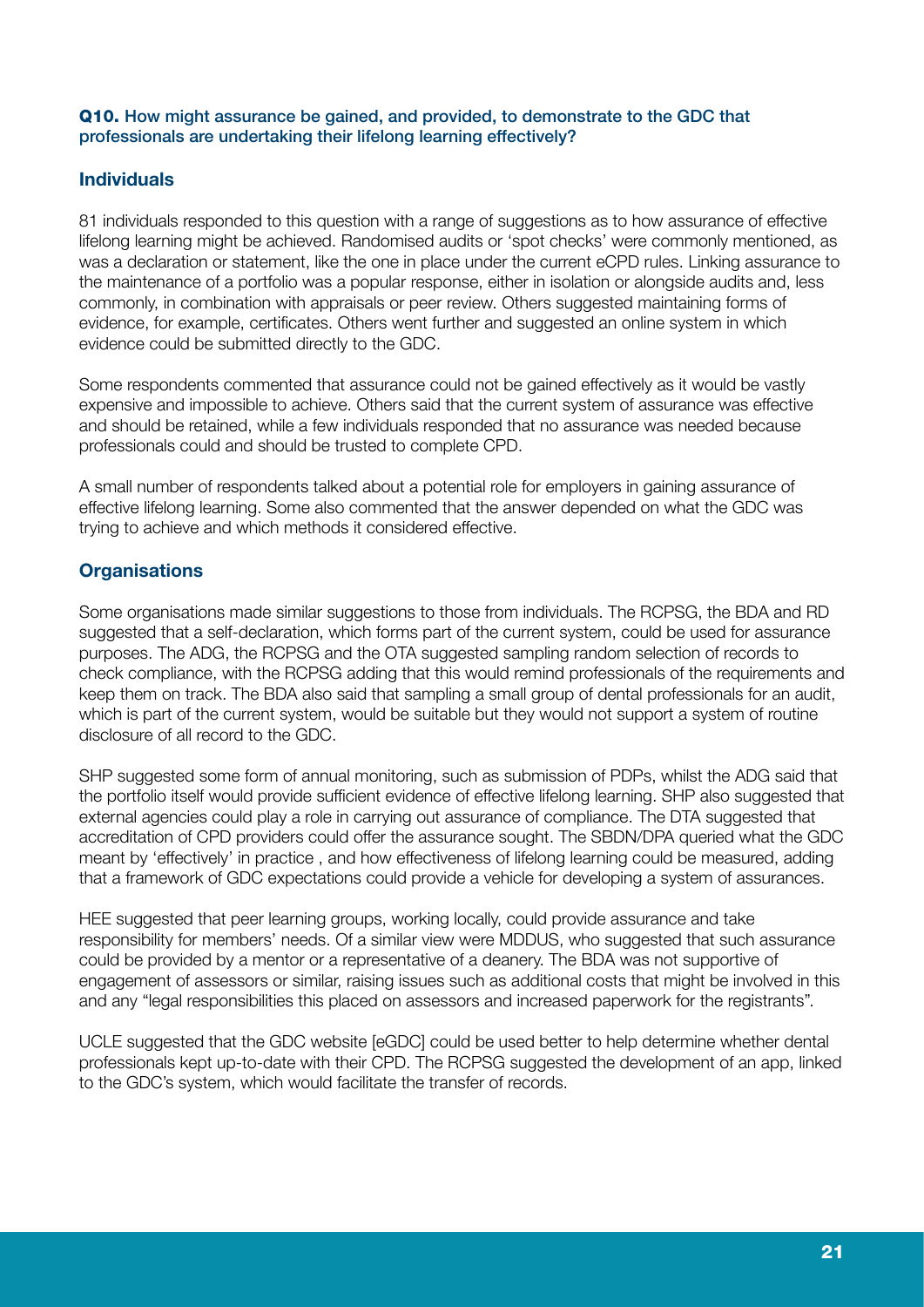COPDEND noted the need for cultural change and the importance of embedding an understanding amongst professionals that certain activities such as peer review and reflection were 'normal' CPD activities.

#### Our response:

At present, we have a binary check for assurance: you have either done enough hours or you haven't. This may not be replicable in the scheme proposed, but this doesn't mean that compliance cannot be checked.

We will need to balance the level of assurance against the costs and burden on professionals, the regulator and the wider healthcare system that would be required.

The comments and suggestions we received in response to this question are very helpful, but we recognise that we cannot develop the assurance scheme until a future scheme is in clearer focus.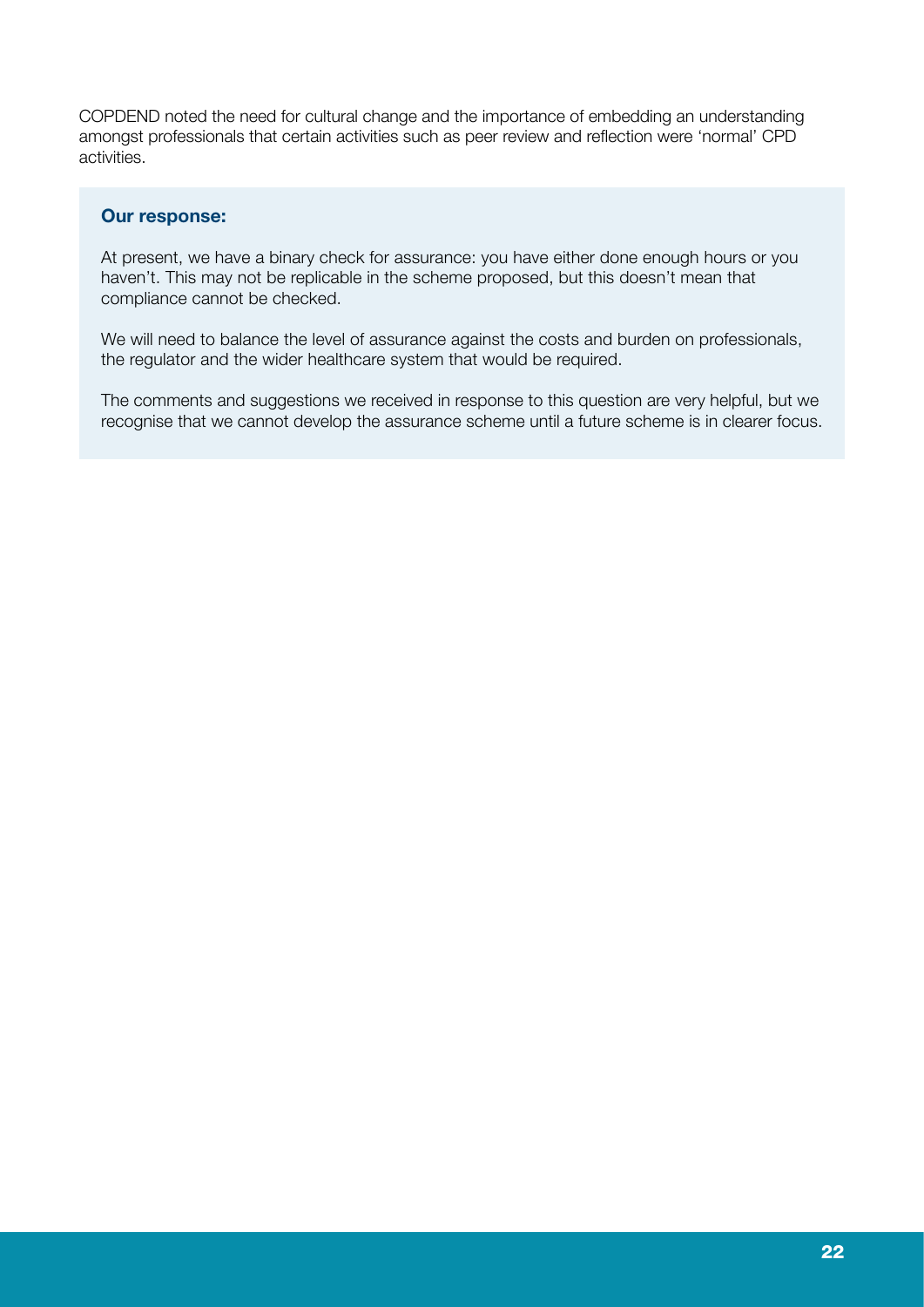# Part 2: CPD practices

#### Q11. Which active learning activities do you feel would be most beneficial and why?

#### Individuals

83 people responded to this question. Around a third identified the most beneficial active learning activity as group work, with courses and online webinars following closely behind. Other activities cited were, in decreasing numbers, attending events, observing others during clinical activities, reading journals and articles and "mentoring".

In terms of specific suggestions, a number of respondents raised the importance of hands-on learning and referenced the positive role that "phantom heads" can play in learning and improving techniques. There was a specific reference to master classes provided by the DTA. Several respondents also cited benefits of 'in-house' and 'whole team' learning, as it was viewed as a shared venture across the dental team.

Several respondents argued against relying solely on online provision of learning, while others noted the importance of ensuring that any learning was suitably tested, as attending alone was considered insufficient when assessing whether competence had been improved.

#### Q11 (continued). Which are the most practical learning activities?

#### Individuals

77 individuals provided comments on this topic. Most respondents said that active learning, courses and webinars, and group work were the most practical activities. Mentoring, peer review, and courses were also cited, albeit to a lesser degree. In terms of specific proposals, responded mentioned case studies, reviews, and peer discussions as examples of practical learning options.

One respondent highlighted the importance of not creating 'one size fits all' solutions, while another noted that different dental professionals or groups of professionals had varying levels of experience and would need activities that met their specific needs. Some also raised the need to have opportunities for weekend and evening learning.

# Organisations (responding to Q11 and Q11 (continued))

Organisational responses varied on the benefits and practicalities of active learning. Some suggested specific kinds of activities, whilst others expressed caution about the concept of active learning.

The DTA stated that role-play and small peer group work was beneficial. They said that problem-solving and scenarios could be more practical if hands-on learning was not available. The ADG suggested that peer learning, along with workshops and shadowing, was beneficial in gaining first-hand experience and support while interacting with colleagues. COPDEND referenced hands-on activities more generally, as well as group-work for teams, but noted that the availability of cheap materials was key to the effectiveness of such activities. The OTA also mentioned hands-on activities and said they were beneficial for "trying out" new materials and techniques and, importantly, for providing an opportunity to interact with peers. Courses provided directly at the workplace (for example by manufacturers and traders) were considered practical, while others said that courses which brought individuals out of the workplace were better as they enabled interaction with peers and other members of the dental team.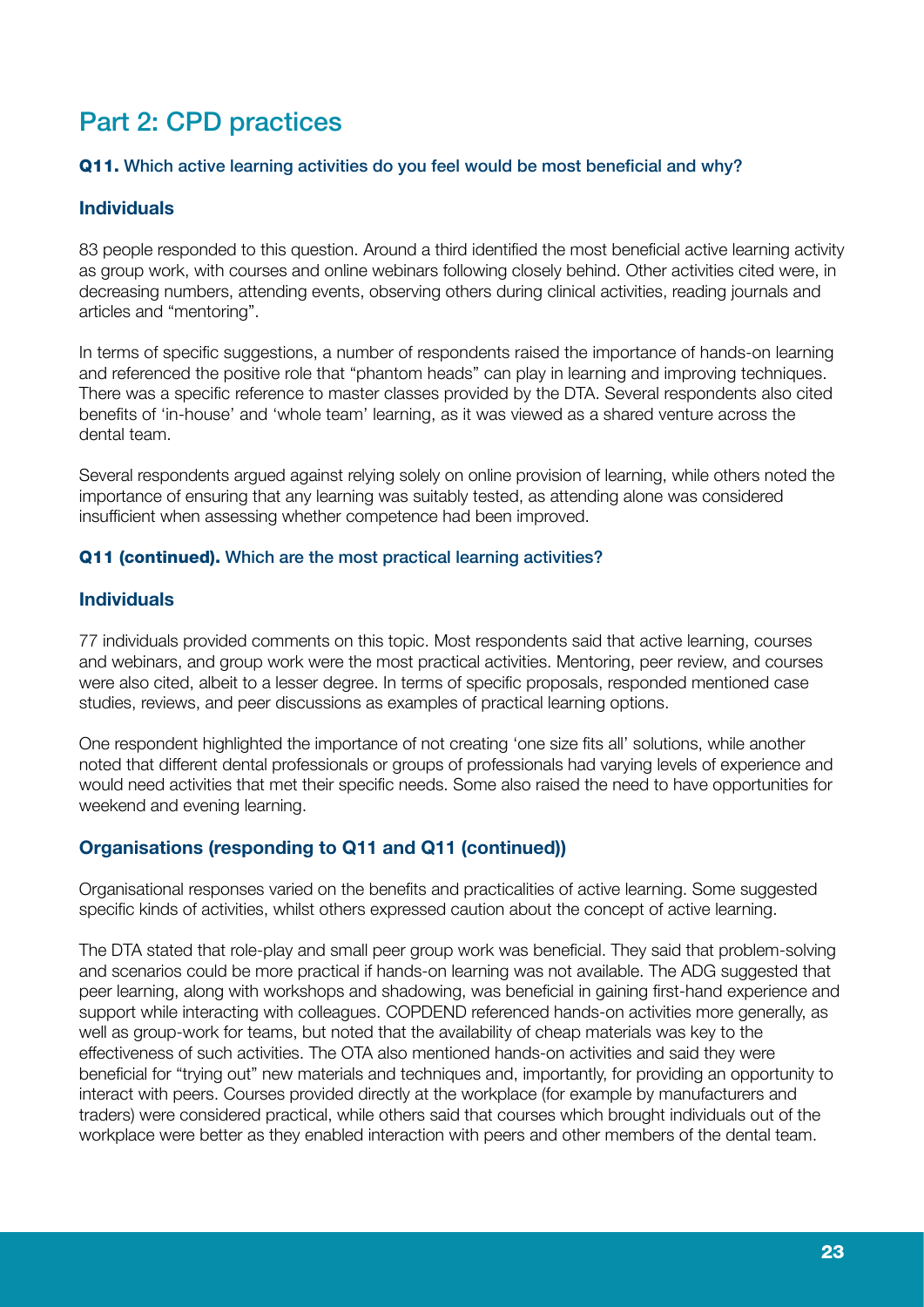SHP also mentioned practice-based activities, where teams learned together; peer review, coaching and mentoring, and sharing and discussing case studies. NES also suggested that peer learning, simulation, case discussions, and direct observation would be beneficial, particularly when combined with assessment tools. UCLE suggested that the types of activities would depend on the work undertaken by the individual dental professional, and any associated costs.

The SBDN/DPA noted the need to be cautious about suitability of active learning to the full range of dental professionals on the registers, especially those in non-clinical roles, and the need to be nonprescriptive. They suggested that to be practical, activities needed to be 'learner-centric', incorporating problem-solving and focus groups, and needed to be a good fit for the individual's learning style. They also raised concerns about cost and availability becoming barriers to accessing this type of learning for some DCPs.

The RCPSG also raised issues of cost and time associated with active learning. They also commented that hands-on courses were more useful and effective compared to theory alone. MDDUS said that professionals should have their learning style formally assessed. They acknowledged the benefits of hands-on learning and workshops but cautioned that supply may be an issue across the UK. HEE suggested that active learning had a place, particularly for clinical skills, but that it should be part of a broad-based blended model.

The BDA did not agree that active learning needed to be more formally encouraged or that it needed to be prioritised above other activities and warned that any such prioritisation could be too prescriptive.

#### Our response:

We note that overall, most respondents considered active learning carried out in workplace with the whole team or with peers to be a useful part of CPD activities and note the breadth of activities on offer including some online activities.

We assume that during the COVID-19 pandemic many face-to-face activities mentioned by the respondents moved online or to another form of distance learning. As we move forward with our thinking we will be keen to explore the impact of any such shift on both the take-up of these types of active learning and any impact on their effectiveness.

We take on board the caution about active learning or some types of active learning being more suitable to some professionals and learner types more than others. We will consider how in any future system we could combine flexibility with ensuring that this type of CPD is accessible to all.

We note the caution sounded by several respondents about over-reliance on online or distance learning. As we develop our thinking, we will explore how the views shared regarding the benefits or otherwise of online and other forms of distance learning may have changed through the pandemic.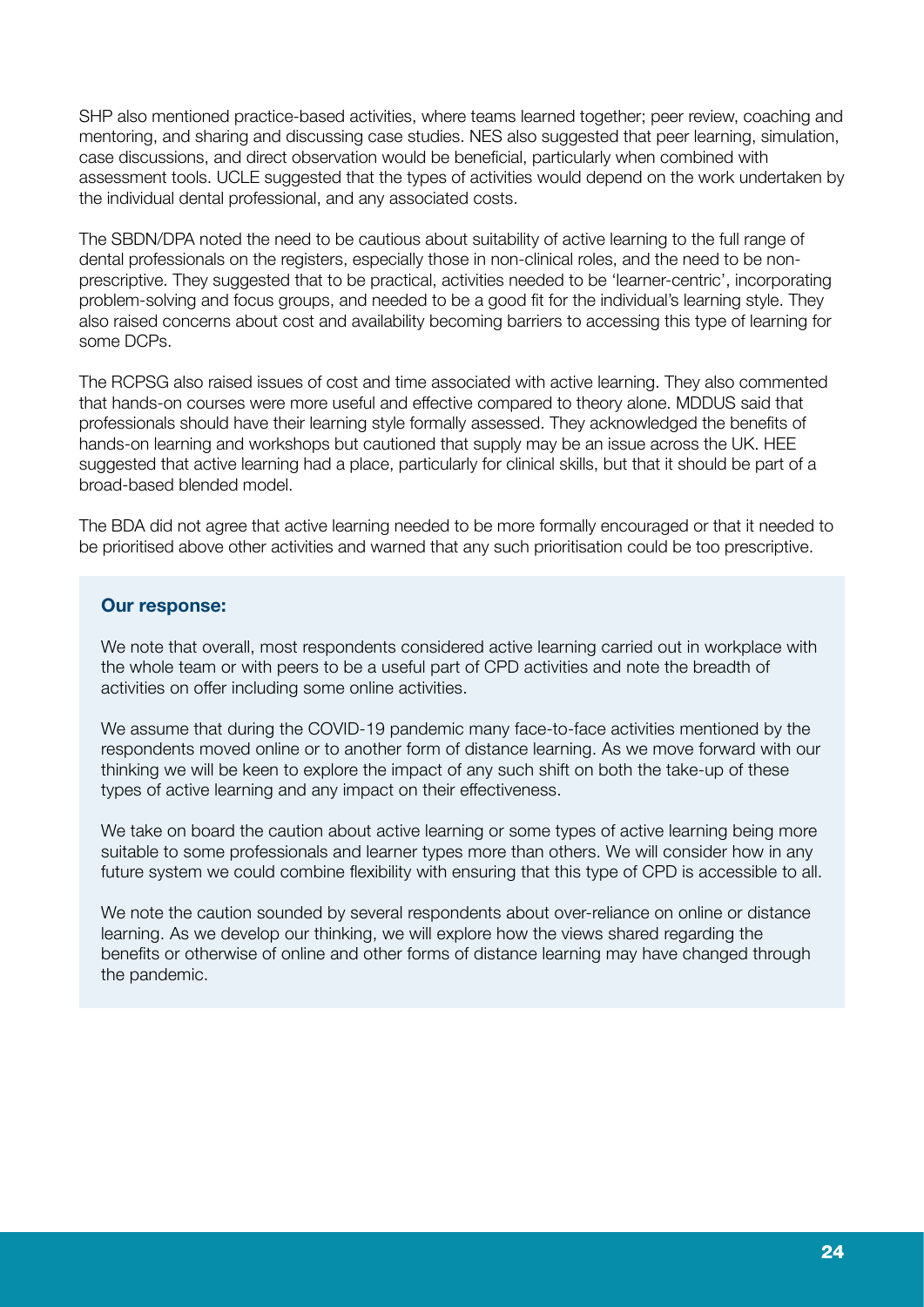#### Q12. How can common barriers to accessing the most beneficial activities, such as geographical isolation and limited options for DCP groups, be overcome? Who can or should reduce these barriers?

# Individuals

76 individuals responded to this question. Many said that online provision helped to address geographical isolation, while others suggested there should be more courses provided locally in 'skills labs'. Several respondents proposed securing more support from system partners, such as universities, deaneries, local clinical networks, and professional bodies. A few respondents also cited the GDC as having some responsibility for improving access.

Most respondents said their proposals applied to all categories of dental professionals, although a small number identified a specific need for training to be made available locally for dental nurses and suggested that it should be provided by employers.

# **Organisations**

Organisations frequently raised the issue of costs as a barrier and said that the provision of online materials could help reduce them. However, many stressed that online provision should not replace all face-to-face learning. A few organisations addressed the question of whose role it would be to help reduce barriers. HEE was mentioned by the DTA and UCLE, while MDDUS said the responsibility lay with the deaneries and the Department of Health and Social Care. HEE, however, suggested that training providers and professional bodies could help to reduce barriers. The SBDN/DPA told us that employers had a role in the provision of lifelong learning for teams. The BDA commented that professional associations had an important role to play.

Some organisations focussed on training providers. COPDEND, for example, suggested the use of 'mobile skills labs' to help cut costs and solve access issues. The ADG said that providers could host activities across more locations and outside of typical working hours. The OTA noted that the quality of training was paramount in ensuring that those attending could gain maximum benefit.

The BDA noted the need to avoid inflexibility, suggesting it could lead to recruitment issues, and the RCPSG highlighted that poor advertising could limit access to courses and suggested the use of a centralised website to raise awareness of CPD courses.

# Our response:

Like many respondents, we agree that active learning shares some barriers and disincentives with other forms of CPD. These include costs, lack of course availability and gaining protected time to undertake the activity.

It is interesting that many respondents called upon education providers, commissioners and NHS leaders to take the lead in developing and supporting the local active learning offer and offer more online learning. We were also interested to see the suggestion that professional bodies should use their local networks and online offer to do so too.

We will work more actively with these stakeholders to explore how they can support their members and employers to engage in active learning.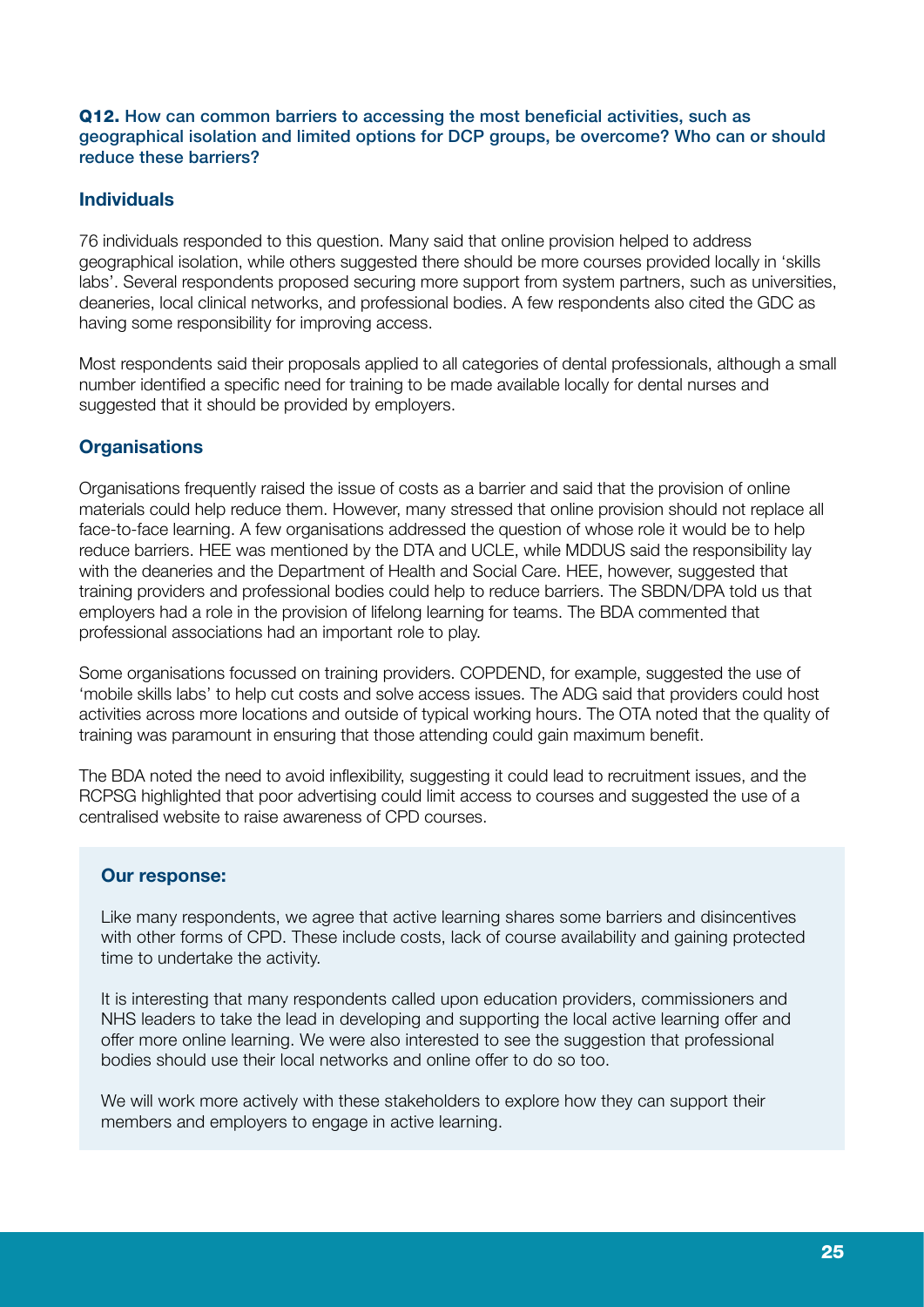#### Q13. How might the professions be supported or encouraged to seek out active learning activities?

# Individuals

63 individuals responded to this question. The largest number of respondents recommended tackling the cost of learning by providing direct financial support, providing courses free of charge, or by providing protected time off to undertake learning.

Other recommendations focussed on improving how learning opportunities were promoted and publicised, with suggestions for some form of centralised notice board and/or central database to be created with information about available courses and their cost.

# **Organisations**

Organisations responded with a mix of suggestions for motivating professionals and for which parties might play a role.

SHP suggested various educational bodies that could play a role and creating a website to advertise all available courses from recognised providers. HEE suggested professionals could be encouraged to seek out learning activities through peer learning support networks. UCLE commented that the GDC should encourage professionals to seek out learning activities and suggested that a new website could host activities and providers. The BDA also suggested guidance from the GDC, professional associations and other stakeholders.

In relation to DCPs specifically, the DTA said it was important that opportunities for DCPs to develop their careers were available. The SBDN/DPA commented that practice-based team learning was a good approach to ensuring engagement from DCPs.

The RCPSG and the ADG both told us that the benefits of active learning need to be promoted to encourage professionals to seek this out. The ADG reflected that activities should fit around modern work patterns to encourage professionals to undertake them. COPDEND said opportunities could be promoted through articles in journals and discussions with colleagues. The OTA stated that if active learning opportunities were interesting, relevant, and affordable then barriers would be overcome, and re-emphasised the value of online learning. MDDUS suggested that better availability and affordability of active learning would encourage professionals to take up more activities.

# Our response:

Like many respondents, we agree that professionals want to engage in lifelong learning as part of being a professional, but we were keen to hear what, if anything, the GDC could do to support a greater take up of active learning. We heard several suggestions that the GDC could act as a notice board of CPD activities. We can see a lot of benefits in having a single source of information on CPD courses. Becoming a host for it might sit uneasily with our role, but we can certainly discuss with stakeholders how courses can be better promoted.

We will also take on board other suggestions such as the importance of encouraging professionals to see the benefits of these activities to their career and skills development. We already talk to employers of dental professionals about the importance of CPD to their employees, but we will explore how a future system could make more of the links between CPD and career progressions and professional growth.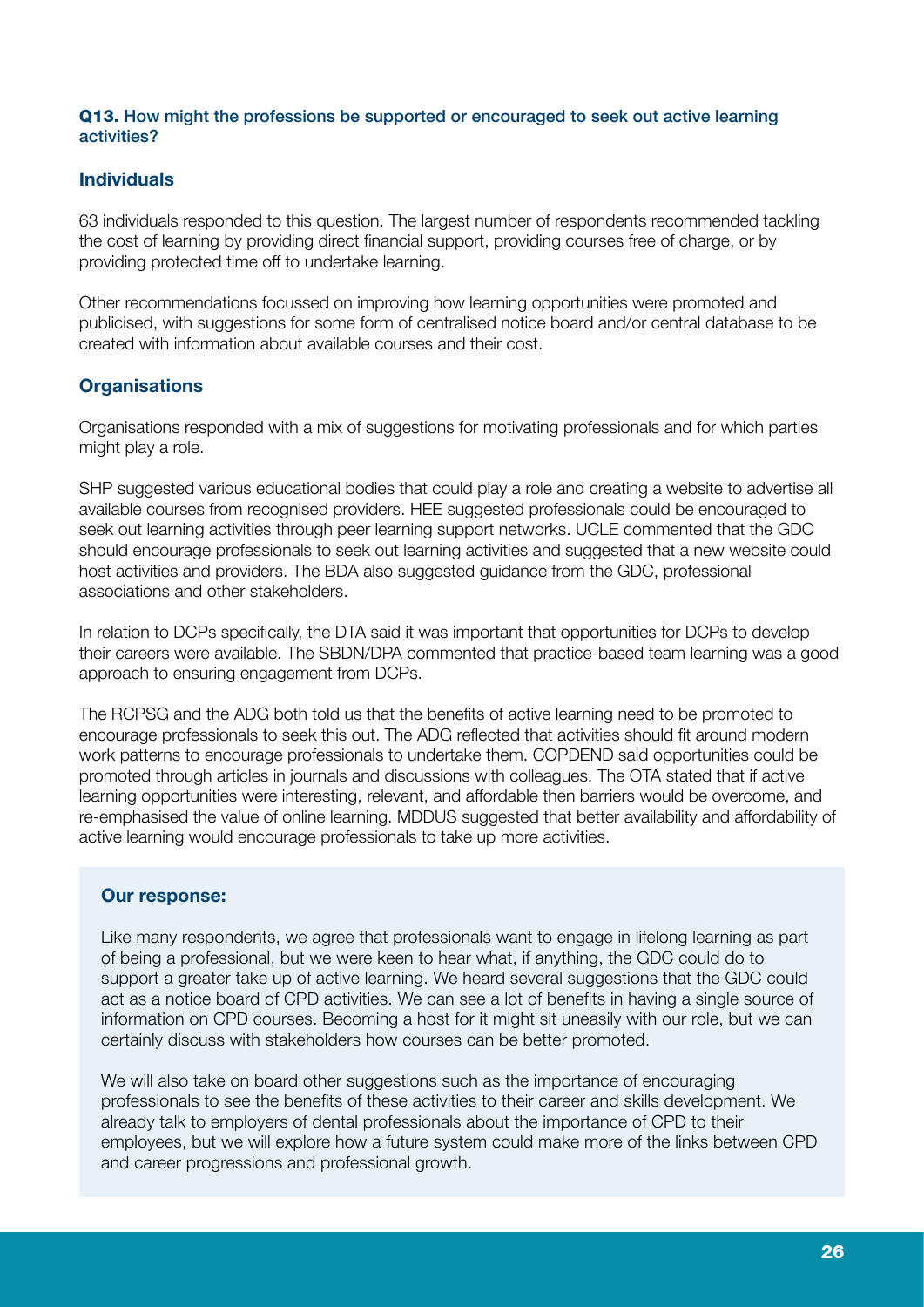#### Q14. What types of peer learning would be beneficial and why?

#### Individuals

72 individuals provided comments to this question. Group discussions and group-based learning was referenced by some, while others suggested case-based discussions. A smaller number of people mentioned mentoring, peer audits and shadowing. Some respondents referenced study clubs as a mechanism for bringing dental professionals together to learn.

Most respondents cited the benefits gained from sharing information and experiences as key reasons for recommending these approaches.

# **Organisations**

Almost all organisations responding to this question agreed that the various types of peer learning suggested in the discussion document were beneficial, including:

- case discussions
- clinical incident analysis
- peer review
- mentoring and coaching
- shadowing and
- peer audit.

NES emphasised that the benefits of the activity were dependent on the topic, and the RCPSG noted that peer learning with colleagues at the same professional level could be particularly beneficial. The SBDN/DPA suggested that mentoring did not fit within discussions around peer learning, as it had a much broader remit. SHP suggested that portfolio discussions, as part of a peer review network, would be beneficial.

Some organisations also suggested that encouraging peer learning for the purposes of CPD would bring structure to existing informal arrangements, build skills in problem solving and coping with ambiguities, and encourage learning directly first-hand from their colleagues. The OTA and COPDEND noted that watching colleagues or other professionals work was a good learning opportunity. The BDA said that peer review was a popular way for dentists to discuss issues that were important to them and of identifying best practice. The BDA agreed that coaching and mentoring was "beneficial" but noted that it is most frequently used "when something has gone wrong".

Some organisations raised issues with peer learning. For example, the SBDN/DPA suggested that for peer learning to be successful there needed to be mutual trust, and perhaps even a buddy scheme in place, to create safe learning spaces. UCLE noted that most professionals worked in a dental practice with a small number of peers and that this would limit peer learning opportunities. UCLE also noted that the GDC had a role to play in the development of a peer group network.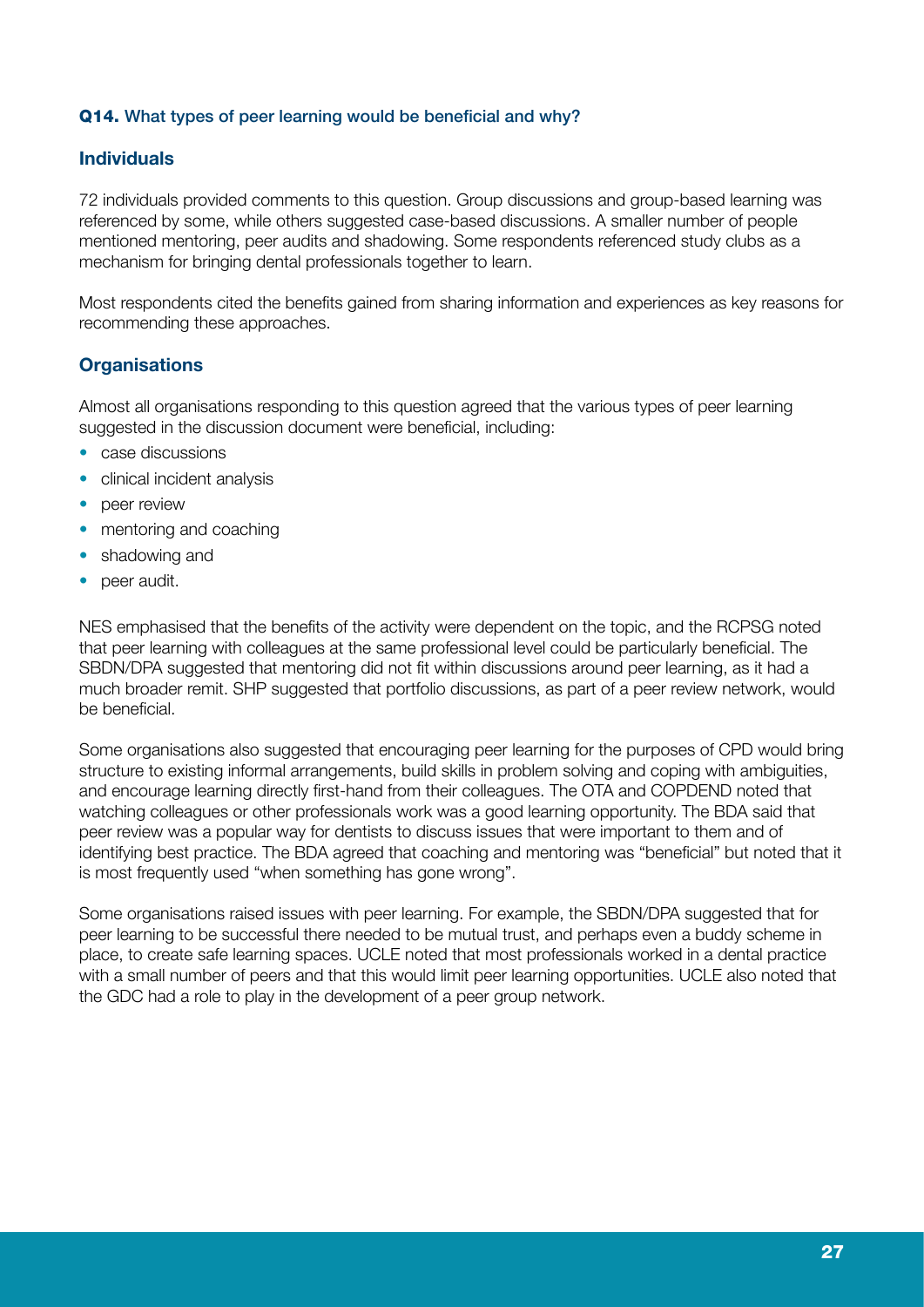#### Our response:

We were very encouraged to see a breadth of peer learning activities supported by respondents, from study groups to case study events that are already taking place. A future system should recognise these valuable activities as CPD. It is possible that this could help formalise existing arrangements as well as improve the type and range of activities on offer.

It was also enlightening to hear about the range of benefits such activities bring, from learning new clinical skills and providing safe spaces to discuss concerns, to reducing isolation and burnout. This vastly improved our understanding of what might constitute peer learning for many professionals and of the value they could derive from it. We are keen to ensure that these benefits are captured by the future system.

#### Q15. What types of peer learning are practical?

# Individuals

60 individuals responded to this question. Quite a few respondents echoed previous comments on what types of peer learning activities would be beneficial, referencing:

- group work
- online courses
- mentoring
- the use of case reviews and studies
- action learning.

There were some novel proposals, for example, a suggestion that staff in primary care dentistry could visit other practices to observe dental professionals. Other points raised included the need for any provision to be affordable and provided at suitable times of the day, fitting around the professionals' work commitments.

# **Organisations**

The DTA suggested scenario-based learning and problem-solving practical activities. COPDEND, MDDUS and UCLE suggested local study and discussion groups, with UCLE noting that these could be delivered remotely. The RCPSG suggested that supervision of cases could be valuable, possibly alongside colleagues and in study clubs. The SBDN/DPA submission mentioned local in-practice activities, such as morning huddles or team debriefs. The OTA discussed how laboratories and practices could interact more, by inviting each other to visit their premises and sharing learning. NES commented that all types of peer learning could be undertaken with appropriate support and funding.

The ADG also suggested case discussions, as well as mentoring and coaching, but were wary about the availability of such activities. The BDA suggested that mentoring and coaching, in the way they are currently practised by members, were better suited to addressing specific issues, for example, following a fitness to practise case or a patient complaint. They pointed to the General Pharmaceutical Council's peer review scheme as an effective example.

Here and elsewhere in their response, the BDA called on the GDC to set out more clearly what we meant by 'coaching' and 'mentoring'. They commented that in their view there was no shared understanding among the professionals of what they meant.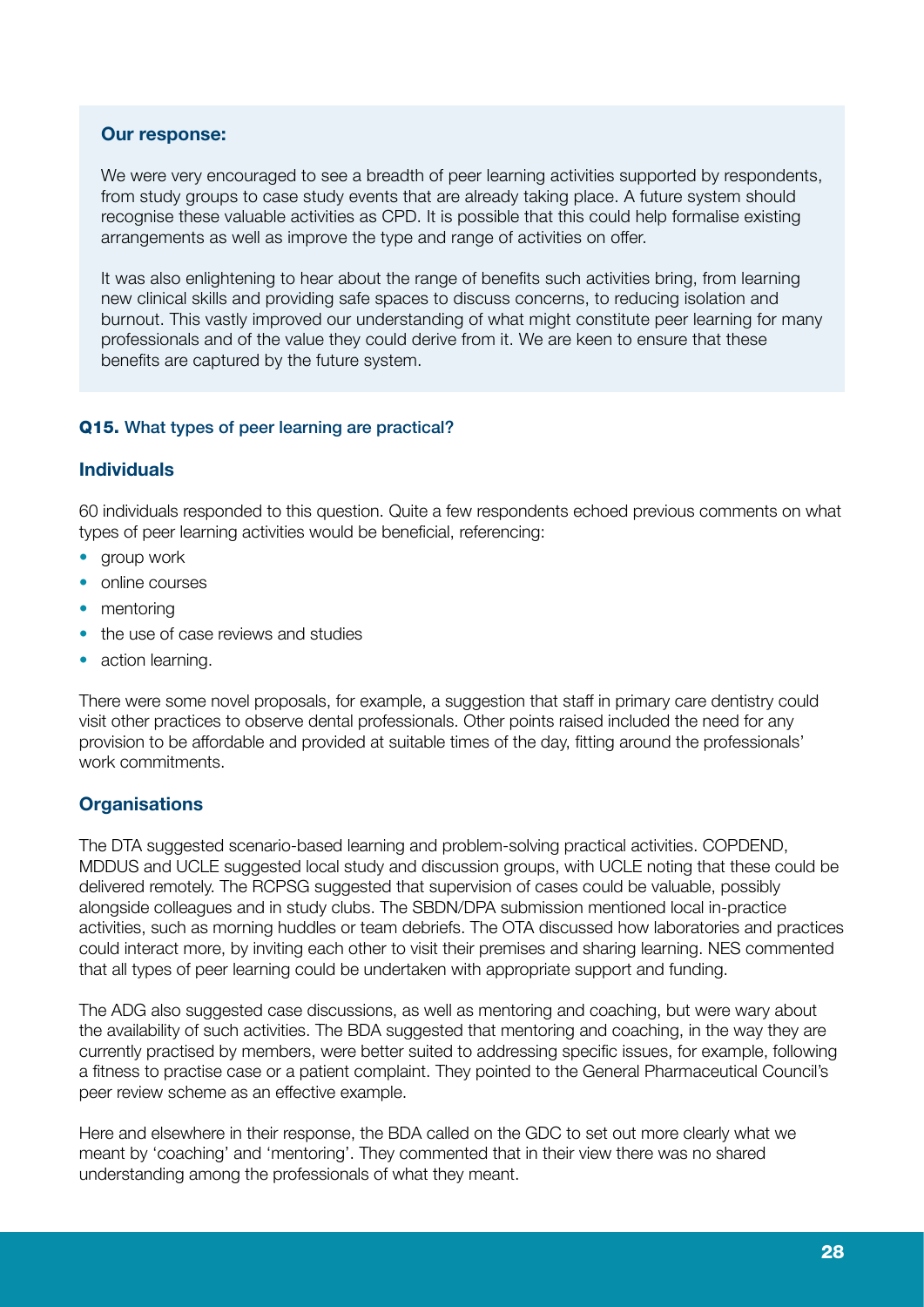#### Our response:

We note, as mentioned above, from these responses that many dental professionals already either participate or aspire to do a range of peer learning activities that are not 'verifiable' for the purposes of eCPD yet are clearly a valuable part of many dental professionals' ongoing learning. It is clear that a future scheme must account for any activities already taking place and make taking them up accessible and attractive.

We take on board the importance of developing a shared understanding of what constitutes 'coaching', 'mentoring' and other types of CPD that could form part of a future system.

Several respondents noted that online and remote learning opportunities were more practical. The discussion document was published before the pandemic which saw a proliferation of online and other distance learning courses. We are keen to explore if this trend continues after the pandemic, and what impact it has had on CPD, including on increasing access, reducing costs and developing new forms of interaction and learning.

#### Q16. What are the barriers to peer learning, for which groups, and how should they be overcome?

#### Individuals

Of the 102 respondents, 70 responded with suggestions. Time, cost and geographical availability were the most commonly cited barriers to be overcome.

Others pointed to individual capabilities, such as some dental professionals not feeling confident enough to access peer learning, or not having sufficient information or experience to be able to choose the most suitable courses. Two respondents noted poor availability of mentors as a barrier.

Respondents offered a range of means by which to overcome these barriers, referencing previous responses, such as:

- online provision
- having protected time off
- working in groups and with coaches.

Respondents referenced all professional categories and did not identify any barriers for specific professional groups

# **Organisations**

Organisations such as SHP, HEE, COPDEND and SBDN/DPA commented that some professionals were fearful or concerned about being transparent with colleagues and stressed the importance of creating the right working environment to help professionals overcome this fear. The DTA, on the other hand, noted that some could view their peers as competitors, which could result in an unwillingness to speak freely. The SBDN/DPA said teamwork should be embedded in undergraduate education programmes, to improve professionals' people management and leadership skills.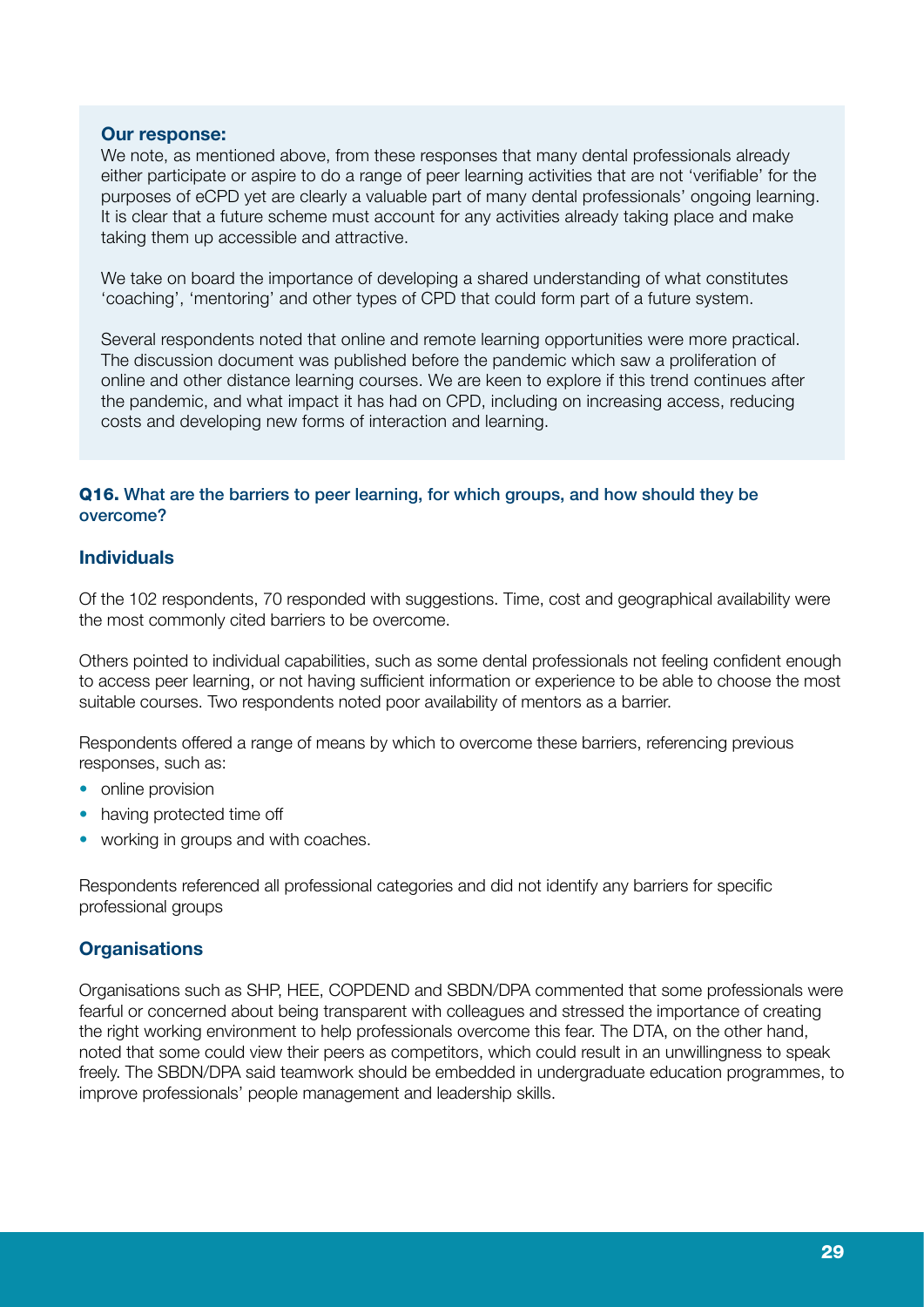The OTA, BDA, MDDUS, RCPSG and NES suggested that time, funding, and location were all barriers to the adoption of peer learning. Suggestions for how these could be overcome included:

- online options
- running activities with small registrant groups at practice level
- protected time off for these activities.

The BDA also suggested that one of the main barriers to peer learning was the lack of schemes available and noted that [if such schemes were to be developed] professionals would need to be trained to facilitate them. In a similar vein, the ADG noted that the success of peer learning events was dependent on effective facilitation. They suggested that professionals could be trained to provide effective facilitation.

# Our response:

We are hearing that effective peer learning relies on having trained peer facilitators and that the current lack of such schemes could be overcome with more support for aspiring peer facilitators to gain such skills.

Whilst the current scheme recognises any verifiable CPD to improve one's learning style or gain skills in facilitation and chairing, a future scheme should also recognise peer learning CPD activities which could support more dental professionals into gaining peer facilitation skills.

We are aware that for many, being required to undertake CPD in their personal time is a barrier to greater take up of peer learning and many other types of CPD. Whilst we cannot mandate employers how to support lifelong learning of dental professionals, we can encourage them through guidance and support, raising awareness of benefits of CPD to patient care and satisfaction, and to improving skills of their workforce.

# Q17. Outside of the GDC, who has a role to play in supporting peer learning?

# Individuals

66 individuals responded to this question. They identified a range of sources of support, with the most common being:

- Professional associations e.g. the BDA.
- Employers.
- Universities.
- Colleagues.

Other sources cited were:

- The NHS.
- Dental defence unions or indemnifiers.
- Education and training authorities e.g. HEE, NES.
- Local Dental Committees (LDCs).
- Local dental groups.
- The Government.
- Royal colleges.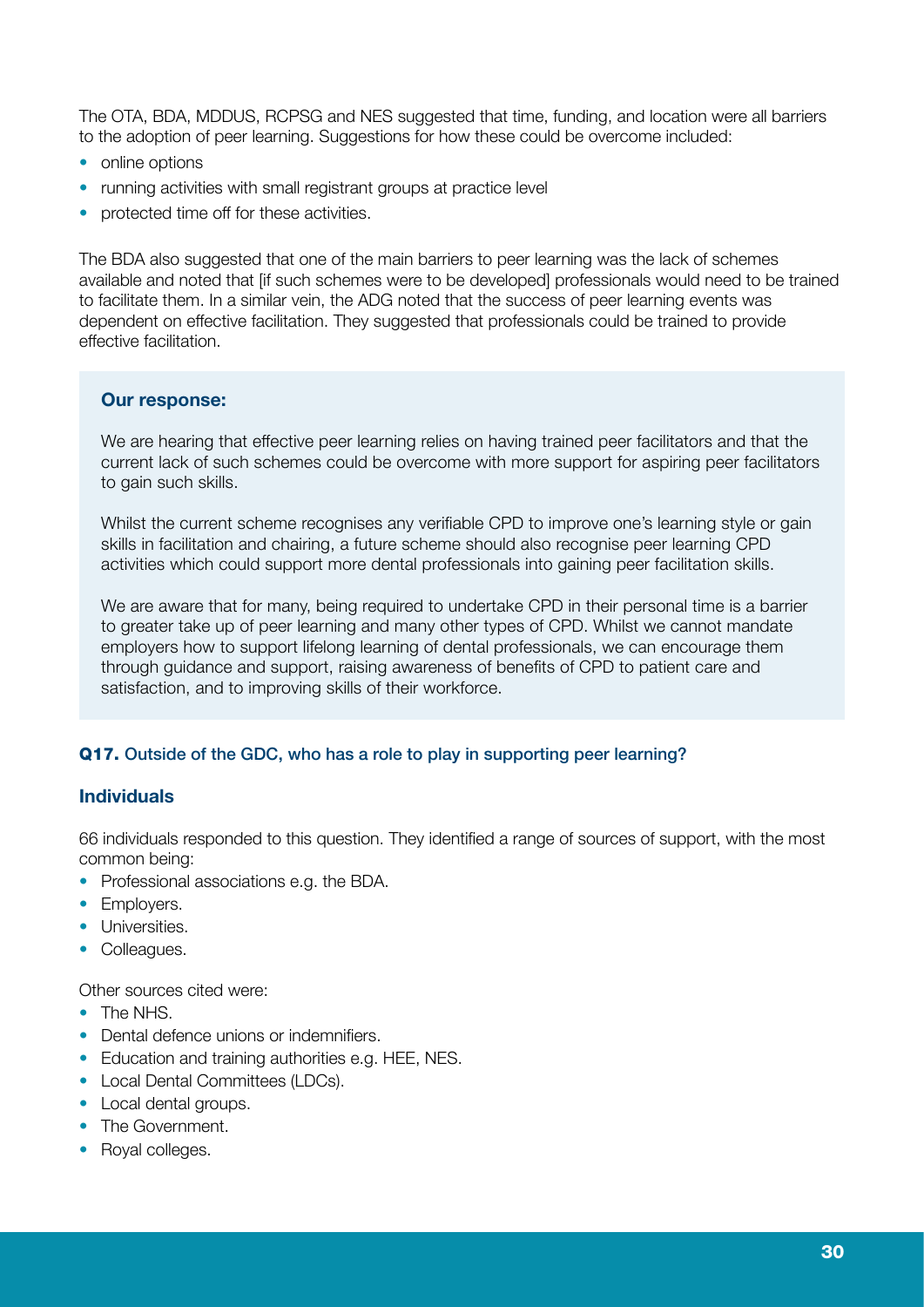A small number of respondents also suggested the GDC and the systems regulator Care Quality Commission (CQC) and national equivalents.

# **Organisations**

Organisations named a similar range of sources of support to individual respondents. Most commonly, organisations cited professional associations and HEE (and equivalents in Wales, Scotland and Northern Ireland), alongside education providers and other education and training institutions, such as deaneries and faculties. Other bodies mentioned included:

- Employers.
- Local Dental Networks.
- $\bullet$  LDCs.
- Indemnifiers.
- Dental hospitals.

#### Our response:

It is encouraging to see many respondents, including professional organisations, recognising their and other stakeholders' role in supporting peer learning.

The organisation types listed are directly involved in or have an interest in clinical and professional development of trainees, students and registered dental professionals. We will share with them these findings to help us explore together how to encourage and support dental professionals, both to take up peer learning and to become skilled facilitators.

The current system already recognises verifiable CPD in skills, such as peer facilitation and effective chairing. We will ensure that the future system recognises a broad range of such learning activities.

# Q18. How might reflective practice be incorporated into the Enhanced CPD scheme?

#### Individuals

60 individuals responded to this question. Two themes emerged in relation to incorporating reflective practice, these were:

- providing templates and guidance to support the capturing and recording of reflective practice
- for it to be made mandatory for dental professionals.

In support of the latter point, a few respondents suggested connecting reflective practice more formally to organisational appraisal and reporting arrangements.

A few respondents said that reflective practice was already incorporated into existing practice, but that further work was needed to support this.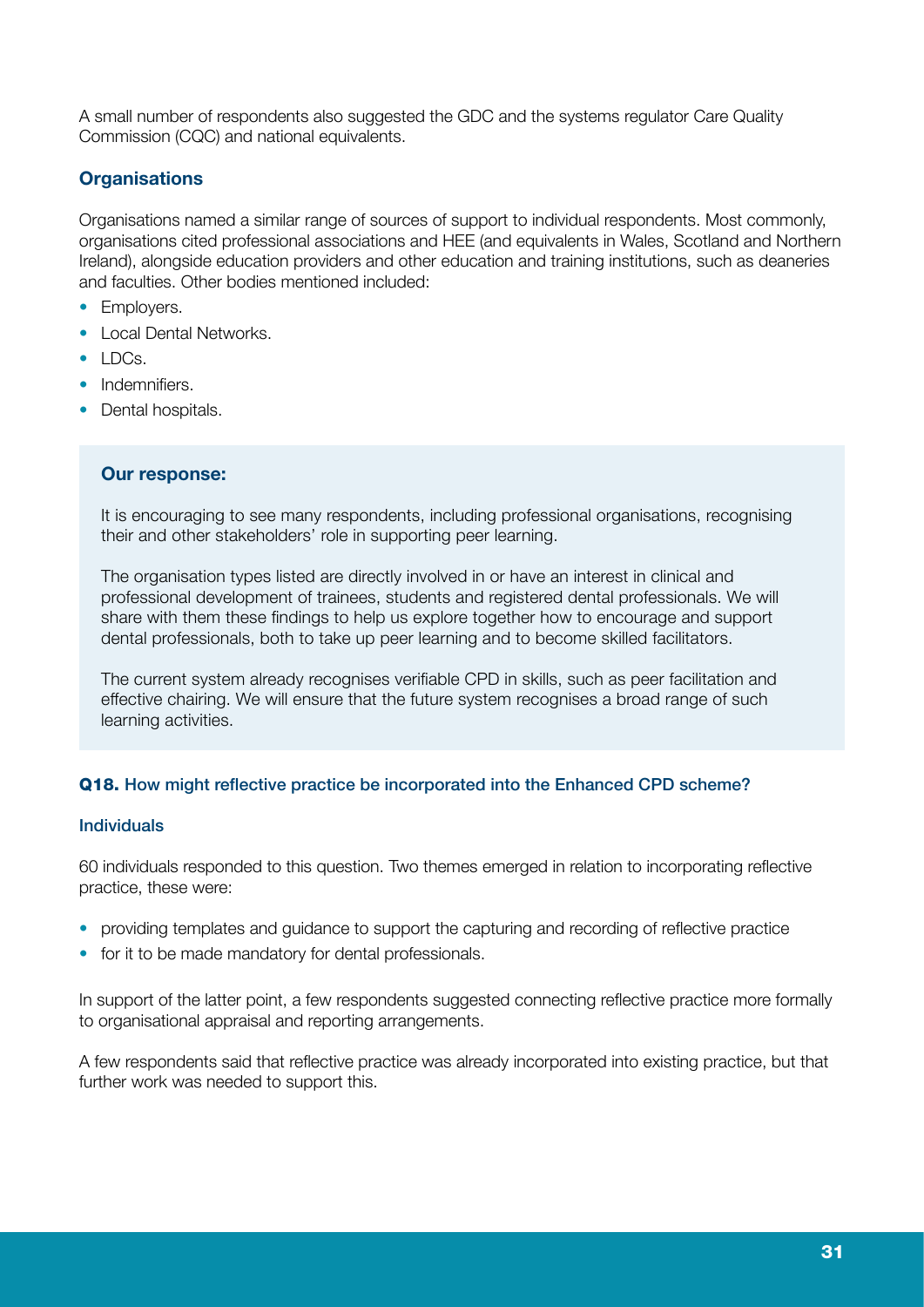# **Organisations**

The ADG, SHP, NES and MDDUS all noted that there was confusion or uncertainty among the professionals about how to 'reflect well', with some also reporting a 'fear of criticism'. The ADG told us that CPD providers could be doing more to incorporate reflective practice into existing activities. MDDUS and NES said that more education was needed about reflection, whilst SHP noted that further guidance and/or templates on reflection would be helpful. The SBDN/DPA submission noted that a framework describing or illustrating best practice in reflection would be useful. The OTA commented that a simple process would work best. COPDEND suggested benefits of reflective practice should be promoted more widely. HEE said they recognised the benefits of reflective practice and suggested that the GDC could consider making reflective practice mandatory. UCLE suggested that reflective practice could be incorporated into an appraisal scheme to assure that it was taking place.

The DTA was cautious about reflective practice, suggesting that it could turn into a 'tick box' activity, and that it might be less appropriate for some groups and activities. The BDA stated that reflection was already sufficiently incorporated into the Enhanced CPD scheme, but that the scheme could be built upon, "as long as it remains non-prescriptive and personal".

#### Our response:

Reflection forms part of the current eCPD scheme, and the purpose of this section was to gain insights into how it can be better embedded into the current and any future scheme. We are pleased to see that on the whole, reflective practise is seen by most respondents as beneficial, if not essential. We will take on board the comments that professionals could benefit from better support to 'reflect well' and that a lot more could be done to promote the benefits of reflection.

#### Q19. What are the barriers to introducing reflective practice into the Enhanced CPD scheme?

#### Individuals

77 individuals responded to this question. As with previous responses, time and cost were frequently cited as barriers. Several respondents also noted that some dental professionals might lack interest in, or understanding of, the concept.

Although not a sizeable number, a few respondents also cited a fear of any outputs being used, or having the potential to be used, against dental professionals either in litigation or in fitness to practise proceedings.

# **Organisations**

Organisational responses cited similar issues including:

- lack of familiarity with the concept
- lack of understanding of its impact
- poor insight or appreciation of reflective practice
- funding and time constraints.

MDDUS also mentioned that there existed a "climate of fear" and professionals may be fearful of their reflection being used in litigation and fitness to practise proceedings. UCLE noted that current expectations around reflective practice lacked robustness for assurance purposes. The OTA noted that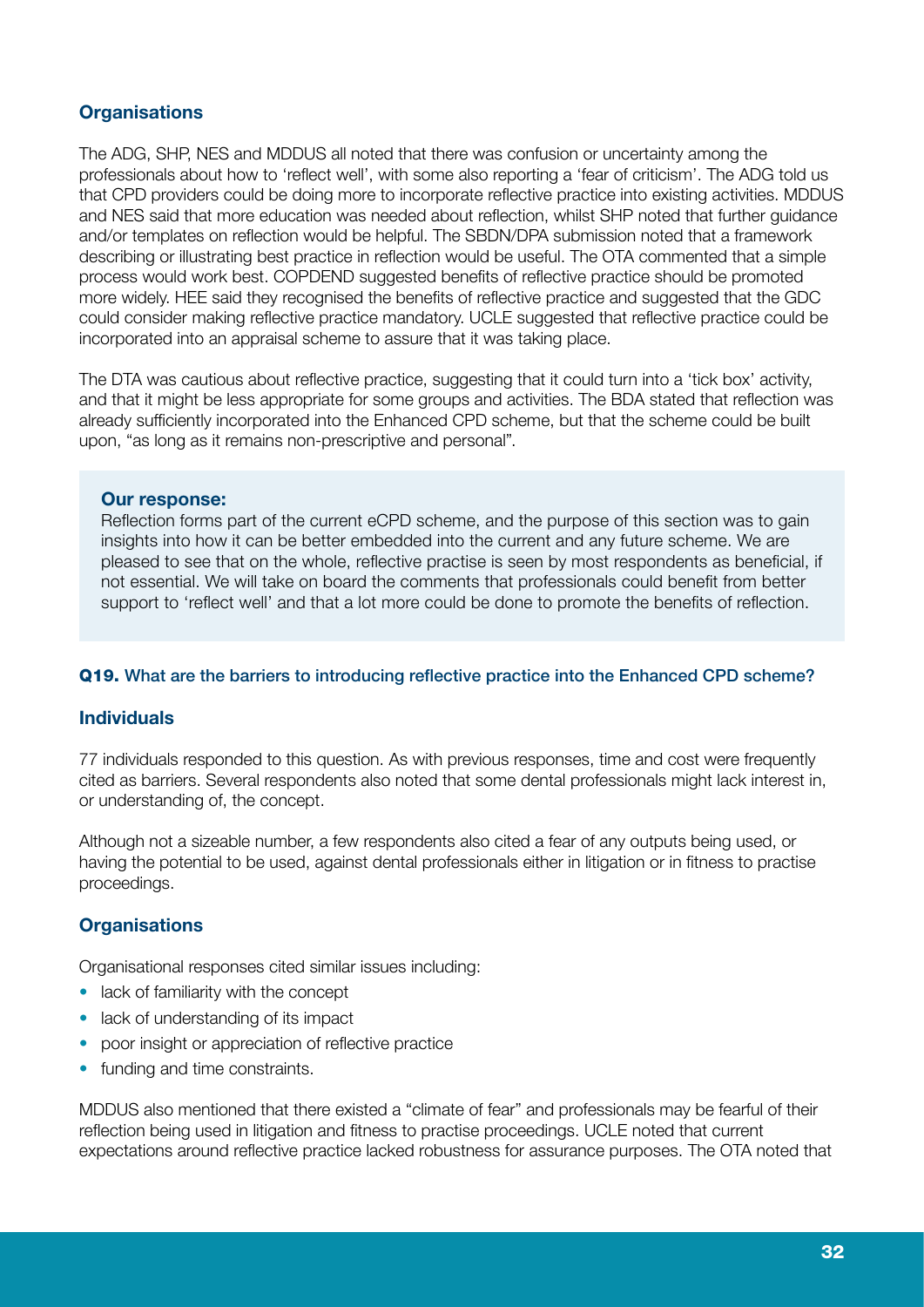individuals might be naturally resistant to something forced upon them by the regulator. The BDA stated that an evaluation of the current scheme would provide indicators of what support was needed [to improve take up of reflection].

#### Our response:

As above, it is clear to us that we can do more, together with others, to promote what reflection is and how it benefits practice, as well as dispel any fears about the possibility of reflection being used in litigation and fitness to practise concerns.

We note with interest many suggestions in responses to this section for improving robustness of the oversight, to ensure that reflection becomes more integral to CPD. We note the calls to evaluate how well reflection is used in the current scheme and will build this into our plans for the review of eCPD.

#### Q20. What structure(s), framework(s) or model(s) of reflective practice could be used for dental professionals? Does this vary across the different groups of dental professionals?

# Individuals

57 individuals provided suggestions in response to this question, which garnered a wide range of responses. Many responses provided references to published research or studies into specific models that the GDC could consider adopting, including Bolton and Moon, and NHS Improvement's Plan-Do-Study-Act tool for improvement.

A few respondents also provided practical suggestions, mostly in line with responses to previous questions, for instance, about using group approaches and providing guidance and templates for dental professionals.

# **Organisations**

The SBDN/DPA and MDDUS suggested that different professional groups could suit different form of reflective practice. The SBDN/DPA also suggested that employment settings would also affect what was considered appropriate. They mentioned several reflective tools, such as Kolb's and Gibbs' reflective cycles, and the Johns model of reflection. They added that consideration should be given to the views of Carl Rogers, who advocates a person-centred approach to reflection.

NES noted that the best approach to reflection would be dependent on the individual's learning needs, identified through appraisal. The RCPSG also referred to individual needs and learning history. The BDA said that individual approaches would need to be different and would be dependent on the role and on the work setting and noted that flexibility in this area was warranted. The BDA stressed that reflection was different from appraisals and carried a different level of influence. The BDA added that there was a need to consider the power dynamic between employer and employee.

Conversely, HEE took the view that the principles of reflective practice should be the same for all groups and suggested the use of a 'Charter Mark' to highlight exceptional service, which could be replicated for reflective practice in teams. The ADC suggested the usage of Gibbs' reflective cycle as, in their view, it was well-rounded and applicable to all dental professionals.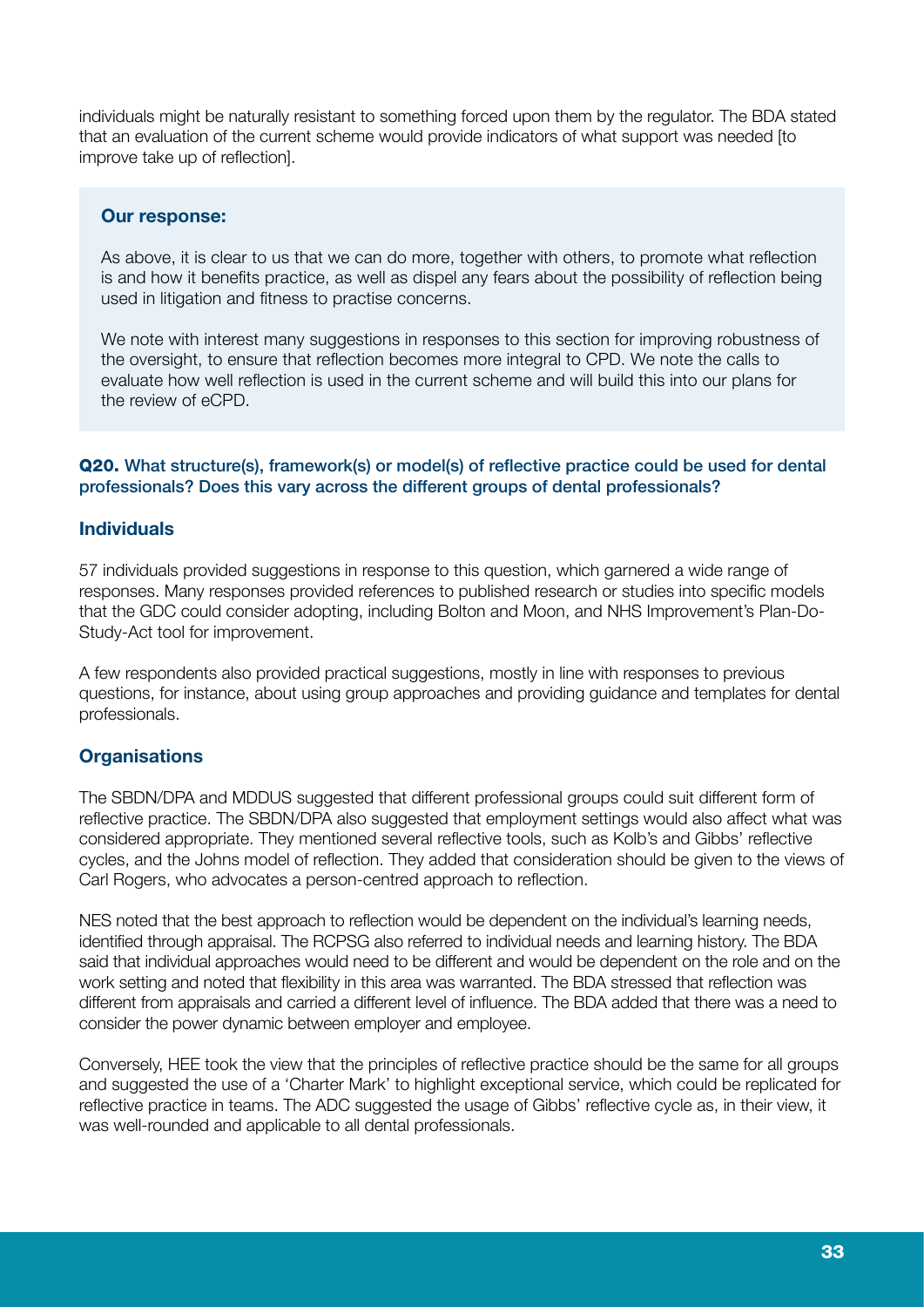SHP suggested that templates [for reflection] and using open questions were helpful, and the latter was echoed by COPDEND. SHP also referred to Isopharm as a good provider of support for reflection following CPD activities.

The DTA stated that a critical review of current providers of reflective practice would be helpful. Similarly, UCLE called on the GDC to carry out an analysis across the dental sector of what was currently in use.

#### Our response:

In responding to what we heard in this section we will need to ensure that the scheme meets the needs of individual learners and of groups of dental professionals.

We thank respondents for the many reflective tools they suggested. The sheer variety of tools suggests that good, diverse practice in reflection exists, even if not all dental professionals at the moment are able or know how to make best use of reflection, and that awareness raising of existing tools could increase both the take up of reflection and its effective use to improve practice.

We also take on board suggestions to review how reflection is currently used as part of eCPD. It will form a key part of our plans to evaluate eCPD uses and practices, which is the next step in this project.

Some respondents suggested incorporating reflection into appraisals. Whilst we cannot mandate how employers should manage their employees, we can certainly try to better support employers to see the benefits of reflection through our Supporting the dental team - a guide for managers and employers, and through engagement with large employers and with professionals bodies.

#### Q21. How can dental professionals be encouraged to do more reflection?

# Individuals

This question prompted a range of responses. Many respondents focused on the GDC's Enhanced CPD arrangements, for instance suggesting making reflection mandatory and reportable, or adding it to the guidance on developing PDPs for dental professionals. Some respondents suggested that the GDC should provide examples, or templates, for dental professionals to follow.

Some respondents also recommended, for those who are subject to them, including reflection as part of appraisal systems. Finally, some respondents cited the need to promote reflection more widely and to demonstrate its benefits for dental professionals.

# **Organisations**

The OTA, COPDEND, the DTA, the ADG, NES and the SBDN/DPA submissions noted that 'selling' and educating professionals on the benefits of reflective practice would help to encourage professionals to do more reflection. The ADG also suggested that peer learning events could be used for reflection, if there was sufficient guidance for facilitators. SHP and MDDUS suggested that more could be done to dispel fears about the use of reflection in [fitness to practise] proceedings.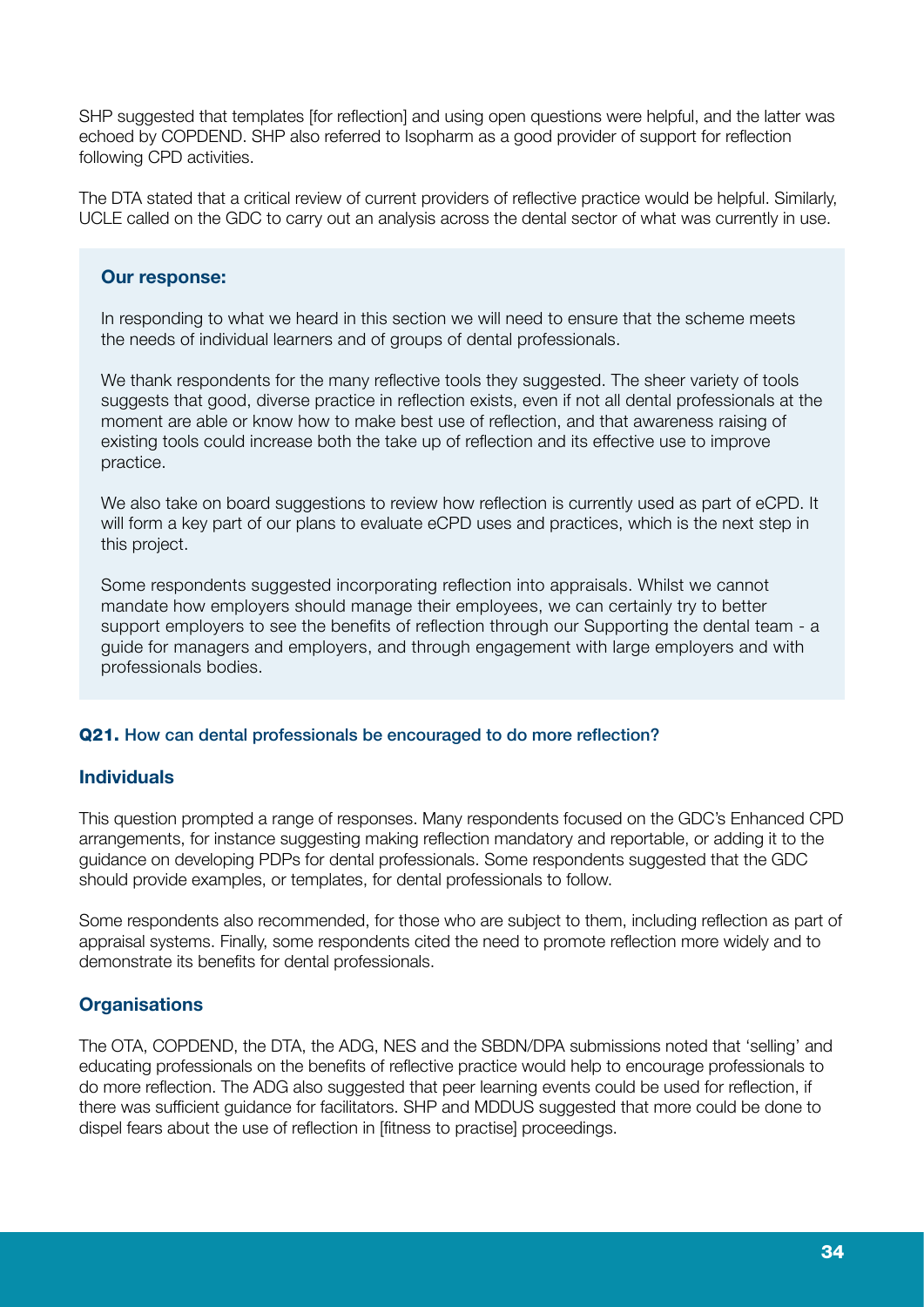The BDA suggested that professional bodies had a role to play in supporting professionals and in positively influencing attitudes towards reflection.

UCLE suggested that the use of reflection could become a requirement for ongoing registration with the GDC, whilst the RCPSG suggested it should be kept voluntary and not be repetitive.

HEE took a more practical approach by suggesting the creation of learning materials such as:

- case studies
- examples of good practice
- identification of reflective practice 'champions'
- incorporation of reflection into PDPs and appraisals.

#### Our response:

We take on board the points made here and in response to the section above about making reflection mandatory or making more stringent checks about whether it is carried out. We are keen to make the new system more flexible and will need to assess if further embedding of reflection can be done effectively without introducing some form of compulsion or reporting.

Our initial response is that it might be possible if it is better understood and promoted and if professionals are supported with easy-to-use tools. We are pleased to see that the role of educators and employers in promoting and embedding reflection is recognised, and will continue to work with them to make reflection a more integral part of CPD.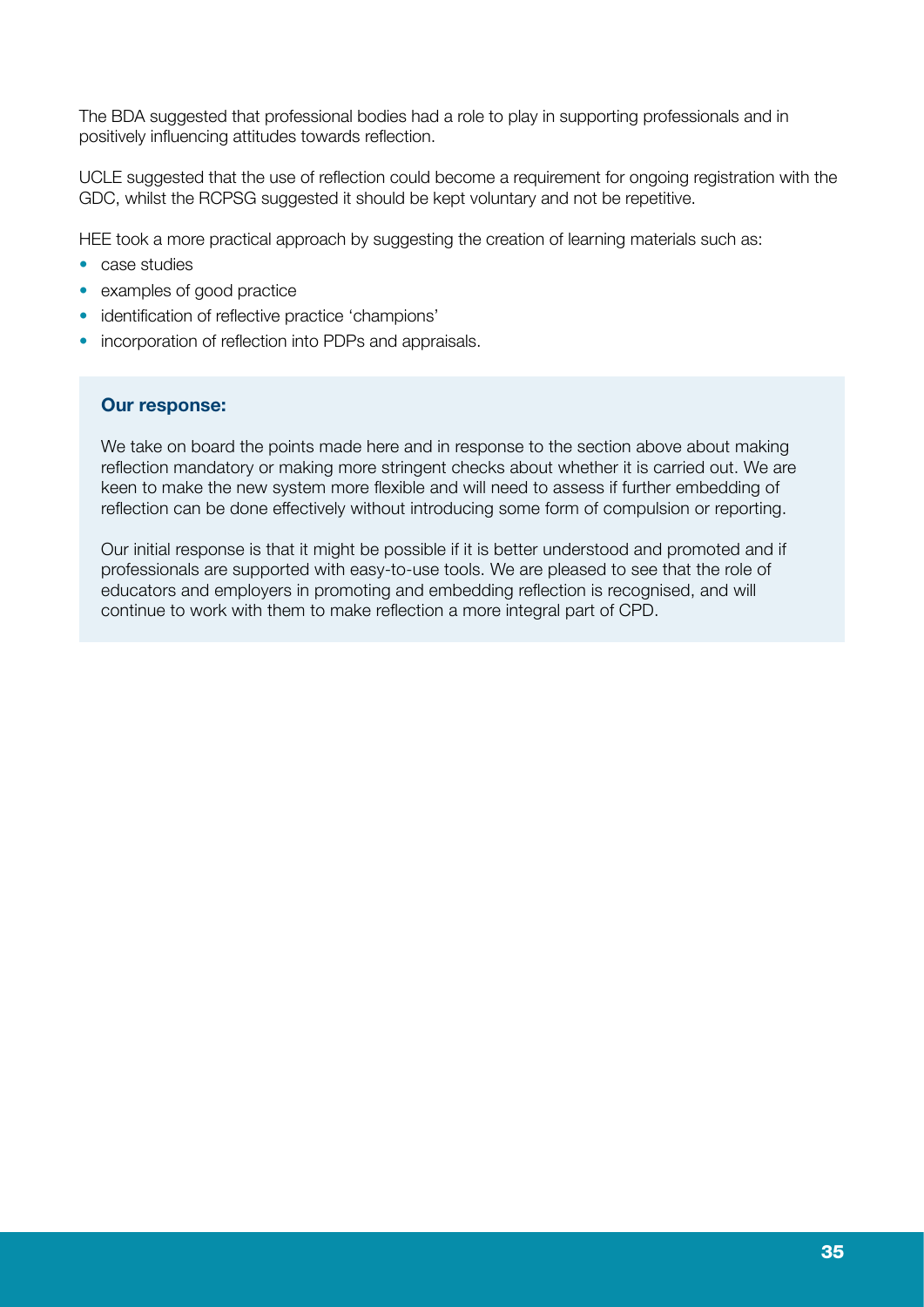# Part 3: Informing CPD choices

# Recommended topics

#### Q22: Do you think recommended topics have a positive or negative role in planning and CPD selection?

Respondents were asked whether they agreed or disagreed with the following statements:

- The recommended topics have a positive impact on CPD planning and selection for dental professionals.
- The recommended topics are used as a 'tick box' for dental professionals selecting their CPD, rather than being considered against an individual's field(s) of practice.
- If individuals were effectively tailoring their own learning according to their individual field(s) of practice, there would be no need for GDC recommended topics.
- Other organisations and bodies have a role to play in influencing CPD choices for dental professionals.



# Figure 4: Recommended topics – individual responses

As figure 4 shows, most individual respondents agreed that the recommended topics had a positive impact on CPD choices. However, a significant portion either did not express a view or disagreed with the statement. However, a large majority also agreed that completing recommended topics was a 'tick-box' exercise. Regarding the third statement, results were more mixed when compared with the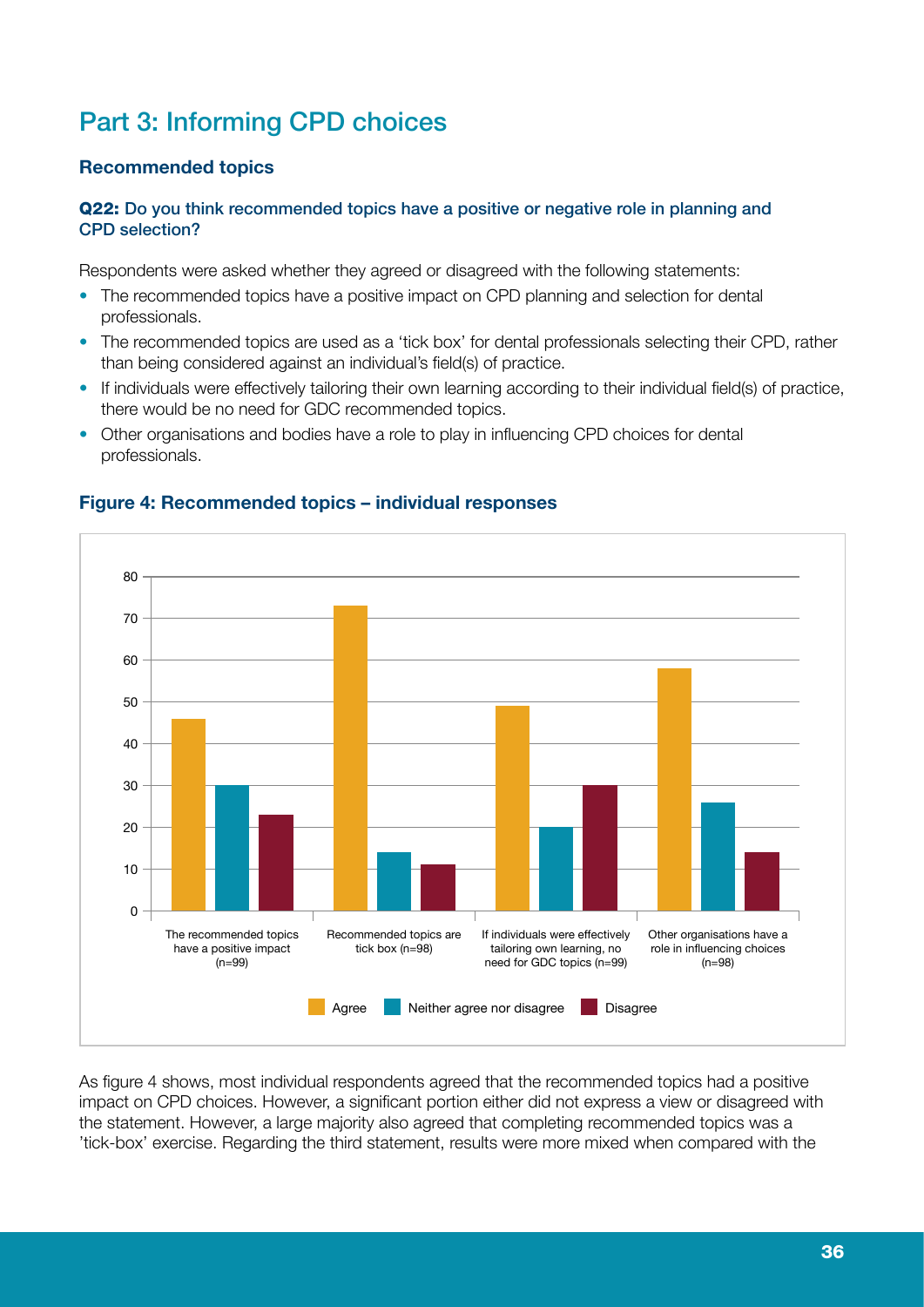first, with most respondents agreeing that there would be no need for recommended topics if professionals were planning their learning according to their needs. Finally, a clear majority told us that other organisations had a role in influencing CPD choices for dental professionals.

# **Organisations**

Many organisations could not definitively say if recommended topics had a positive impact. Some gave examples of where recommended topics benefitted their members, for example by ensuring that professionals practised safely and kept up to date on radiation exposure and medical emergencies, by forming a framework around which professionals could build their personal development plans (PDP)s, and by providing opportunities to learn with other members of the team to those who by nature of their work did not normally do so.

Almost all organisations, however, were of the view that recommended topics had become a 'tick box' exercise for dental professionals.

#### Q23. To what extent do you agree that moving to a portfolio model, where individuals drive their own learning, will negate the need for GDC recommended topics?

Some organisations offered a view on this topic, with several agreeing with this statement and others suggesting the topics should be retained or pointing to both positives and negatives of retaining them.

#### Our response:

We will reflect on the different views we received on the future of recommended topics and consider whether the benefits they bring can be realised through other means.

It is worth noting that here and elsewhere in their responses, many referred to 'recommended' topics as mandatory. The topics are not mandatory, but it is possible that communications from the GDC and the way our guidance is interpreted by others suggests otherwise.

We are determined to make a future system work for all groups of dental professionals operating in all settings, and it is clear that the current system, including recommended topics, may work better for certain groups of professionals, such as those with regular direct patient contact, than for others.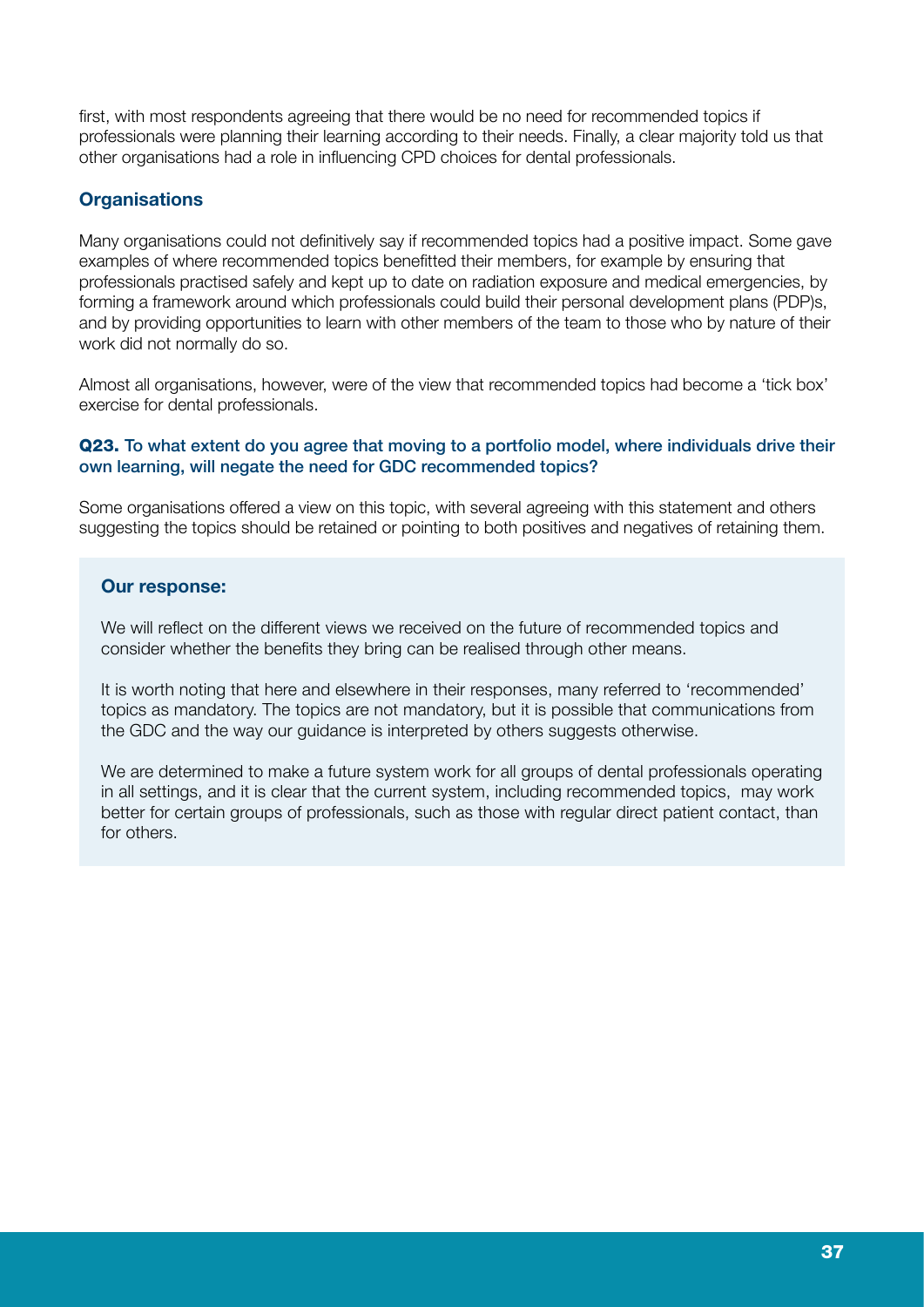#### Q24. How can CPD choices be better informed?

#### Individuals

Of the 102 individual respondents, 52 made a comment in response to this open question. There was no clear difference between comments made by DCPs and dentists. Above all else, the strongest sentiment was that professionals should have flexibility to tailor their choices to their individual learning needs and field(s) of practice. Effective use of a PDP, particularly alongside a mentor, peer, or as part of an appraisal, was mentioned by many as a way to ensure individuals were better informed when choosing CPD.

Professionals commented on the need to have better exposure to what CPD was available. A few mentioned introducing a form of accreditation for CPD activities.

Some respondents made further comments about the value of retaining recommended topics, with a few suggesting that different professional groups may need a wider range of topics. Among suggestions for who else might support better choices were peer networks, professional associations, and employers.

# **Organisations**

The range of suggestions from organisations was very broad, from developing a risk-based personal development tool and using external or peer audits, to the GDC regularly highlighting key challenges to help inform choices, as well as developing more or different requirements for specialists.

#### Q25. Other organisations might be better placed to recommend CPD topics for dental professionals. Do you have any suggestions about who should be providing this information?

#### Individuals

A total of 59 individuals provided a wide range of responses to this question. Approximately half of the respondents mentioned an education body of some description, including HEE, Public Health England, NES, universities, colleges, deaneries and COPDEND.

A quarter of respondents suggested that professional associations had a role to play, with reference specifically to the BDA, the DTA, the British Society of Dental Hygiene & Therapy and the British Association of Dental Nurses. Specialist societies, such as the British Orthodontic Society, were also referenced. Dental defence unions or indemnifiers were also a popular response.

Mentioned less frequently were systems regulators e.g. CQC, Health Education and Improvement Wales, and other organisations who set guidelines, such as the National Institute for Clinical Excellence or the Scottish Dental Clinical Effectiveness Programme. Some also said that peer networks such as local dental committees and employers had a role.

A few respondents reiterated the view that the GDC should continue to present recommended topics, and that the GDC alone should provide guidance on topics.

# **Organisations**

Organisations' views were similar to those from individuals. The PDP was mentioned frequently as the central means of planning and tailoring any CPD, with emphasis placed on doing this through reflection, appraisal, mentoring, and peer support.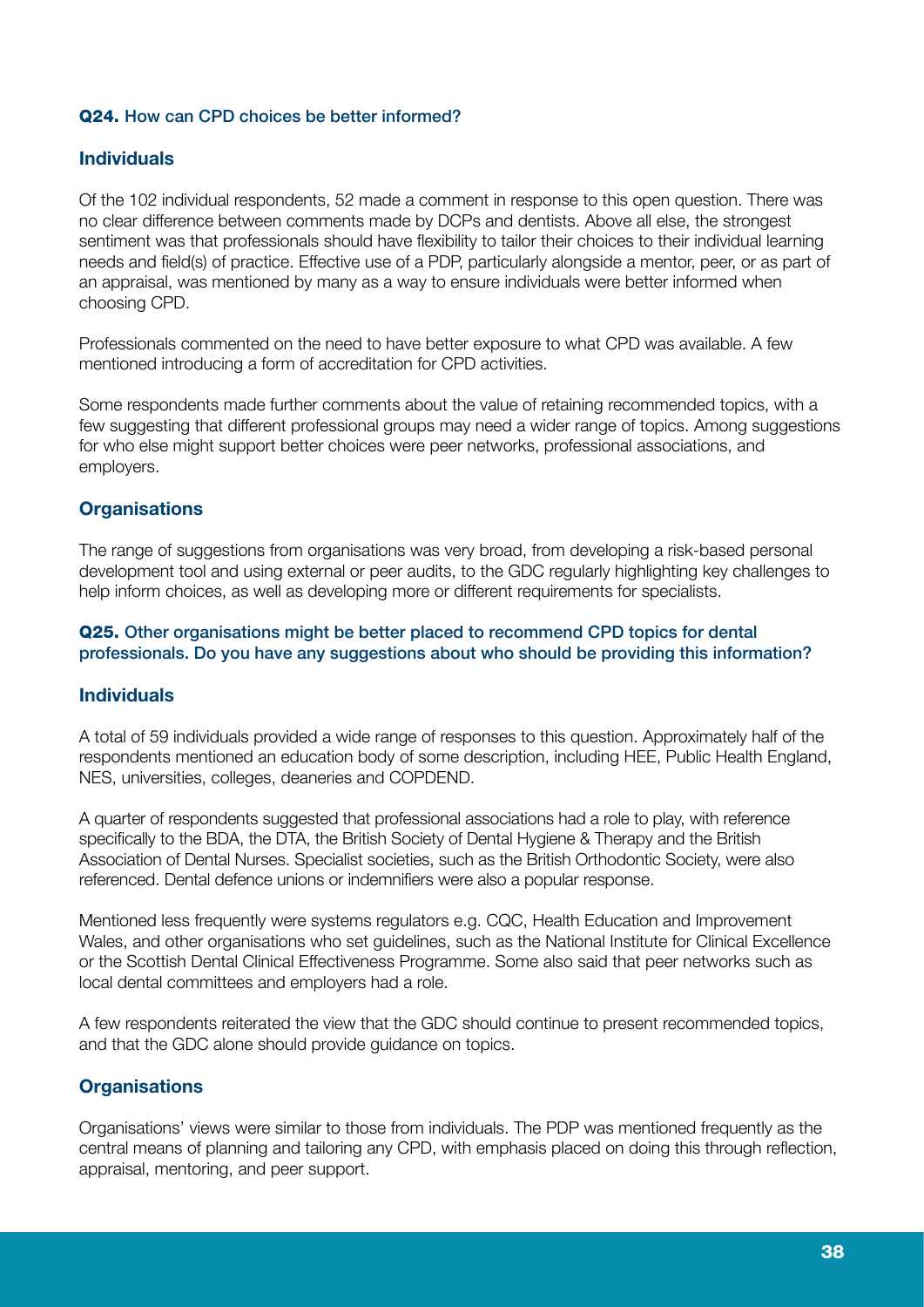Nearly all agreed that there were organisations in addition the GDC who had a role to play in recommending topics. Some told us that, ultimately, it was individuals who should be responsible for their own CPD planning (the SBDN/DPA response, the OTA, and HEE) while the ADG noted that recommended topics were important and could be expanded or tailored to different groups.

The DTA was of the strong opinion that the GDC should be the sole source of recommended topics, but most other organisations responding provided suggestions as to who else could be involved.

Several organisations recognised their own role in supporting professionals with their CPD choices and described how they do so, including by developing and providing high quality CPD.

Popular suggestions of the types of organisations that might play a role included:

- Professional associations
- Royal colleges and deaneries
- HEE and equivalents
- dental defence unions or indemnifiers
- professional and specialist bodies.

#### Our response:

The purpose of this section was to explore who was best placed to recommend topics given that others had a better grasp of challenges facing certain groups or settings, while recognising GDC's unique role in setting standards for CPD.

It is clear to us that recommended topics have a role to play in guiding dental professionals' CPD choices (see above) and that many organisations other than the GDC already support dental professionals to make better CPD choices and to meet GDC requirements.

A future system should aim to harness the expertise of others in advising, supporting and guiding dental professionals in selecting appropriate CPD.

#### Q 26. Are there any final comments you would like to make about the themes explored in this discussion document, or about lifelong learning for dental professionals more broadly?

#### Individuals

57 individuals provided additional comments. Of these, 34 responses related to the discussion document's content. The most common point made was around the recurring theme that any scheme for dental professionals needed to be flexible and tailored to individuals' needs and settings, suit dentists and DCPs, professionals in clinical and non-clinical roles, and those with little or no patient contact, such as dental technicians working in laboratories.

A few individuals reiterated previous comments made in their responses, such as their support for a portfolio model, or their views on the minimum hours requirements and on recommended topics. A few respondents shared with us that they felt that completing CPD was not a good use of their time, or that they personally were not sure how to make CPD more meaningful. Various individuals raised the recurring theme of the need for protected and/or paid time out of work to meet CPD requirements.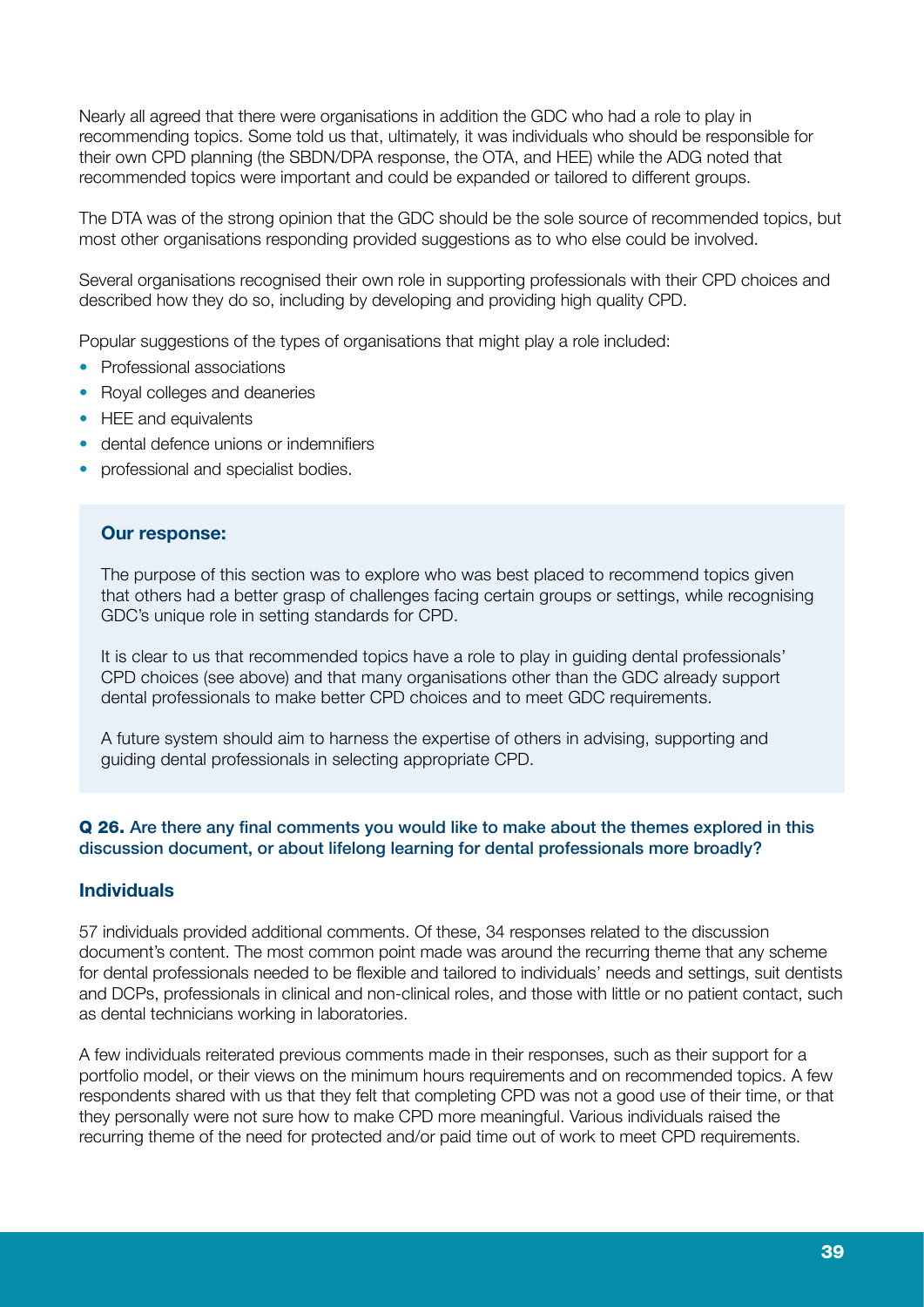A small number of individuals provided comments about the Enhanced CPD scheme, some in support of the PDP and the minimum hours requirement, others raising concerns about the inflexibility of the certification of verifiable CPD, an issue they and others also raised elsewhere in their responses.

We also received comments that were broader in scope than the discussion document, including about wider workforce and employment issues for DCPs, as well as the GDC and its relationship with dental professionals.

# **Organisations**

Eight organisations made additional comments in response to this question. COPDEND reflected that lifelong learning needed to be presented as essential to being a professional and that it must be rewarding. UCLE called for more clarity about the GDC's preferred model for lifelong learning and called on us to set out what it would deliver and how it would be monitored. The OTA reiterated previous comments about the need to offer more support and guidance, and the need to trust dental professionals more.

HEE suggested that peer review groups could be used to support, engage, and induct dental professionals joining the register from overseas. RCSPG stressed the fact that dental professionals were employed in a wide range of roles, and therefore, a one-size-fits-all approach should be avoided. The DTA reiterated points made earlier about the need for the CPD system to support DCP career opportunities and to better acknowledge their role in the dental team.

SHP, the BDA and the SBDN/DPA made positive statements about the direction that the GDC's discussion document had taken, particularly the move towards a professionally owned, self-directed model. SHP suggested that team-based PDPs could be encouraged. They also acknowledged the challenges of creating a new system but noted that this needed to be balanced with gaining the trust of dental professionals who they said were operating in a 'climate of fear' [of regulation and litigation]. The SBDN/DPA and the BDA stressed that all roles needed to be considered, not just the clinical ones, and there was already freedom to tailor CPD to individual learning needs. The SBDN/DPA also made a comment about embedding any cultural change into undergraduate programmes, including teaching students the value of learning for trainee dental nurses and other trainees. The BDA and the SBDN/DPA were keen to support any future development of the CPD model.

# Our response:

We are very pleased to see that those who engaged with this discussion on the whole supported the direction of travel towards a more flexible, learner-centred system with greater range of CPD activities that count towards any requirements which the GDC has indicated in this discussion document. We have taken away the message that we need to ensure that the system works for all settings and groups of professionals, is better able to support diverse teams and encourages the valuing of each team member's contribution.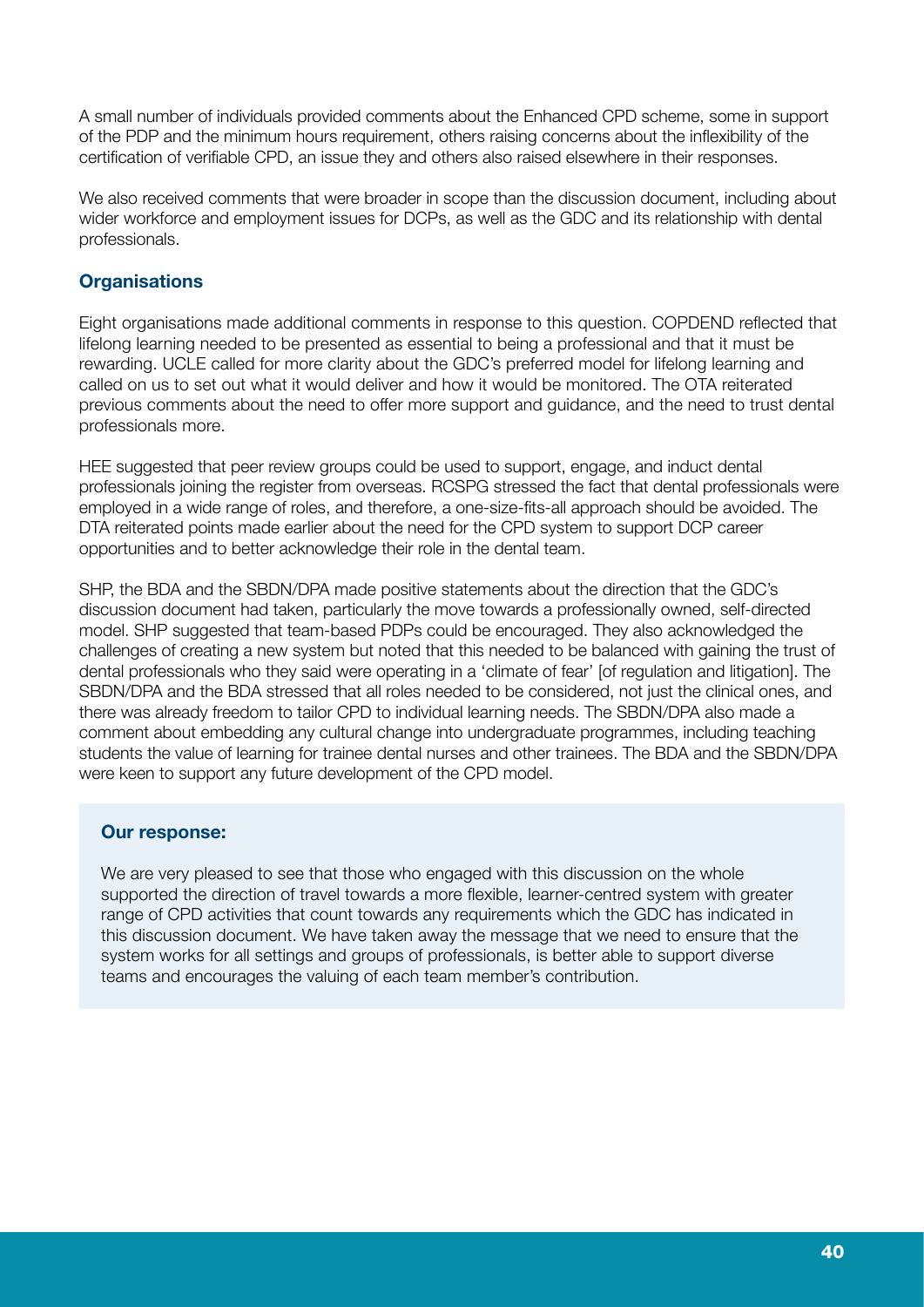# **3. Next steps**

We have received a great many useful insights into professionals' and organisations' views about a potential direction of travel for a future CPD scheme. We have also heard views about the workings of the current scheme, which we have taken on board and are reflecting on.

The COVID-19 pandemic delayed our progress in responding to these views and towards developing the future system. However, we are pleased to be able to finally publish this summary and our responses to the suggestions.

The next step is to evaluate the current CPD scheme so that we can better understand which parts of the scheme work well and which do not. This is in line with our plans and was suggested by several responses to this discussion document. This will help us to assess the gap between the current scheme and the proposals in the discussion document.

This evaluation will also allow us to explore the impact of cessation of in-person CPD activities and (any) growth of online and other distance learning activities in 2020-2021, something neither we nor our respondents could have anticipated or reflected on at the time of the discussion document's publication.

Following the evaluation, we will pull together the evidence gathered so far, reflect again on the responses received to this document, and develop our proposals for a future scheme. We aim for these proposals to be tested at workshops in 2022 and consulted on in 2023.

Before we can make meaningful changes to how we operate a CPD scheme, new legislation will be needed, as our current legislative framework severely restricts our ability to amend CPD rules. The Government has recently proposed a series of changes to how all regulators of healthcare professionals operate. These changes would give us new powers in relation to setting and administering our own CPD requirements. The timetable for this reform work means that any change to the GDC's CPD scheme would not be made until 2024 at the earliest.